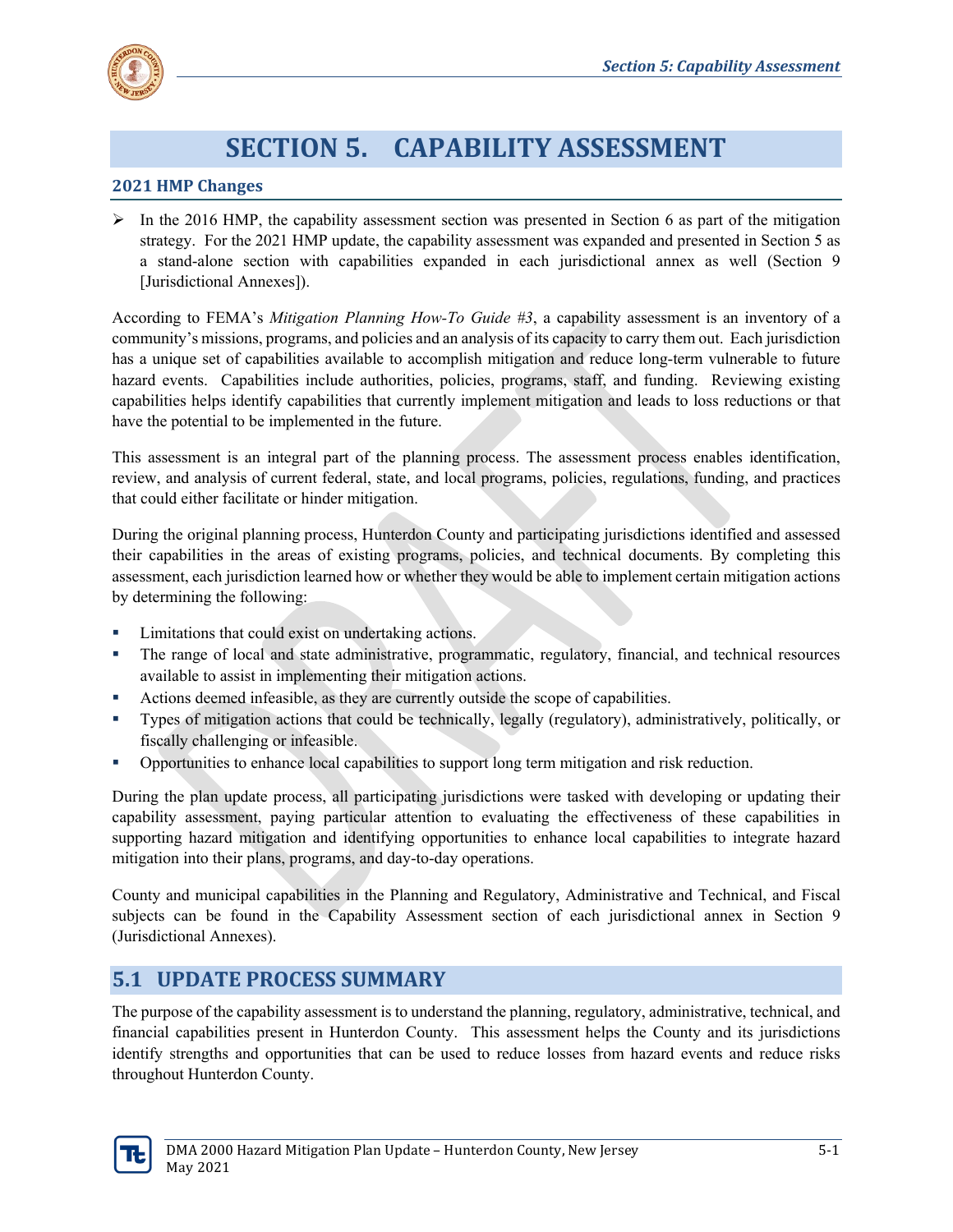To complete the capability assessment, the contracted consultant met with Hunterdon County and each municipality virtually to review the capability assessment from the 2016 HMP and update accordingly. In addition to these meetings, the consultant reviewed plans and codes/ordinances to enhance the information provided by the jurisdictions.

A summary of the various federal and state capabilities available to promote and support mitigation and reduce risk in Hunterdon County are presented below. Information provided by the County and municipalities are presented in Volume II, Section 9 (Jurisdictional Annexes) of this plan update.

# **5.2 PLANNING AND REGULATORY CAPABILITY**

Planning and regulatory capabilities are based on the implementation of ordinances, policies, local laws and state statutes, and plans and programs that relate to guiding and management growth and development. Planning and regulatory capabilities refer not only to the current plans and regulations, but also to the jurisdiction's ability to change and improve those plans and regulations as needed. The following provides the planning and regulatory capabilities for Hunterdon County.

### **5.2.1 Planning and Regulatory Capabilities – Federal and State**

| <b>Capability</b>          |                             | <b>Details</b>                                                               |
|----------------------------|-----------------------------|------------------------------------------------------------------------------|
| <b>Disaster Mitigation</b> | <b>Description:</b>         | The DMA is the current federal legislation addressing hazard mitigation      |
| Act (DMA)                  |                             | planning. It emphasizes planning for disasters before they occur. It         |
|                            |                             | specifically addresses planning at the local level, requiring plans to be in |
|                            |                             | place before Hazard Mitigation Assistance grant funds are available to       |
|                            |                             | communities. This plan is designed to meet the requirements of DMA,          |
|                            |                             | improving eligibility for future hazard mitigation funds.                    |
|                            | <b>Responsible Agency:</b>  | <b>FEMA</b>                                                                  |
|                            | <b>Provides Funding for</b> | HMPs designed to meet the requirements of DMA will remain eligible for       |
|                            | <b>Mitigation:</b>          | future FEMA Hazard Mitigation Assistance funds                               |
|                            | Hazard:                     | All-natural hazards                                                          |
| <b>National Flood</b>      | <b>Description:</b>         | The NFIP is a federal program enabling property owners in participating      |
| <b>Insurance Program</b>   |                             | communities to purchase insurance as a protection against flood losses in    |
| (NFIP)                     |                             | exchange for state and community floodplain management regulations that      |
|                            |                             | reduce future flood damages. The Flood Hazard Profile in Section 4.3.5       |
|                            |                             | (Flood) provides information on recent legislation related to reforms to the |
|                            |                             | NFIP. All municipalities in Hunterdon County participate in the NFIP.        |
|                            | <b>Responsible Agency:</b>  | <b>FEMA</b>                                                                  |
|                            | <b>Provides Funding for</b> | Full compliance and good standing under the NFIP are application             |
|                            | <b>Mitigation:</b>          | prerequisites for all FEMA grant programs for which participating            |
|                            |                             | jurisdictions are eligible under this plan.                                  |
|                            | Hazard:                     | Flood                                                                        |
| <b>NFIP Community</b>      | <b>Description:</b>         | As an additional component of the NFIP, CRS is a voluntary incentive         |
| <b>Rating System</b>       |                             | program that recognizes and encourages community floodplain                  |
| (CRS)                      |                             | management activities that exceed the minimum NFIP requirements. As a        |
|                            |                             | result, flood insurance premium rates are discounted to reflect the reduced  |
|                            |                             | flood risk resulting from the community actions meeting the three goals of   |
|                            |                             | the CRS: (1) reduce flood losses, (2) facilitate accurate insurance rating,  |
|                            |                             | and (3) promote the awareness of flood insurance. Municipalities, and the    |
|                            |                             | county as a whole, could expect significant cost savings on premiums if      |
|                            |                             | enrolled in the CRS program.                                                 |
|                            |                             |                                                                              |
|                            |                             | The City of Lambertville participates in the CRS program.                    |
|                            |                             | City of Lambertville - Class 7                                               |
|                            | <b>Responsible Agency:</b>  | <b>FEMA</b>                                                                  |

#### **Table 5-1. Planning and Regulatory Capabilities – Federal and State**

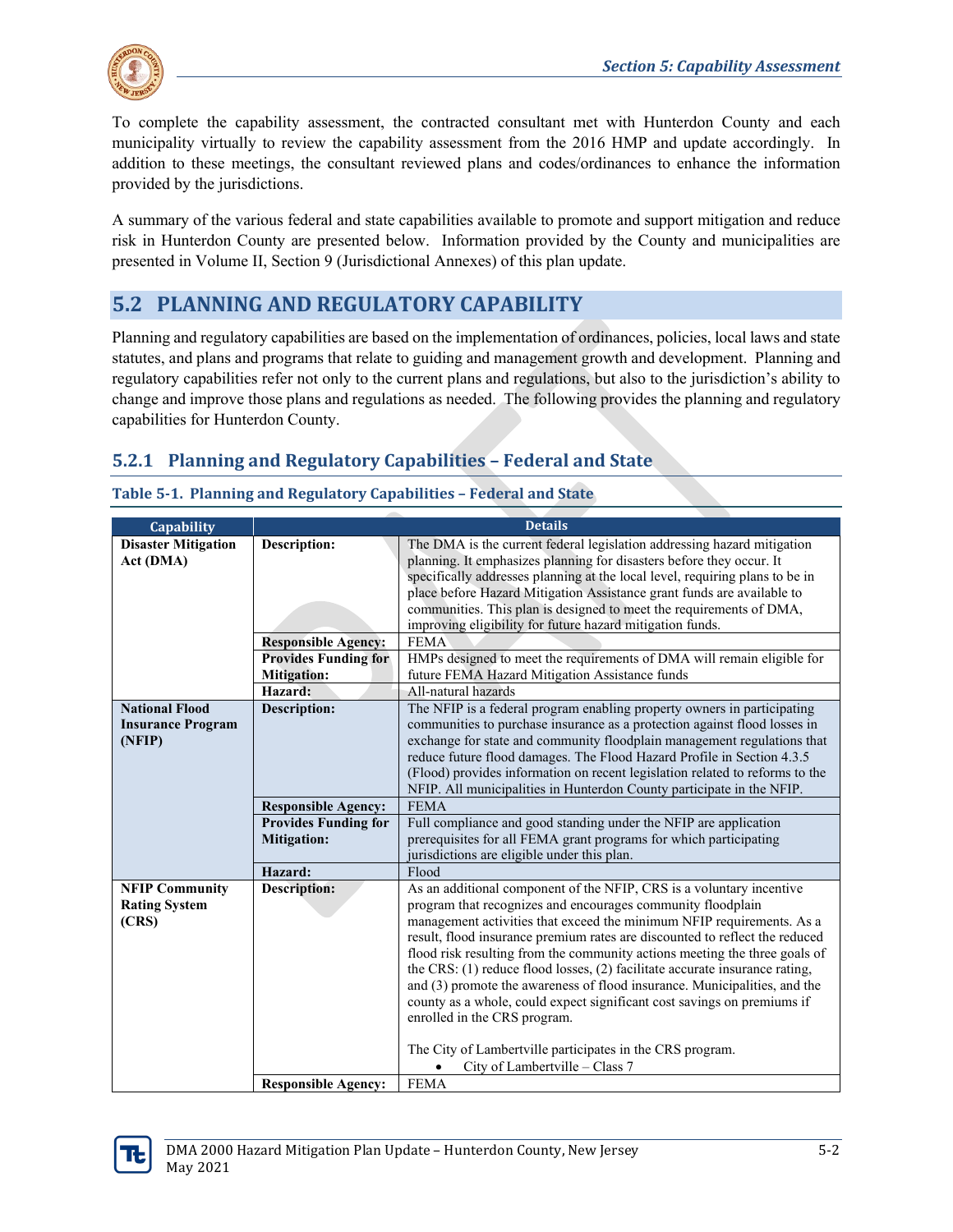

| Capability                                                                   |                             | <b>Details</b>                                                                                                                                                                                                                                                                                                                                                                                                                                                                                                                                                                                                                                                                                                                                                                                                                                                                                                                                                                                                                                                                                                                                                                                                                                                                                                                                                                                                                                                                                                                                                                                                                                                          |
|------------------------------------------------------------------------------|-----------------------------|-------------------------------------------------------------------------------------------------------------------------------------------------------------------------------------------------------------------------------------------------------------------------------------------------------------------------------------------------------------------------------------------------------------------------------------------------------------------------------------------------------------------------------------------------------------------------------------------------------------------------------------------------------------------------------------------------------------------------------------------------------------------------------------------------------------------------------------------------------------------------------------------------------------------------------------------------------------------------------------------------------------------------------------------------------------------------------------------------------------------------------------------------------------------------------------------------------------------------------------------------------------------------------------------------------------------------------------------------------------------------------------------------------------------------------------------------------------------------------------------------------------------------------------------------------------------------------------------------------------------------------------------------------------------------|
|                                                                              | <b>Provides Funding for</b> | CRS premium discounts on flood insurance range from 5 percent for Class                                                                                                                                                                                                                                                                                                                                                                                                                                                                                                                                                                                                                                                                                                                                                                                                                                                                                                                                                                                                                                                                                                                                                                                                                                                                                                                                                                                                                                                                                                                                                                                                 |
|                                                                              | <b>Mitigation:</b>          | 9 communities up to 45 percent for Class 1 communities.                                                                                                                                                                                                                                                                                                                                                                                                                                                                                                                                                                                                                                                                                                                                                                                                                                                                                                                                                                                                                                                                                                                                                                                                                                                                                                                                                                                                                                                                                                                                                                                                                 |
|                                                                              | Hazard:                     | Flood                                                                                                                                                                                                                                                                                                                                                                                                                                                                                                                                                                                                                                                                                                                                                                                                                                                                                                                                                                                                                                                                                                                                                                                                                                                                                                                                                                                                                                                                                                                                                                                                                                                                   |
| <b>Municipal Land Use</b><br>Law                                             | <b>Description:</b>         | The State of New Jersey Municipal Land Use Law (L.1975, c. 291, s. 1,<br>effective August 1, 1976) is the legislative foundation for the land use<br>process in the State of New Jersey, including decisions by Planning Boards<br>and Zoning Boards of Adjustment. It defines the powers and<br>responsibilities of boards and is essential to their functions and decisions.<br>It also provides the required components of a municipal master plan.<br>Every municipal agency must adopt and can amend reasonable rules and                                                                                                                                                                                                                                                                                                                                                                                                                                                                                                                                                                                                                                                                                                                                                                                                                                                                                                                                                                                                                                                                                                                                          |
|                                                                              | <b>Responsible Agency:</b>  | regulations, consistent with this act or with any applicable ordinance, for<br>the administration of its functions, powers, and duties. These plans help<br>jurisdictions review their land use plans and policies with public<br>participation. The Municipal Land Use Law requires that each<br>municipality prepare a comprehensive plan and update that plan every 10<br>years.<br>State of New Jersey                                                                                                                                                                                                                                                                                                                                                                                                                                                                                                                                                                                                                                                                                                                                                                                                                                                                                                                                                                                                                                                                                                                                                                                                                                                              |
|                                                                              | <b>Provides Funding for</b> | No                                                                                                                                                                                                                                                                                                                                                                                                                                                                                                                                                                                                                                                                                                                                                                                                                                                                                                                                                                                                                                                                                                                                                                                                                                                                                                                                                                                                                                                                                                                                                                                                                                                                      |
|                                                                              | <b>Mitigation:</b>          |                                                                                                                                                                                                                                                                                                                                                                                                                                                                                                                                                                                                                                                                                                                                                                                                                                                                                                                                                                                                                                                                                                                                                                                                                                                                                                                                                                                                                                                                                                                                                                                                                                                                         |
|                                                                              | Hazard:                     | All                                                                                                                                                                                                                                                                                                                                                                                                                                                                                                                                                                                                                                                                                                                                                                                                                                                                                                                                                                                                                                                                                                                                                                                                                                                                                                                                                                                                                                                                                                                                                                                                                                                                     |
| <b>State of New Jersey</b><br><b>Hazard Mitigation</b><br>Plan (2019 Update) | <b>Description:</b>         | The State of New Jersey HMP includes an evaluation of the state's overall<br>pre- and post-hazard mitigation policies, programs, and capabilities; the<br>policies related to development in hazard-prone areas; and the state's<br>funding capabilities. The State of New Jersey HMP thoroughly describes<br>the federal and state programs available to Hunterdon County to promote<br>mitigation. The State of New Jersey HMP was used as a resource in<br>developing Hunterdon County's HMP update.                                                                                                                                                                                                                                                                                                                                                                                                                                                                                                                                                                                                                                                                                                                                                                                                                                                                                                                                                                                                                                                                                                                                                                 |
|                                                                              | <b>Responsible Agency:</b>  | <b>NJOEM</b>                                                                                                                                                                                                                                                                                                                                                                                                                                                                                                                                                                                                                                                                                                                                                                                                                                                                                                                                                                                                                                                                                                                                                                                                                                                                                                                                                                                                                                                                                                                                                                                                                                                            |
|                                                                              | <b>Provides Funding for</b> | No                                                                                                                                                                                                                                                                                                                                                                                                                                                                                                                                                                                                                                                                                                                                                                                                                                                                                                                                                                                                                                                                                                                                                                                                                                                                                                                                                                                                                                                                                                                                                                                                                                                                      |
|                                                                              | <b>Mitigation:</b>          |                                                                                                                                                                                                                                                                                                                                                                                                                                                                                                                                                                                                                                                                                                                                                                                                                                                                                                                                                                                                                                                                                                                                                                                                                                                                                                                                                                                                                                                                                                                                                                                                                                                                         |
|                                                                              | Hazard:                     | All                                                                                                                                                                                                                                                                                                                                                                                                                                                                                                                                                                                                                                                                                                                                                                                                                                                                                                                                                                                                                                                                                                                                                                                                                                                                                                                                                                                                                                                                                                                                                                                                                                                                     |
| <b>Critical Area</b><br><b>Protection Policy</b>                             | <b>Description:</b>         | The following NJDEP programs both protect critical natural resources, and<br>provide funding for the State, municipalities, and counties to purchase land<br>for open-space preservation and recreation, which may directly or<br>indirectly support hazard mitigation efforts:<br>Green Acres Program<br><b>Blue Acres Program</b><br><b>Historical Preservation Program</b><br><b>Farmland Preservation</b><br>Wetlands Act of 1970 (N.J.S.A. 13:9A)<br>Soil and Erosion and Sediment Control Act (N.J.S.A. 4:24)<br>The Wetlands Act of 1970 (N.J.S.A. 13:9A) provide rules and regulations<br>governing development in wetland areas of New Jersey. New Jersey has 15<br>soil conservation districts, following county boundaries that implement the<br>New Jersey Soil Erosion and Sediment Control Act (N.J.S.A. 4:24), which<br>governs certain aspects of new development.<br>The 2016 Hunterdon Open Space, Farmland and Historic Preservation<br>Trust Fund Plan of 2016 was prepared by the County Planning Board to<br>provide the Board of Chose Freeholders with policy guidance on the<br>selection of lands for preservation purposes including administrative and<br>cost-effective ways to advance Hunterdon County's open space, farmland<br>and historic preservation goals and objectives. These objectives also appear<br>in the Hunterdon County Comprehensive Farmland Preservation Plan,<br>adopted December 2008; the Hunterdon County Growth Management<br>Plan, adopted December 2007; the Hunterdon County Park and Recreation<br>Master Plan 2000 and the Sites of Historic Interest – an element of the<br>Hunterdon County Master Plan. |

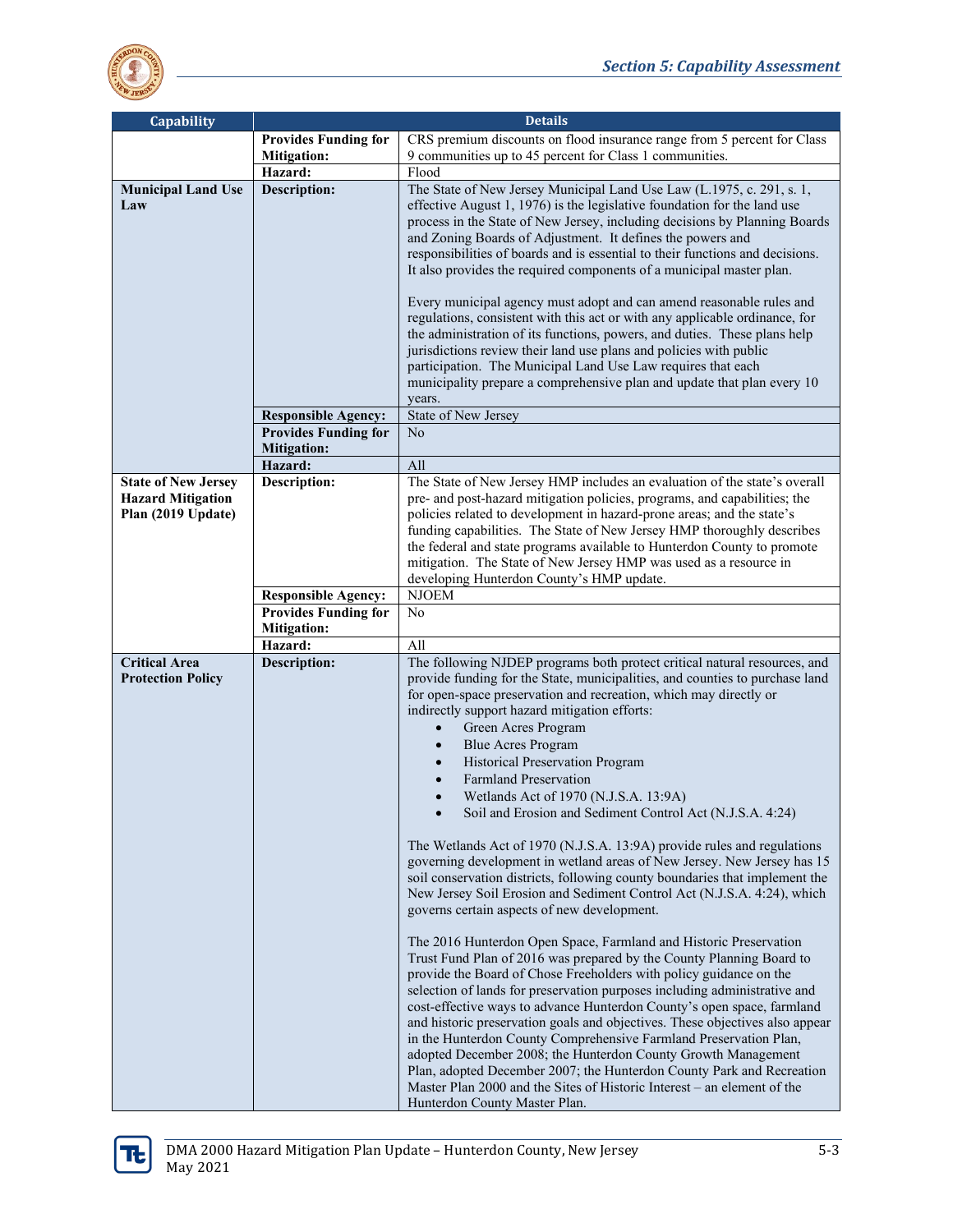

| <b>Capability</b>                      |                                                   | <b>Details</b>                                                                                                                                                                                                                                                                                                                                                                                                                                                                                                                                                                                                |
|----------------------------------------|---------------------------------------------------|---------------------------------------------------------------------------------------------------------------------------------------------------------------------------------------------------------------------------------------------------------------------------------------------------------------------------------------------------------------------------------------------------------------------------------------------------------------------------------------------------------------------------------------------------------------------------------------------------------------|
|                                        |                                                   | The Hunterdon County Board of Chosen Freeholders adopted the Open<br>Space, Farmland Preservation and Historic Preservation Policy #:2008-02,<br>on October 7, 2008: Revised October 5, 2010. This Policy ("Policy #:2008-<br>02") is intended to generally outline the Practices and Procedures of the<br>Board of Chosen Freeholders when selecting, evaluating and acquiring<br>interests in real property for Open Space, Farmland Preservation and<br>Historic Preservation Purposes by the County of Hunterdon, and which is<br>incorporated in the Procedures Manual.                                  |
|                                        |                                                   | The Hunterdon County Department of Planning & Land Use, Division of<br>Planning/GIS Services administers the open space trust program.                                                                                                                                                                                                                                                                                                                                                                                                                                                                        |
|                                        | <b>Responsible Agency:</b>                        | NJDEP, Hunterdon County Division of Planning/GIS Services                                                                                                                                                                                                                                                                                                                                                                                                                                                                                                                                                     |
|                                        | <b>Provides Funding for</b><br><b>Mitigation:</b> | Yes – the various programs (Green Acres, Blue Acres) provide funding to<br>jurisdictions to acquire land and properties and turn into open space. The<br>Hunterdon County Open Space Trust Fund can be used to acquire                                                                                                                                                                                                                                                                                                                                                                                        |
|                                        |                                                   | floodprone residential properties.                                                                                                                                                                                                                                                                                                                                                                                                                                                                                                                                                                            |
| <b>Uniform</b>                         | Hazard:<br><b>Description:</b>                    | Flood, Severe Weather<br>Building codes mandate best practices and technology, much of which is                                                                                                                                                                                                                                                                                                                                                                                                                                                                                                               |
| <b>Construction Code</b><br>(UCC)      |                                                   | designed to reduce or prevent damage from occurring when structures are<br>under stress.                                                                                                                                                                                                                                                                                                                                                                                                                                                                                                                      |
|                                        |                                                   | The UCC adopts up-to-date building codes as its Building Subcode and<br>One- and Two-Family Subcode. These Subcodes contain requirements that<br>address construction in both A and V flood zones. Also, all new<br>construction is required to comply with the UCC for flood zone<br>construction.                                                                                                                                                                                                                                                                                                           |
|                                        |                                                   | New Jersey has enacted legislation directing the Department of<br>Community Affairs (NJ DCA) to adopt a radon hazard code or revise the<br>state building code to establish "adequate and appropriate standards to<br>ensure that schools and residential buildings within tier one areas [as<br>defined by the state]  are constructed in a manner that minimizes radon<br>gas and radon progeny entry and facilitates any subsequent remediation<br>that might prove necessary." See N.J. Stat. Ann. 52:27D-123a.                                                                                           |
|                                        |                                                   | The Department then adopted a radon hazard sub-code which does not<br>reference existing model standards or guidance, but which sets forth the<br>basic requirements for a passive sub-slab or sub-membrane<br>depressurization system. See N.J. Admin. Code 5:23-10.4. The radon<br>control standards and procedures apply to new residential construction (and<br>school construction) in "tier one" areas, as defined by the state, and<br>Appendix 10-A of the sub-code lists the specific municipalities that are<br>designated as tier one areas.                                                       |
|                                        | <b>Responsible Agency:</b>                        | NJ DCA                                                                                                                                                                                                                                                                                                                                                                                                                                                                                                                                                                                                        |
|                                        | <b>Provides Funding for</b><br><b>Mitigation:</b> | No                                                                                                                                                                                                                                                                                                                                                                                                                                                                                                                                                                                                            |
|                                        | Hazard:                                           | All                                                                                                                                                                                                                                                                                                                                                                                                                                                                                                                                                                                                           |
| Floodplain<br><b>Management Policy</b> | <b>Description:</b>                               | New Jersey State Law Flood Hazard Area Control Act (NJSA 58:16A-52):<br>The Act and regulations attempts to minimize damage to life and property<br>from flooding caused by development within fluvial and tidal flood hazard<br>areas, to preserve the quality of surface waters, and to protect the wildlife<br>and vegetation that exist within and depend upon such areas for sustenance<br>and habitat. While it does not require local adoption, as it is enforced by<br>the NJDEP, the floodplain ordinances of each municipality need to be<br>reviewed to be in compliance with this new regulation. |
|                                        | <b>Responsible Agency:</b>                        | New Jersey Department of Environmental Protection (NJDEP)                                                                                                                                                                                                                                                                                                                                                                                                                                                                                                                                                     |
|                                        | <b>Provides Funding for</b><br><b>Mitigation:</b> | No                                                                                                                                                                                                                                                                                                                                                                                                                                                                                                                                                                                                            |
|                                        | Hazard:                                           | Flood                                                                                                                                                                                                                                                                                                                                                                                                                                                                                                                                                                                                         |

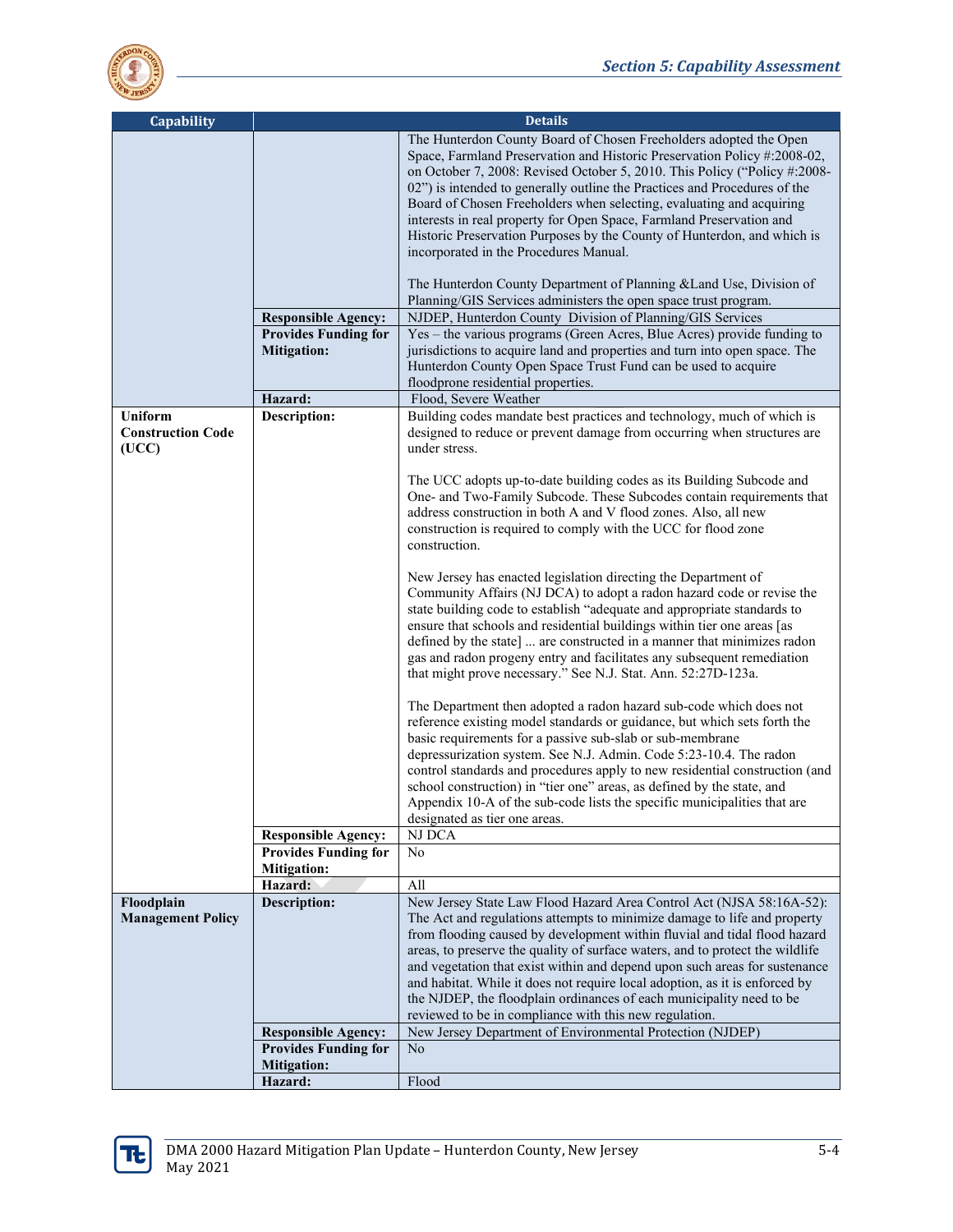

| Capability                         |                             | <b>Details</b>                                                                                                                                                                                                                                                                                                                                                                                                                                                                                                                                                                                                                                                                                                                                                                                                                                                                                                                                                                                                                                                                             |
|------------------------------------|-----------------------------|--------------------------------------------------------------------------------------------------------------------------------------------------------------------------------------------------------------------------------------------------------------------------------------------------------------------------------------------------------------------------------------------------------------------------------------------------------------------------------------------------------------------------------------------------------------------------------------------------------------------------------------------------------------------------------------------------------------------------------------------------------------------------------------------------------------------------------------------------------------------------------------------------------------------------------------------------------------------------------------------------------------------------------------------------------------------------------------------|
| Growth<br><b>Management Policy</b> | Description:                | Land preservation and recreation comprise one of the cornerstones of New<br>Jersey's smart growth policy. The New Jersey Statewide Comprehensive<br>Outdoor Recreation Plan provides Statewide policy direction to the State,<br>local governments, and conservation organizations in the preservation of<br>open space and the provision of public recreation opportunities. The State<br>Plan was prepared and adopted by the State Planning Commission<br>according to the requirements of the State Planning Act of 1985 as<br>amended (NJSA 52:18A-196 et seq.) to serve as an instrument of State<br>policy to guide State agencies and local government in the exercise of<br>governmental powers regarding planning, infrastructure investment and<br>other public actions and initiatives that affect and support economic growth<br>and development in the State.<br>Green Acres Program, Open Space Tax Program, and Development and<br>Redevelopment Plan. The State Planning Act has enhanced the<br>traditionally limited role of county land-use planning and control. Also |
|                                    |                             | provides tools for municipalities when preparing their master land use<br>plans and better opportunity for a comprehensive approach to planning so<br>not to harm or be in conflict with neighboring Municipalities' plans.                                                                                                                                                                                                                                                                                                                                                                                                                                                                                                                                                                                                                                                                                                                                                                                                                                                                |
|                                    | <b>Responsible Agency:</b>  |                                                                                                                                                                                                                                                                                                                                                                                                                                                                                                                                                                                                                                                                                                                                                                                                                                                                                                                                                                                                                                                                                            |
|                                    | <b>Provides Funding for</b> | N <sub>o</sub>                                                                                                                                                                                                                                                                                                                                                                                                                                                                                                                                                                                                                                                                                                                                                                                                                                                                                                                                                                                                                                                                             |
|                                    | <b>Mitigation:</b>          |                                                                                                                                                                                                                                                                                                                                                                                                                                                                                                                                                                                                                                                                                                                                                                                                                                                                                                                                                                                                                                                                                            |
|                                    | Hazard:                     | All                                                                                                                                                                                                                                                                                                                                                                                                                                                                                                                                                                                                                                                                                                                                                                                                                                                                                                                                                                                                                                                                                        |

### **5.2.2 Planning and Regulatory Capabilities – County and Local**

Detailed information regarding these capabilities can be found in each jurisdictional annex found in Volume II, Section 9 (Jurisdictional Annexes).

# **5.3 ADMINISTRATIVE AND TECHNICAL CAPABILITY**

Administrative and technical capabilities refer to the jurisdiction's staff and their skills and tools that can be used for mitigation planning and implementation. It also refers to the ability to access and coordinate the resources effectively. The following provides the administrative and technical capabilities for Hunterdon County.

### **5.3.1 Administrative and Technical Capability – Federal and State**

| Capability             |                             |                                                                                                                                                                                                                                                                                                                                                                                                                                                                                                                 |
|------------------------|-----------------------------|-----------------------------------------------------------------------------------------------------------------------------------------------------------------------------------------------------------------------------------------------------------------------------------------------------------------------------------------------------------------------------------------------------------------------------------------------------------------------------------------------------------------|
| <b>Recovery Bureau</b> | <b>Description:</b>         | The Chief of the Recovery Bureau supervises the Mitigation, Public<br>Assistance, and Finance Units. The Mitigation Unit undertakes hazard<br>mitigation planning and the review of mitigation projects in advance of<br>potential disasters and is also activated during and immediately after<br>disasters to evaluate existing and proposed mitigation measures in the<br>affected areas.                                                                                                                    |
|                        | <b>Responsible Agency:</b>  | <b>NJOEM</b>                                                                                                                                                                                                                                                                                                                                                                                                                                                                                                    |
|                        | <b>Provides Funding for</b> | N <sub>0</sub>                                                                                                                                                                                                                                                                                                                                                                                                                                                                                                  |
|                        | <b>Mitigation:</b>          |                                                                                                                                                                                                                                                                                                                                                                                                                                                                                                                 |
|                        | Hazard:                     | All                                                                                                                                                                                                                                                                                                                                                                                                                                                                                                             |
| <b>Mitigation Unit</b> | <b>Description:</b>         | The Mitigation Unit, within the Emergency Management Section, has the<br>mission of enhancing state, county, and municipal risk reduction through<br>the development and implementation of mitigation strategies. Hazard<br>mitigation, by definition, is any sustained action that prevents or reduces<br>the loss of property or human life from recurring hazards. The Mitigation<br>Unit accomplishes this task by implementing and administering several<br>grant-based programs in conjunction with FEMA. |
|                        | <b>Responsible Agency:</b>  | <b>NJOEM</b>                                                                                                                                                                                                                                                                                                                                                                                                                                                                                                    |

**Table 5-2. Administrative and Technical Capability – Federal and State**

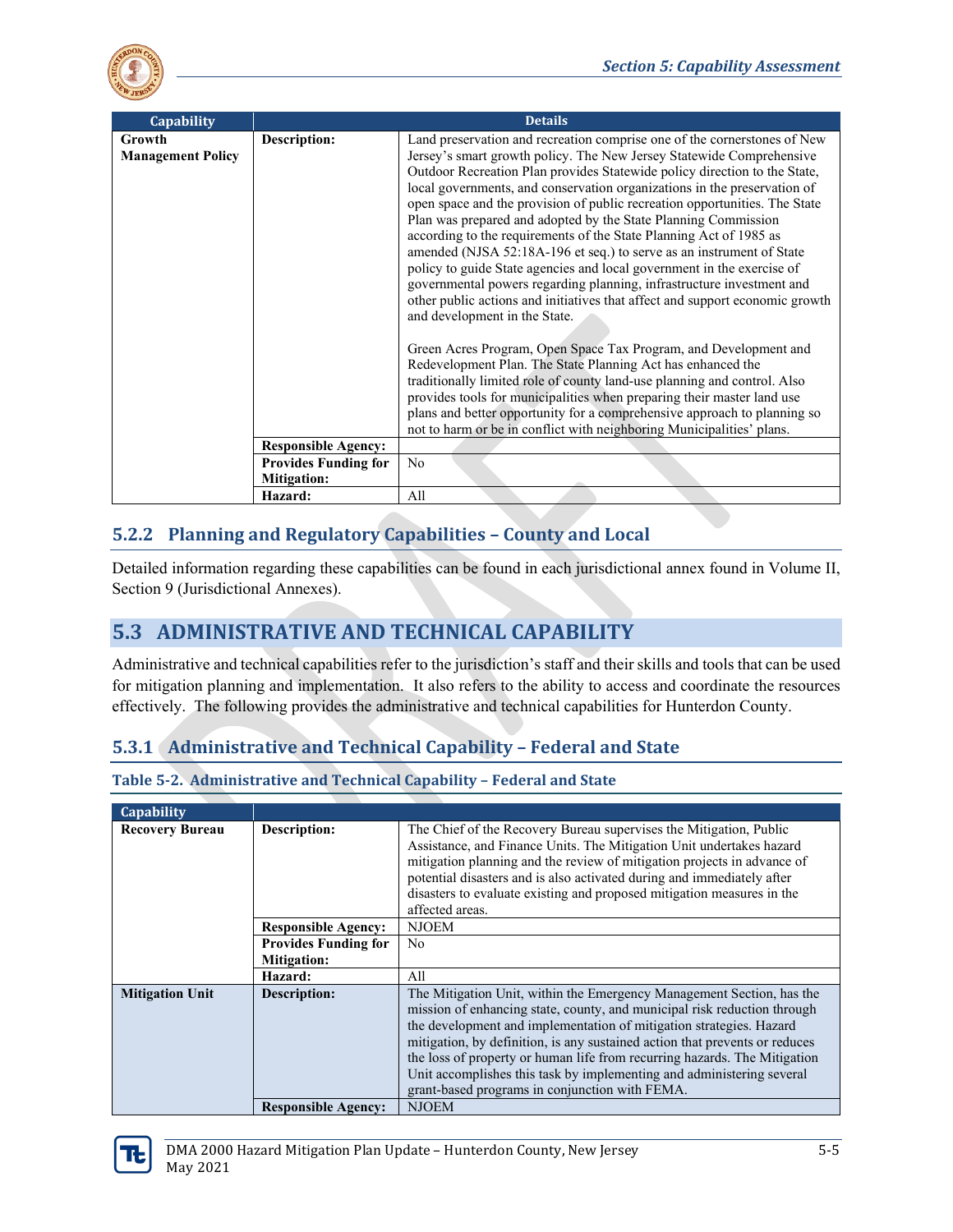

| <b>Capability</b>                                |                             |                                                                               |
|--------------------------------------------------|-----------------------------|-------------------------------------------------------------------------------|
|                                                  | <b>Provides Funding for</b> | Yes                                                                           |
|                                                  | <b>Mitigation:</b>          |                                                                               |
|                                                  | Hazard:                     | All                                                                           |
| Preparedness                                     | Description:                | The Preparedness Unit in the Preparedness Bureau is responsible for           |
| <b>Bureau</b>                                    |                             | disseminating preparedness information in advance of a disaster or            |
|                                                  |                             | potential disaster. The Preparedness Unit maintains an extensive library of   |
|                                                  |                             | natural disaster preparedness and recovery information on its Plan and        |
|                                                  |                             | Prepare website (http://ready.nj.gov/plan-prepare/index.shtml). The           |
|                                                  |                             | disaster preparedness and recovery information featured prominently on        |
|                                                  |                             | the New Jersey State Police and NJOEM website home pages                      |
|                                                  |                             | (http://nisp.org/ and http://ready.nj.gov/index.shtml ) is a critical part of |
|                                                  |                             | New Jersey's efforts to protect public health and safety and to minimize      |
|                                                  |                             | loss of life and property in the event of a disaster.                         |
|                                                  | <b>Responsible Agency:</b>  | <b>NJOEM</b>                                                                  |
|                                                  | <b>Provides Funding for</b> | N <sub>o</sub>                                                                |
|                                                  | <b>Mitigation:</b>          |                                                                               |
|                                                  | Hazard:                     | All                                                                           |
|                                                  | <b>Description:</b>         | In the event that an active disaster declaration has necessitated a FEMA-     |
| <b>Hazard Mitigation</b><br><b>Grant Program</b> |                             | approved Hazard Mitigation Grant Program (HMGP) Administrative Plan,          |
| <b>Administrative Plan</b>                       |                             | the plan is reviewed to ensure compliance with the prevailing guidance and    |
|                                                  |                             | to set forth the administrative procedures, organization, and requirements    |
|                                                  |                             | for administering the HMGP in New Jersey. The HMGP Administrative             |
|                                                  |                             | Plan is developed by the state and details the process for prioritizing post- |
|                                                  |                             | disaster mitigation funding of local mitigation projects.                     |
|                                                  | <b>Responsible Agency:</b>  | <b>NJOEM</b>                                                                  |
|                                                  | <b>Provides Funding for</b> | Yes                                                                           |
|                                                  | <b>Mitigation:</b>          |                                                                               |
|                                                  | Hazard:                     | All                                                                           |
| <b>Bureau of Dam</b>                             | <b>Description:</b>         | The Bureau of Dam Safety & Flood Control leads the state's efforts filling    |
| Safety & Flood                                   |                             | the State NFIP Coordinator position and providing Community Rating            |
| Control                                          |                             | System (CRS) support. In addition, the section's responsibilities include     |
|                                                  |                             | the funding of construction and operation of federal, state, and local flood  |
|                                                  |                             | control mitigation projects throughout the state. The section has also taken  |
|                                                  |                             | a lead role on the development and adoption of NJ Flood Hazard Area           |
|                                                  |                             | mapping, as well as an active partnership with FEMA on their Map              |
|                                                  |                             | Modernization Program efforts. The bureau assists communities                 |
|                                                  |                             | participating in the NFIP and interested in joining CRS through the NJDEP     |
|                                                  |                             | Community Assistance Program Unit.                                            |
|                                                  | <b>Responsible Agency:</b>  | <b>NJDEP</b>                                                                  |
|                                                  | <b>Provides Funding for</b> | Yes                                                                           |
|                                                  | <b>Mitigation:</b>          |                                                                               |
|                                                  | Hazard:                     | Flood, Severe Weather                                                         |
| <b>Dam Safety Section</b>                        | Description:                | The NJDEP Dam Safety Section under the Bureau of Dam Safety & Flood           |
|                                                  |                             | Control has responsibility for overseeing dam safety in the state. The        |
|                                                  |                             | primary goal of the program is to ensure the safety and integrity of dams in  |
|                                                  |                             | New Jersey, and thereby protect people and property from the                  |
|                                                  |                             | consequences of dam failures. The section also coordinates with the           |
|                                                  |                             | Division of State Police, local and county emergency management officials     |
|                                                  |                             | in the preparations and approval of emergency action plans.                   |
|                                                  |                             |                                                                               |
|                                                  |                             | The Dam Safety Section reviews plans and specifications for the               |
|                                                  |                             | construction of new dams or for the alteration, repair, or removal of         |
|                                                  |                             | existing dams. The section must grant approval before the owner can           |
|                                                  |                             | proceed with construction. Engineers from the Dam Safety Section              |
|                                                  |                             | evaluate each project, investigate site conditions, and check recommended     |
|                                                  |                             | construction materials. During construction, engineers identify conditions    |
|                                                  |                             | that may require design changes, check for compliance with approved           |
|                                                  |                             | plans and specifications, and approve foundations before material is          |
|                                                  |                             | placed.                                                                       |
|                                                  |                             |                                                                               |

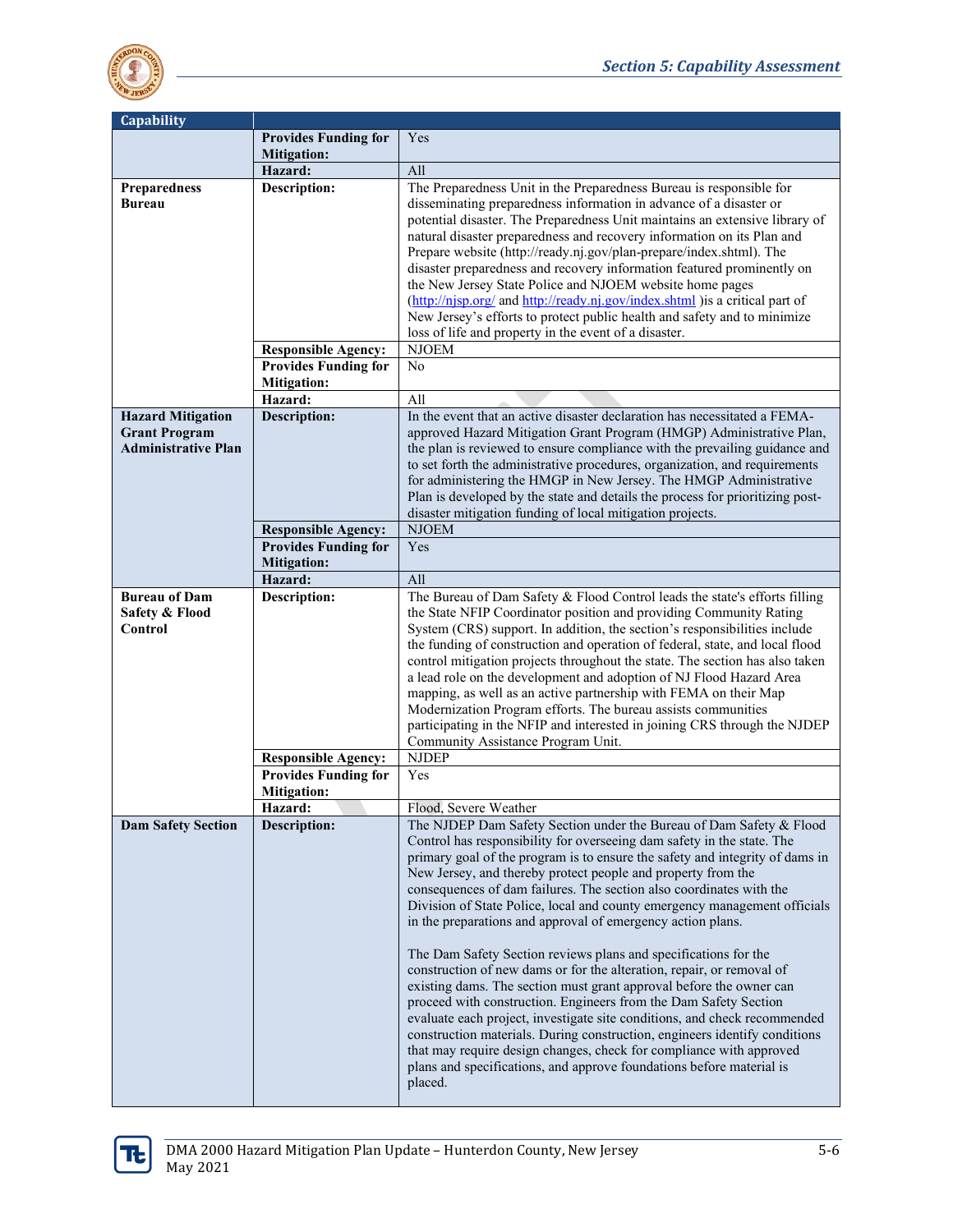

| Capability                                                        |                                                   |                                                                                                                                                                                                                                                                                                                                                                                                                                                                                                                                                                                                                                                                                   |
|-------------------------------------------------------------------|---------------------------------------------------|-----------------------------------------------------------------------------------------------------------------------------------------------------------------------------------------------------------------------------------------------------------------------------------------------------------------------------------------------------------------------------------------------------------------------------------------------------------------------------------------------------------------------------------------------------------------------------------------------------------------------------------------------------------------------------------|
|                                                                   |                                                   | Existing dams are periodically inspected to assure that they are adequately<br>maintained, and owners are directed to correct any deficiencies found. The<br>regulations require the owner to obtain a professional engineer to inspect<br>their dams on a regular basis. These investigations include a<br>comprehensive review of all pertinent material contained in the Section's<br>files, a visual inspection, technical studies when necessary, and preparation<br>of a comprehensive report.                                                                                                                                                                              |
|                                                                   | <b>Responsible Agency:</b>                        | <b>NJDEP</b>                                                                                                                                                                                                                                                                                                                                                                                                                                                                                                                                                                                                                                                                      |
|                                                                   | <b>Provides Funding for</b>                       | Yes                                                                                                                                                                                                                                                                                                                                                                                                                                                                                                                                                                                                                                                                               |
|                                                                   | <b>Mitigation:</b>                                |                                                                                                                                                                                                                                                                                                                                                                                                                                                                                                                                                                                                                                                                                   |
|                                                                   | Hazard:                                           | Flood, Severe Weather                                                                                                                                                                                                                                                                                                                                                                                                                                                                                                                                                                                                                                                             |
| <b>Division of Water</b><br>Supply and<br>Geoscience              | Description:                                      | This Division works to ensure adequate, reliable, and safe water supply is<br>available for the future. This goal is accomplished through the regulation of<br>ground and surface water diversions, permitting of wells, permitting of<br>drinking water infrastructure, monitoring of drinking water quality, and<br>technical support for water systems to achieve compliance with all federal<br>and state standards.                                                                                                                                                                                                                                                          |
|                                                                   |                                                   | Water Supply staff provides technical assistance to assist water systems<br>during water supply emergencies, as needed to re-establish safe and<br>adequate public water supplies, and to address routine non-compliance<br>from significant deficiencies or poor water quality test results. The<br>Drinking Water State Revolving Fund (DWSRF) program assists water<br>systems in financing the cost of infrastructure through the use of federal<br>and New Jersey Environmental Infrastructure Trust (NJEIT) funds.<br>Additionally, Water Supply provides operator licensing and training<br>support as well as financial assistance through the DWSRF program.             |
|                                                                   | <b>Responsible Agency:</b>                        | <b>NJDEP</b>                                                                                                                                                                                                                                                                                                                                                                                                                                                                                                                                                                                                                                                                      |
|                                                                   | <b>Provides Funding for</b>                       | Yes                                                                                                                                                                                                                                                                                                                                                                                                                                                                                                                                                                                                                                                                               |
|                                                                   | <b>Mitigation:</b>                                |                                                                                                                                                                                                                                                                                                                                                                                                                                                                                                                                                                                                                                                                                   |
|                                                                   | Hazard:                                           | All                                                                                                                                                                                                                                                                                                                                                                                                                                                                                                                                                                                                                                                                               |
| <b>New Jersey</b><br><b>Geological and</b><br><b>Water Survey</b> | <b>Description:</b>                               | The New Jersey Geological and Water Survey evaluates geologic,<br>hydrogeologic and water quality data to manage and protect water<br>resources, to identify natural hazards and contaminants, and to provide<br>mineral resources including offshore sands for beach nourishment.<br>Information provided by the survey includes GIS data and maps of<br>geology, topography, groundwater, and aquifer recharge. In addition, the<br>data tracks wellhead protection areas, aquifer thicknesses, properties and<br>depths, groundwater quality, drought, geologic resources, and hazards such<br>as earthquakes, abandoned mines, karst-influenced sinkholes, and<br>landslides. |
|                                                                   | <b>Responsible Agency:</b>                        | <b>NJDEP</b>                                                                                                                                                                                                                                                                                                                                                                                                                                                                                                                                                                                                                                                                      |
|                                                                   | <b>Provides Funding for</b><br><b>Mitigation:</b> | N <sub>o</sub>                                                                                                                                                                                                                                                                                                                                                                                                                                                                                                                                                                                                                                                                    |
|                                                                   | Hazard:                                           | Drought, Earthquake, Geological                                                                                                                                                                                                                                                                                                                                                                                                                                                                                                                                                                                                                                                   |
| <b>Office of Planning</b><br>Advocacy                             | Description:                                      | The New Jersey Office of Planning Advocacy (OPA) supports and<br>coordinates planning throughout the state to protect the environment,<br>mitigate development hazards and guide future growth into compact,<br>mixed use development and redevelopment while fostering a robust long-<br>term economy. The OPA implements the goals of the State Development<br>and Redevelopment Plan to achieve comprehensive, long-term planning;<br>and integrates that planning with programmatic and regulatory land use<br>decisions at all levels of government and the private sector.                                                                                                  |
|                                                                   | <b>Responsible Agency:</b>                        | New Jersey Department of the State                                                                                                                                                                                                                                                                                                                                                                                                                                                                                                                                                                                                                                                |
|                                                                   | <b>Provides Funding for</b>                       | No                                                                                                                                                                                                                                                                                                                                                                                                                                                                                                                                                                                                                                                                                |
|                                                                   | <b>Mitigation:</b>                                |                                                                                                                                                                                                                                                                                                                                                                                                                                                                                                                                                                                                                                                                                   |
|                                                                   | Hazard:                                           | Natural Hazards                                                                                                                                                                                                                                                                                                                                                                                                                                                                                                                                                                                                                                                                   |
| Office of the State<br>Climatologist                              | <b>Description:</b>                               | The Office of the New Jersey's State Climatologist (ONJSC) generates and<br>archives climate data. Generated data are from the New Jersey Weather<br>and Climate Network (NJWxNet), which is an assemblage of 55 automated                                                                                                                                                                                                                                                                                                                                                                                                                                                        |

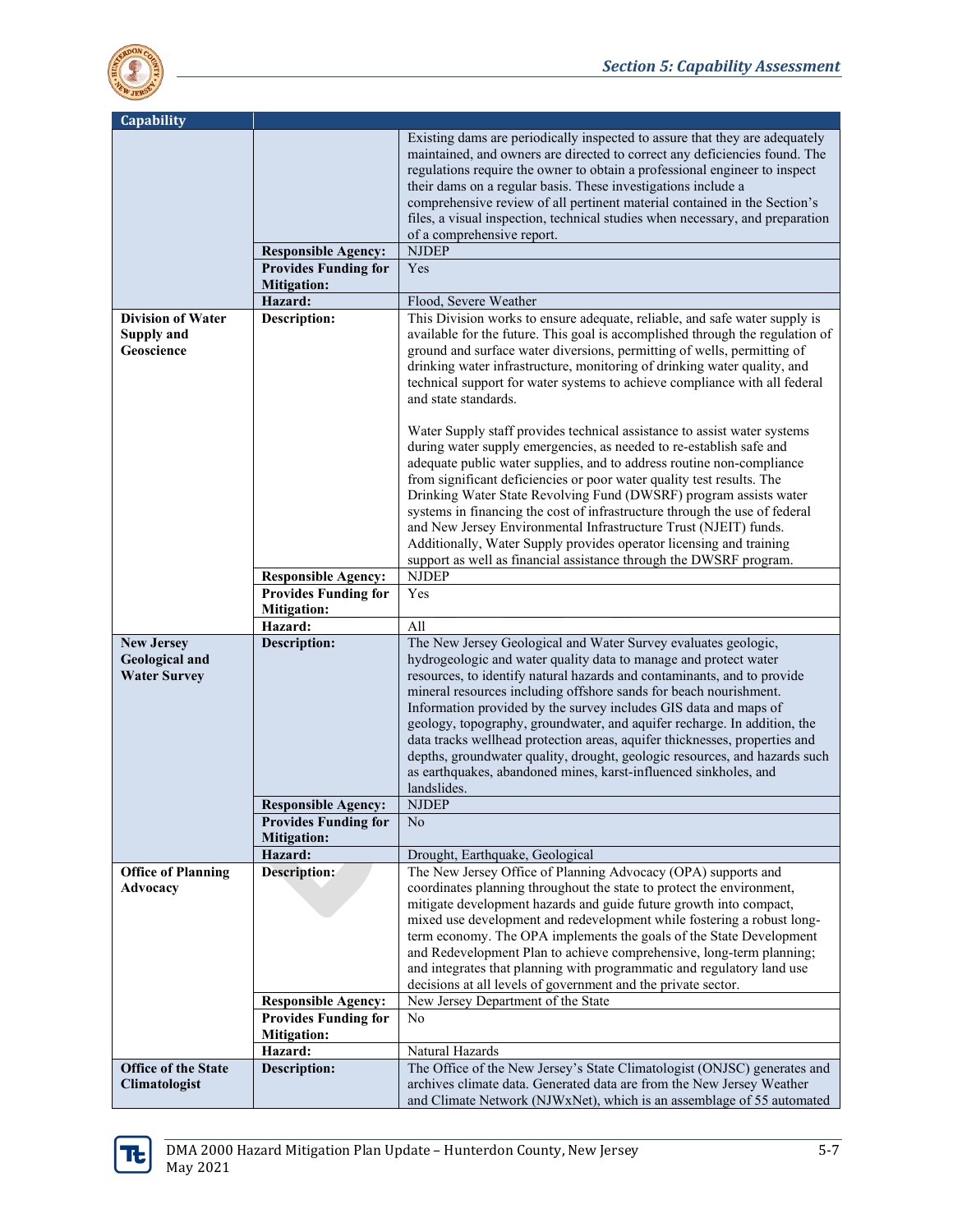

| Capability                              |                               |                                                                                                                                                                                                                                                                                                       |
|-----------------------------------------|-------------------------------|-------------------------------------------------------------------------------------------------------------------------------------------------------------------------------------------------------------------------------------------------------------------------------------------------------|
|                                         |                               | weather stations situated throughout the state. A decade or more of hourly<br>observations are available from some of the stations, while others have<br>shorter records. Since fall 2012 observations are available on a five-minute<br>basis.                                                       |
|                                         |                               | Along with these records, ONJSC archives or has ready access to National<br>Weather Service Cooperative Weather Station data. These are daily<br>observations from several dozen stations at any given time over the past                                                                             |
|                                         |                               | century. Individual stations have as many as 120 years of data while other<br>stations have started or ceased operating since the late 1800s. Another<br>source of generated data is the Community Collaborative Rain, Hail and<br>Snow Network (CoCoRaHS), which includes daily observations of rain |
|                                         |                               | and snow from as many as several hundred volunteers throughout the state.                                                                                                                                                                                                                             |
|                                         | <b>Responsible Agency:</b>    | <b>Rutgers University</b>                                                                                                                                                                                                                                                                             |
|                                         | <b>Provides Funding for</b>   | No                                                                                                                                                                                                                                                                                                    |
|                                         | <b>Mitigation:</b><br>Hazard: | Natural Hazards                                                                                                                                                                                                                                                                                       |
| <b>New Jersey Climate</b>               | <b>Description:</b>           | NJADAPT focuses on climate change preparedness for New Jersey in key                                                                                                                                                                                                                                  |
| <b>Adaptation Alliance</b><br>(NJADAPT) |                               | impact sectors (public health; watersheds, rivers and coastal communities;<br>built infrastructure; agriculture; and natural resources).                                                                                                                                                              |
|                                         |                               | NJADAPT is a collaborative effort of scientists and data managers in<br>academia, government, the private sector and non-governmental                                                                                                                                                                 |
|                                         |                               | organization community who have developed a strategic plan for a New<br>Jersey platform to host and apply climate science impacts and data. The                                                                                                                                                       |
|                                         |                               | NJADAPT website (http://www.njadapt.org/) includes a flood exposure                                                                                                                                                                                                                                   |
|                                         |                               | profile for community discussions about hazard impacts; NJ Flood Mapper                                                                                                                                                                                                                               |
|                                         |                               | (which is a tool for flooding hazards and sea level rise); and Getting to                                                                                                                                                                                                                             |
|                                         |                               | Resilience (a tool used to help communities reduce vulnerability and                                                                                                                                                                                                                                  |
|                                         | <b>Responsible Agency:</b>    | increase preparedness).<br><b>Rutgers University</b>                                                                                                                                                                                                                                                  |
|                                         |                               |                                                                                                                                                                                                                                                                                                       |
|                                         |                               |                                                                                                                                                                                                                                                                                                       |
|                                         | <b>Provides Funding for</b>   | N <sub>o</sub>                                                                                                                                                                                                                                                                                        |
|                                         | <b>Mitigation:</b><br>Hazard: | Natural Hazards                                                                                                                                                                                                                                                                                       |
| <b>New Jersey</b>                       | <b>Description:</b>           | The Highlands Water Protection and Planning Council (Highlands                                                                                                                                                                                                                                        |
| <b>Highlands Council</b>                |                               | Council) is a regional planning agency that works in partnership with                                                                                                                                                                                                                                 |
|                                         |                               | municipalities and counties in the Highlands Region to encourage a                                                                                                                                                                                                                                    |
|                                         |                               | comprehensive regional approach to implementing the 2004 Highlands<br>Water Protection and Planning Act (the Highlands Act).                                                                                                                                                                          |
|                                         |                               | The Highlands Act established the Highlands Council and charged it with                                                                                                                                                                                                                               |
|                                         |                               | the creation and adoption of a regional master plan to protect and enhance                                                                                                                                                                                                                            |
|                                         |                               | the natural resources within the New Jersey Highlands. The Highlands                                                                                                                                                                                                                                  |
|                                         |                               | Regional Master Plan (RMP) was adopted by the Highlands Council on<br>July 17, 2008 and became effective on September 8, 2008. Conformance                                                                                                                                                            |
|                                         |                               | with the Highlands RMP is a two-phase process: petition and<br>implementation. During the petition process, municipalities and counties                                                                                                                                                               |
|                                         |                               | work in collaboration with Highlands Council staff to prepare draft                                                                                                                                                                                                                                   |
|                                         |                               | documents that will integrate the land use and resource management                                                                                                                                                                                                                                    |
|                                         |                               | requirements of the Highlands Act into local regulatory and planning                                                                                                                                                                                                                                  |
|                                         |                               | documents. Once a petition is approved by the Highlands Council, work<br>begins on implementation, which involves finalizing those documents for                                                                                                                                                      |
|                                         |                               | local adoption and ongoing management of resources.                                                                                                                                                                                                                                                   |
|                                         |                               | Northern areas of Hunterdon County are located in the Highlands Region.                                                                                                                                                                                                                               |
|                                         |                               | The Highlands Council may provide grant funding to municipalities and                                                                                                                                                                                                                                 |
|                                         |                               | counties to support local hazard mitigation planning. Such plans would                                                                                                                                                                                                                                |
|                                         |                               | identify local level risks associated with extreme storm events and develop<br>local actions that would potentially prevent or mitigate hazardous                                                                                                                                                     |
|                                         |                               | situations. For example, grants fund stormwater management plans which<br>support green infrastructure for stormwater management, as well as                                                                                                                                                          |

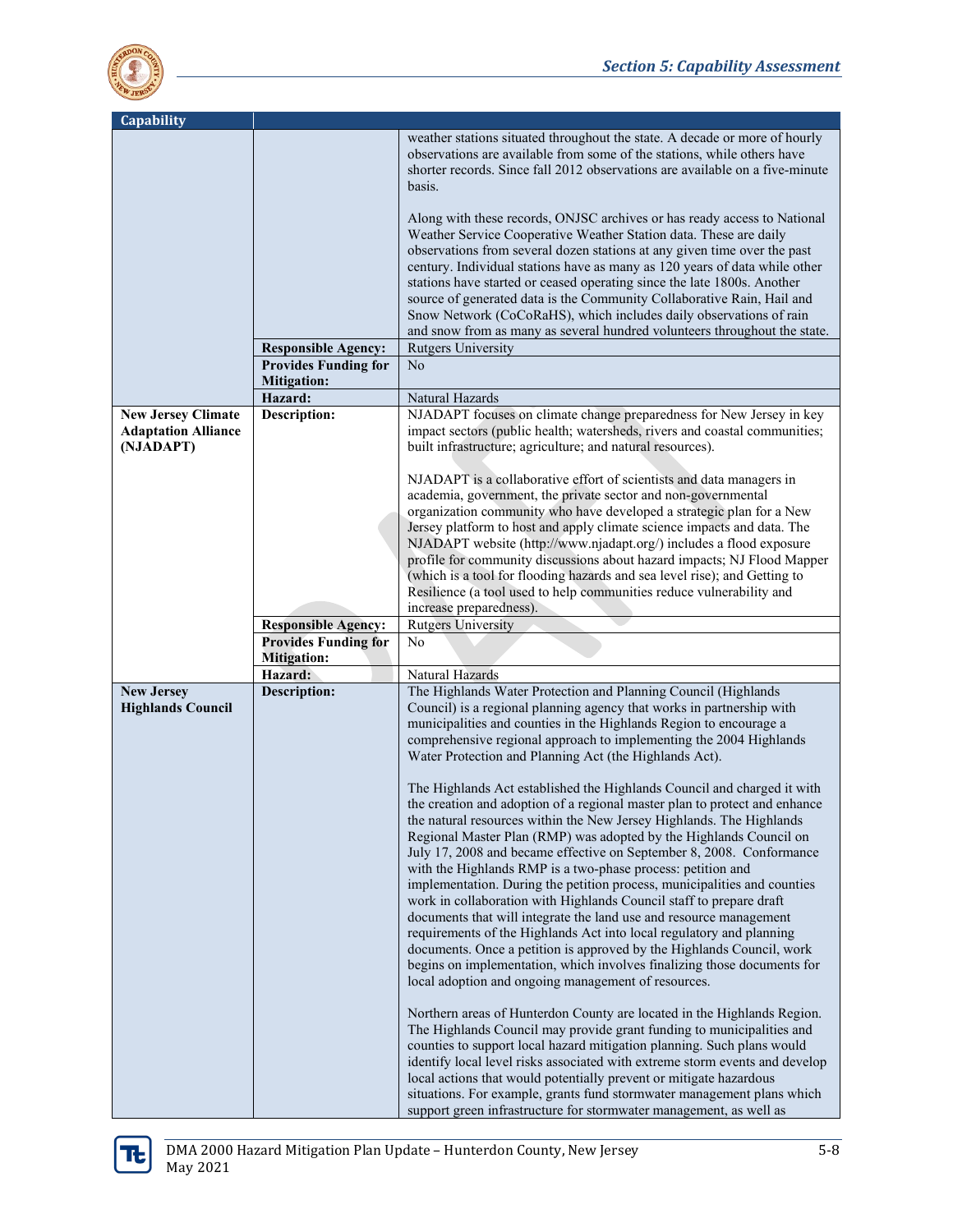

| <b>Capability</b>         |                             |                                                                                                                                                                                                                                            |
|---------------------------|-----------------------------|--------------------------------------------------------------------------------------------------------------------------------------------------------------------------------------------------------------------------------------------|
|                           |                             | stormwater mitigation plans. These plans should be in place prior to<br>disaster events.                                                                                                                                                   |
|                           |                             | Highlands Council grants may be used for planning, design, and/or<br>engineering activities, but do not fund capital expenses.                                                                                                             |
|                           |                             | The Highlands Council is participating in the Governor's Climate<br>Resiliency initiative and is preparing to develop a Highlands Climate<br>Change chapter of the Regional Master Plan.                                                   |
|                           |                             | The Highlands Council has initiated a stormwater management program<br>for counties and municipalities to assist in advance planning. The Council<br>also requires extensive green stormwater infrastructure for all projects<br>reviewed. |
|                           |                             | The Highlands was a member of the Advisory Committee when Hunterdon<br>County developed their Green Stormwater Infrastructure Element.                                                                                                     |
|                           | <b>Responsible Agency:</b>  | New Jersey Highlands Council                                                                                                                                                                                                               |
|                           | <b>Provides Funding for</b> | Yes                                                                                                                                                                                                                                        |
|                           | <b>Mitigation:</b>          |                                                                                                                                                                                                                                            |
|                           | Hazard:                     | All                                                                                                                                                                                                                                        |
| <b>North Jersey</b>       | <b>Description:</b>         | The NJTPA is the federally authorized Metropolitan Planning Organization                                                                                                                                                                   |
| Transportation            |                             | for the 13-county northern New Jersey region. Each year, they oversee                                                                                                                                                                      |
| <b>Planning Authority</b> |                             | over \$2 billion in transportation improvement projects and provide a forum                                                                                                                                                                |
| (NJTPA)                   |                             | for interagency cooperation and public input.                                                                                                                                                                                              |
|                           | <b>Responsible Agency:</b>  | <b>NJTPA</b>                                                                                                                                                                                                                               |
|                           | <b>Provides Funding for</b> | Yes - planning                                                                                                                                                                                                                             |
|                           | <b>Mitigation:</b>          |                                                                                                                                                                                                                                            |
|                           | Hazard:                     | All                                                                                                                                                                                                                                        |
| <b>U.S. Army Corps of</b> | <b>Description:</b>         | The USACE has been working with NJDEP to mitigate flooding in                                                                                                                                                                              |
| <b>Engineers (USACE)</b>  |                             | Hunterdon County.                                                                                                                                                                                                                          |
|                           |                             |                                                                                                                                                                                                                                            |
|                           |                             | Millstone River Basin, NJ Flood Damage Reduction & Ecosystem                                                                                                                                                                               |
|                           |                             | <b>Restoration Study</b>                                                                                                                                                                                                                   |
|                           |                             | The study area is the Millstone River Basin. The Basin is located in north-<br>central New Jersey, halfway between Philadelphia and New York City. The                                                                                     |
|                           |                             | Basin includes the Millstone River and its major tributaries. It encompasses                                                                                                                                                               |
|                           |                             | parts of five New Jersey counties: Mercer, Middlesex, Monmouth,                                                                                                                                                                            |
|                           |                             | Hunterdon, and Somerset. The 238-square mile Basin is a major tributary of                                                                                                                                                                 |
|                           |                             | the Raritan River. Stony Brook, which is the largest tributary of the                                                                                                                                                                      |
|                           |                             | Millstone River, is located near Princeton Township, New Jersey. Flooding                                                                                                                                                                  |
|                           |                             | in the Millstone River Basin occurs as the result of intense thunderstorms,                                                                                                                                                                |
|                           |                             | northeasters, and hurricanes. These storms can deposit large amounts of                                                                                                                                                                    |
|                           |                             | precipitation in the watershed, producing significant runoff and headwater                                                                                                                                                                 |
|                           |                             | flooding of the low-lying and relatively flat floodplain. The Borough of                                                                                                                                                                   |
|                           |                             | Manville, located at the confluence of two rivers, is subject to coincident                                                                                                                                                                |
|                           |                             | backwater flooding from the Raritan River and headwater flooding from the                                                                                                                                                                  |
|                           |                             | Millstone River and Royce Brook. The largest flood events occurred during                                                                                                                                                                  |
|                           |                             | Hurricane Doria in August 1971, Tropical Storm Floyd in September 1999,                                                                                                                                                                    |
|                           |                             | the April 2007 Nor'easter, and Irene in August 2011.                                                                                                                                                                                       |
|                           |                             |                                                                                                                                                                                                                                            |
|                           |                             | In response to the flooding from Tropical Storm Floyd in 1999, Congress<br>funded the Corps to conduct a reconnaissance study of the Millstone River                                                                                       |
|                           |                             | Basin. In September 2000, the Corps issued a favorable reconnaissance                                                                                                                                                                      |
|                           |                             | report recommending that a feasibility study be conducted to develop flood                                                                                                                                                                 |
|                           |                             | damage reduction and ecosystem restoration alternatives in the Millstone                                                                                                                                                                   |
|                           |                             | River Basin. The State of New Jersey Department of Environmental                                                                                                                                                                           |
|                           |                             | Protection concurred with the Corps reconnaissance study recommendations                                                                                                                                                                   |
|                           |                             | and signed a Feasibility Cost Sharing Agreement (FCSA) on March 14, 2002                                                                                                                                                                   |
|                           |                             | to cost share the feasibility study. Work completed to date on the feasibility                                                                                                                                                             |
|                           |                             | study includes a topographic survey and mapping, initial baseline studies, a                                                                                                                                                               |

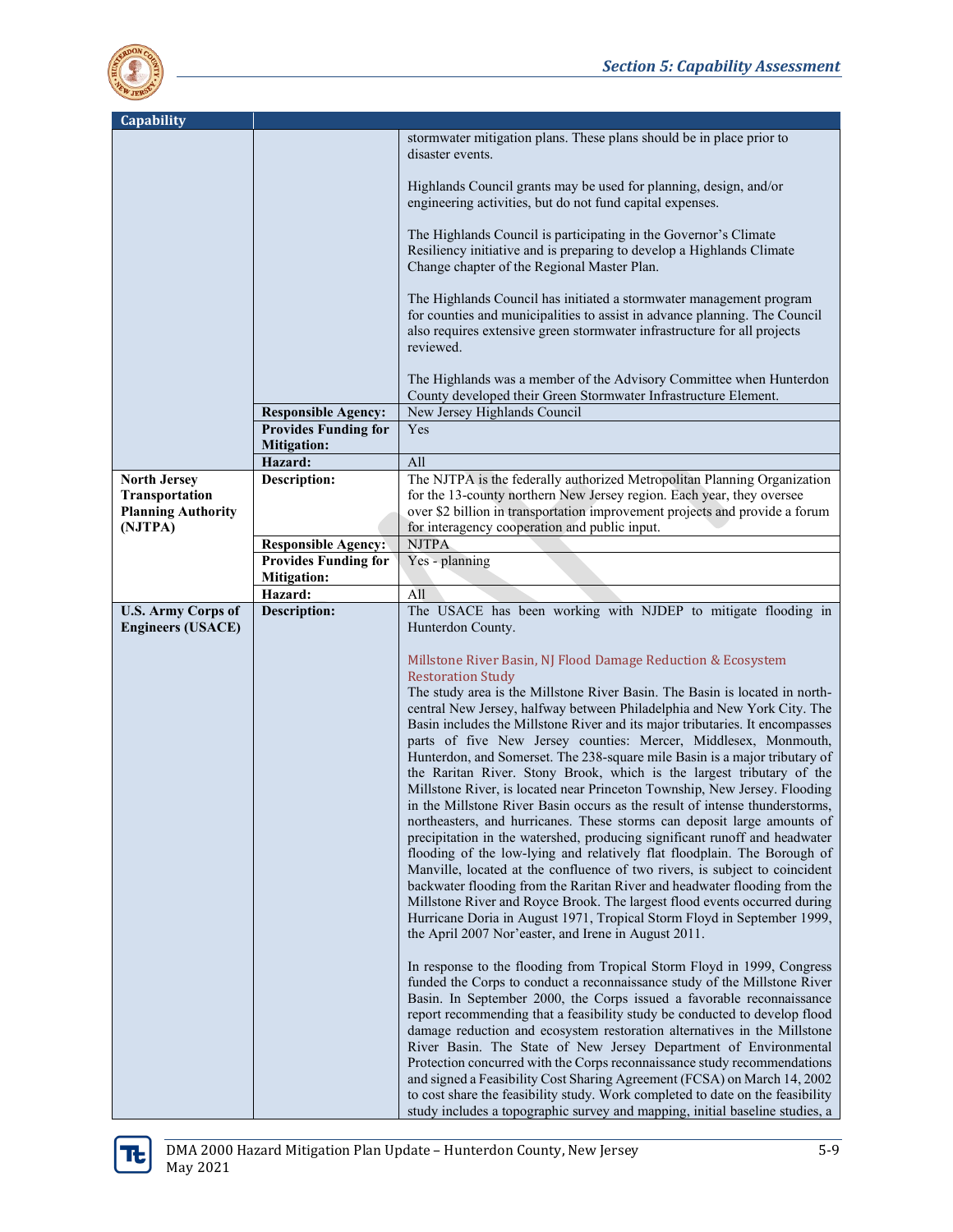

| Capability |                             |                                                                                                                                                                                                                                                                                                                                                                                                                                                                                                                               |
|------------|-----------------------------|-------------------------------------------------------------------------------------------------------------------------------------------------------------------------------------------------------------------------------------------------------------------------------------------------------------------------------------------------------------------------------------------------------------------------------------------------------------------------------------------------------------------------------|
|            |                             | structure inventory, and development of an existing and future unimproved<br>conditions hydrology and hydraulics model. Alternatives that include levees<br>& floodwalls, channelization, and a non-structural plan have been evaluated<br>to include plans, costs and economics analysis. There are no economically<br>justified plans. Results were provided to NJDEP (Local Sponsor) and were<br>released to the local community in December 2014. The feasibility study<br>negative report was released in November 2016. |
|            | <b>Responsible Agency:</b>  | <b>USACE</b>                                                                                                                                                                                                                                                                                                                                                                                                                                                                                                                  |
|            | <b>Provides Funding for</b> | Yes.                                                                                                                                                                                                                                                                                                                                                                                                                                                                                                                          |
|            | <b>Mitigation:</b>          |                                                                                                                                                                                                                                                                                                                                                                                                                                                                                                                               |
|            | Hazard:                     | Flood                                                                                                                                                                                                                                                                                                                                                                                                                                                                                                                         |

#### **5.3.2 Administrative and Technical Capability – County and Local**

Table 5-3 summarizes the administrative and technical capabilities in Hunterdon County. Detailed information regarding administrative and technical capabilities in the County and the municipalities can be found in each jurisdictional annex found in Volume II, Section 9 (Jurisdictional Annexes).

ΤŧΙ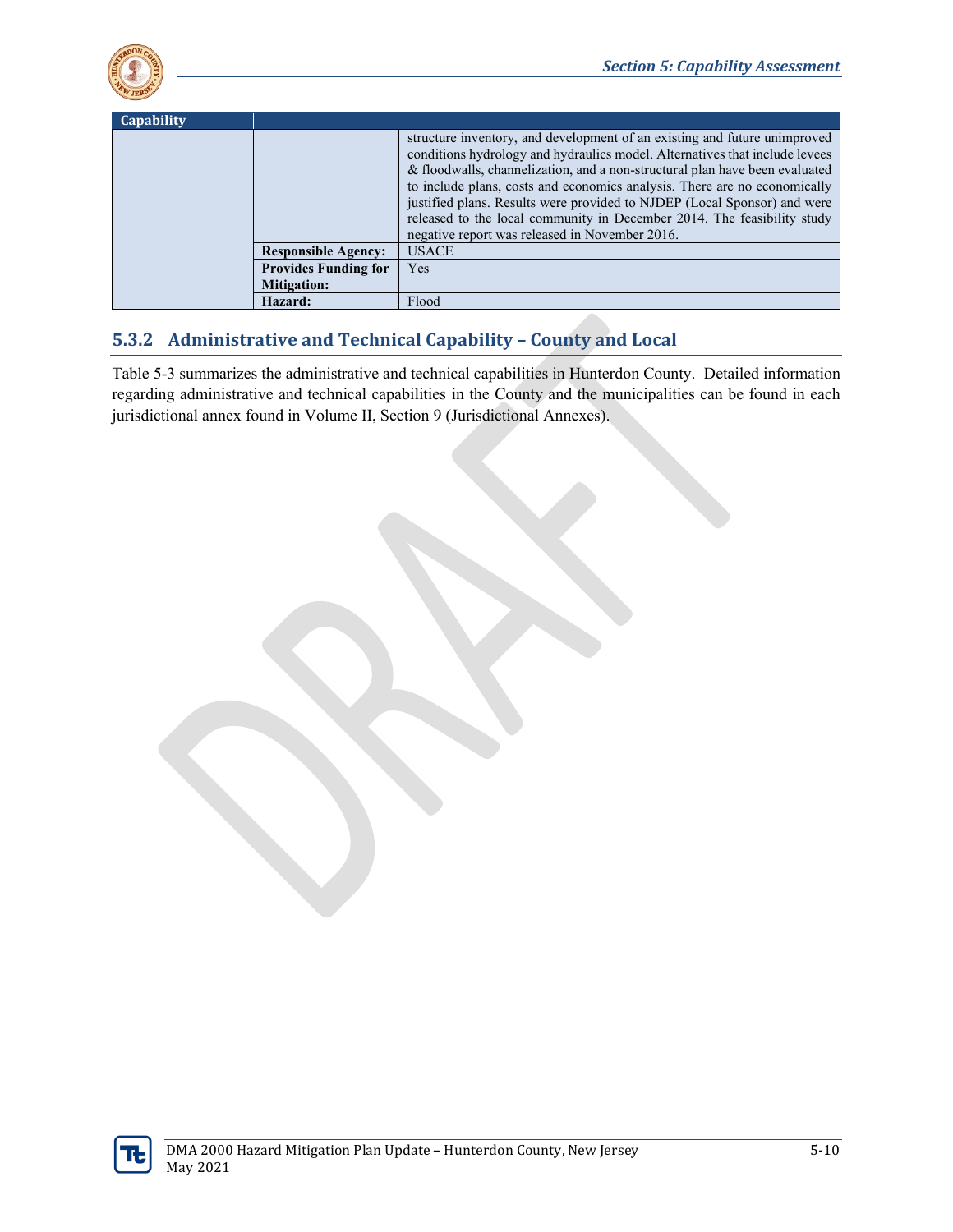

#### **Table 5-3. Administrative and Technical Capability – County and Local**

| Capability              |                     |                                                                                                                                               |
|-------------------------|---------------------|-----------------------------------------------------------------------------------------------------------------------------------------------|
| <b>Hunterdon County</b> | Description:        | The Hunterdon County Office of Emergency Management is a division of the County's Department of Public Safety. The main function              |
| Office of               |                     | of the Division is to provide Hunterdon County with emergency planning, mitigation, and resources for larger emergencies and                  |
| <b>Emergency</b>        |                     | disasters. The Division serves as a liaison between municipal Emergency Management Offices and the State Police Office of                     |
| Management              |                     | Emergency Management.                                                                                                                         |
|                         |                     |                                                                                                                                               |
|                         |                     | The Hunterdon County OEM also oversees the operations of the Hunterdon County Emergency Services Training Center, the                         |
|                         |                     | Hunterdon County Hazmat Team, and the County's Office of Homeland Security.                                                                   |
|                         |                     |                                                                                                                                               |
|                         |                     | The Hunterdon County OEM is leading the 2021 HMP update and hosting information about the HMP on their website                                |
|                         |                     | (https://www.co.hunterdon.nj.us/911/oem/mitigation.html) including a link to the citizen survey. As mitigation grant funding becomes          |
|                         |                     | available, the Hunterdon County OEM distributes information to the OEM Coordinators and OEM Council at quarterly meetings.                    |
|                         | Responsible         | Hunterdon County Office of Emergency Management                                                                                               |
|                         | Agency:             |                                                                                                                                               |
|                         | <b>Provides</b>     | N <sub>o</sub>                                                                                                                                |
|                         | <b>Funding for</b>  |                                                                                                                                               |
|                         | <b>Mitigation:</b>  |                                                                                                                                               |
|                         | Hazard:             | All                                                                                                                                           |
|                         |                     | The Hunterdon County Department of Planning & Land Use oversees the following: Division of Planning/GIS Services; Division of                 |
| <b>Hunterdon County</b> | <b>Description:</b> |                                                                                                                                               |
| Department of           |                     | Parks & Recreation: Division of Culture & Heritage; Project Administration; Rutgers Cooperative Extension. The Hunterdon County               |
| Planning and Land       |                     | Department of Planning and Land Use, Division of Planning/GIS Services, core responsibilities include:                                        |
| <b>Use</b>              |                     | Create, adopt and update the County Master Plan, County Comprehensive Farmland Preservation Plan and the County<br><b>Transportation Plan</b> |
|                         |                     | Provide technical assistance to municipalities<br>$\bullet$                                                                                   |
|                         |                     | Countywide subdivision and site plan development review<br>$\bullet$                                                                          |
|                         |                     | Municipal document repository<br>$\bullet$                                                                                                    |
|                         |                     | Transfer of development rights review<br>$\bullet$                                                                                            |
|                         |                     | Stormwater review<br>$\bullet$                                                                                                                |
|                         |                     | Regional contribution agreement review<br>$\bullet$                                                                                           |
|                         |                     | State data center repository<br>$\bullet$                                                                                                     |
|                         |                     | <b>NJTPA</b>                                                                                                                                  |
|                         |                     |                                                                                                                                               |
|                         |                     | Wastewater management                                                                                                                         |
|                         |                     | Prior to the creation of the Division of Economic Development, the Division of Planning Services also implemented the CEDS; the road          |
|                         |                     | map to economic development projects within Hunterdon County (discussed earlier).                                                             |
|                         |                     |                                                                                                                                               |
|                         |                     | The Division administers the county and municipal farm program. and the Hunterdon County Open Space Trust Program. The Division               |
|                         |                     | administers the Open Space Grant Programs. Nearly 8,500 acres of open space have been preserved within the County using our open              |
|                         |                     | space funding and our local partners. The Parks and Open Space Advisory Committee (POSAC) reviews all municipal, non-profit,                  |
|                         |                     | cooperative and historic preservation applications and makes formal recommendations to the County Commissioners for County funding.           |
|                         |                     |                                                                                                                                               |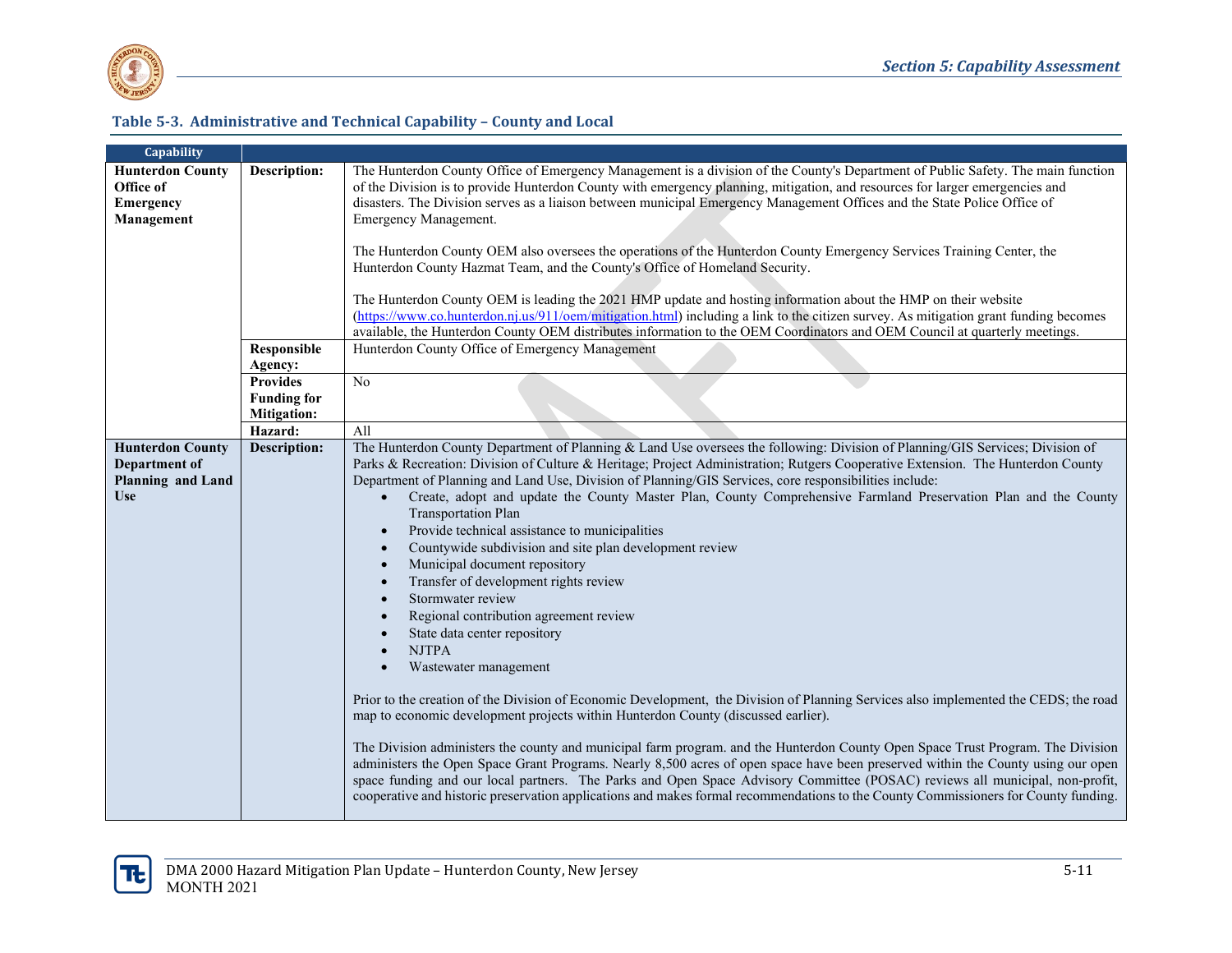



| Capability                                                 |                                                             |                                                                                                                                                                                                                                                                                                                                                                                                                                                                                                                                                                                                                                                                                                                                                                                                                                                                                                                                                                                                                                                                                                                                                                                            |
|------------------------------------------------------------|-------------------------------------------------------------|--------------------------------------------------------------------------------------------------------------------------------------------------------------------------------------------------------------------------------------------------------------------------------------------------------------------------------------------------------------------------------------------------------------------------------------------------------------------------------------------------------------------------------------------------------------------------------------------------------------------------------------------------------------------------------------------------------------------------------------------------------------------------------------------------------------------------------------------------------------------------------------------------------------------------------------------------------------------------------------------------------------------------------------------------------------------------------------------------------------------------------------------------------------------------------------------|
|                                                            |                                                             | The Department of Planning & Land Use includes the Cultural and Heritage Division, supporting the Cultural & Heritage Commission.<br>The Board of County Commissioners supports the Cultural & Heritage Commission (C&HC) through general revenue funds, including<br>funding for County Special Project grants, for arts and history projects. The C&HC reviews all applications for County Open Space<br>historic preservation grants and provides recommendations to the POSAC and Board of County Commissioners for county funding. The<br>Commission also receives a Local Arts Program grant from the New Jersey State Council on the Arts and a County History Partnership<br>Program grant from the New Jersey Historical Commission.<br>The Division supports the County's Transportation role at NJTPA. Hunterdon County is a member of the North Jersey Transportation<br>Planning Authority (NJTPA) the Metropolitan Planning Organization (MPO) for the 13-county northern New Jersey region. The NJTPA<br>oversees more than \$2 billion in transportation improvement projects and provides a forum for interagency cooperation and public input<br>into funding decisions. |
|                                                            | Responsible<br>Agency:                                      | Hunterdon County Department of Planning, and Land Use                                                                                                                                                                                                                                                                                                                                                                                                                                                                                                                                                                                                                                                                                                                                                                                                                                                                                                                                                                                                                                                                                                                                      |
|                                                            | <b>Provides</b><br><b>Funding for</b><br><b>Mitigation:</b> | The Division of Planning Services administers the Hunterdon County Open Space Trust Program                                                                                                                                                                                                                                                                                                                                                                                                                                                                                                                                                                                                                                                                                                                                                                                                                                                                                                                                                                                                                                                                                                |
|                                                            | Hazard:                                                     | All                                                                                                                                                                                                                                                                                                                                                                                                                                                                                                                                                                                                                                                                                                                                                                                                                                                                                                                                                                                                                                                                                                                                                                                        |
| <b>Hunterdon County</b><br><b>Planning Board</b>           | Description:                                                | The Hunterdon County Planning Board's statutory responsibilities are as follows:<br>Prepare and adopt a master plan for the physical development of the County.<br>Review subdivision and site plan applications.<br>Encourage municipal cooperation in matters of mutual and regional concern.<br>Advise the Board of Chosen Freeholders on capital budgets and expenditures.<br>Maintain a file on municipal master plans and development regulations.                                                                                                                                                                                                                                                                                                                                                                                                                                                                                                                                                                                                                                                                                                                                   |
|                                                            | Responsible<br>Agency:                                      | Board of County Commissioners                                                                                                                                                                                                                                                                                                                                                                                                                                                                                                                                                                                                                                                                                                                                                                                                                                                                                                                                                                                                                                                                                                                                                              |
|                                                            | <b>Provides</b><br><b>Funding for</b><br><b>Mitigation:</b> | N <sub>0</sub>                                                                                                                                                                                                                                                                                                                                                                                                                                                                                                                                                                                                                                                                                                                                                                                                                                                                                                                                                                                                                                                                                                                                                                             |
|                                                            | Hazard:                                                     | All                                                                                                                                                                                                                                                                                                                                                                                                                                                                                                                                                                                                                                                                                                                                                                                                                                                                                                                                                                                                                                                                                                                                                                                        |
| <b>Hunterdon County</b><br>Department of<br>Administrative | Description:                                                | The main objectives for the Hunterdon County Buildings and Maintenance Division are to repair and maintain County office buildings,<br>County grounds and County Park Land. Such work includes carpentry, electrical, and heating and air conditioning services throughout<br>all County facilities; as well as the maintenance to County Park Land.                                                                                                                                                                                                                                                                                                                                                                                                                                                                                                                                                                                                                                                                                                                                                                                                                                       |
| Services-<br><b>Buildings and</b>                          | Responsible<br>Agency:                                      | Hunterdon County Department of Administrative Services - Buildings and Maintenance Division                                                                                                                                                                                                                                                                                                                                                                                                                                                                                                                                                                                                                                                                                                                                                                                                                                                                                                                                                                                                                                                                                                |
| Maintenance<br><b>Division</b>                             | <b>Provides</b><br><b>Funding for</b><br><b>Mitigation:</b> | No                                                                                                                                                                                                                                                                                                                                                                                                                                                                                                                                                                                                                                                                                                                                                                                                                                                                                                                                                                                                                                                                                                                                                                                         |
|                                                            | Hazard:                                                     | All                                                                                                                                                                                                                                                                                                                                                                                                                                                                                                                                                                                                                                                                                                                                                                                                                                                                                                                                                                                                                                                                                                                                                                                        |
| <b>Rutgers</b>                                             | Description:                                                | Rutgers Cooperative Extension is part of the Federal Land Grant University system serving as the educational outreach arm of the United                                                                                                                                                                                                                                                                                                                                                                                                                                                                                                                                                                                                                                                                                                                                                                                                                                                                                                                                                                                                                                                    |
| Cooperative                                                |                                                             | States Department of Agriculture. The Extension provides research-based information and programming developed at Cook College/New                                                                                                                                                                                                                                                                                                                                                                                                                                                                                                                                                                                                                                                                                                                                                                                                                                                                                                                                                                                                                                                          |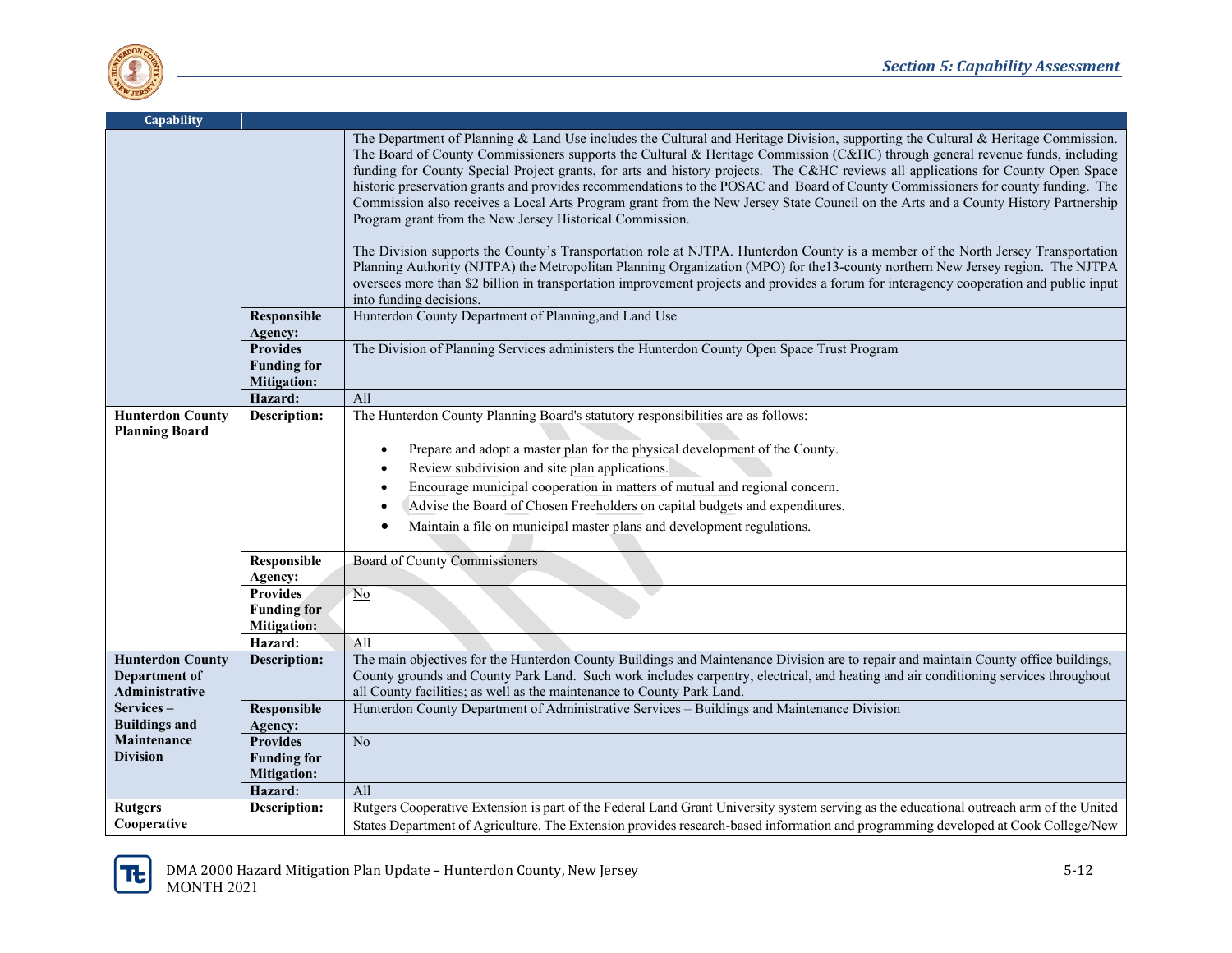

| Capability              |                     |                                                                                                                                             |
|-------------------------|---------------------|---------------------------------------------------------------------------------------------------------------------------------------------|
| <b>Extension of</b>     |                     | Jersey Agricultural Experiment Station, part of Rutgers, the State University. RCE strives to better the lives of the citizens of Hunterdon |
| <b>Hunterdon County</b> |                     | County through a cooperative agreement between Rutgers, the State University and the Hunterdon County Board of County                       |
|                         |                     | Commissioners.                                                                                                                              |
|                         | Responsible         | Rutgers Cooperative Extension of Hunterdon County, Hunterdon County Department of Planning & Land Use, Board of County                      |
|                         | Agency:             | Commissioners                                                                                                                               |
|                         | <b>Provides</b>     | N <sub>0</sub>                                                                                                                              |
|                         | <b>Funding for</b>  |                                                                                                                                             |
|                         | <b>Mitigation:</b>  |                                                                                                                                             |
|                         | Hazard:             | Natural Hazards                                                                                                                             |
| <b>Hunterdon County</b> | <b>Description:</b> | The Hunterdon County Department of Public Works, including the Divisions of Roads, Bridges and Engineering provides engineering             |
| <b>Public Works</b>     |                     | direction, technical support and guidance for the County's roads and bridges, is charged with the maintenance and repair for County         |
| Department              |                     | roads, bridges, culverts, storm sewers, and the county's vehicular fleet and other equipment.                                               |
|                         | <b>Responsible</b>  | <b>Public Works Department</b>                                                                                                              |
|                         | Agency:             |                                                                                                                                             |
|                         | <b>Provides</b>     | No                                                                                                                                          |
|                         | <b>Funding for</b>  |                                                                                                                                             |
|                         | <b>Mitigation:</b>  |                                                                                                                                             |
|                         | Hazard:             | Hurricane, Nor'Easter, Flood, Severe Weather, Severe Winter Weather                                                                         |
| <b>Hunterdon County</b> | <b>Description:</b> | The Department of Health is the lead agency for public health emergency preparedness, receiving LINCS PHEP funds through the State          |
| Department of           |                     | of New Jersey since 2003. The Department is the enforcement agency upholding New Jersey Administrative Code for public health and           |
| Health                  |                     | the County Environmental Health Act, with funding from the NJ Department of Environmental Protection.                                       |
|                         |                     |                                                                                                                                             |
|                         |                     | The staff of the Department are a multi-disciplinary group: Public Health Nurses, Registered Environmental Health Specialists, Health       |
|                         |                     | Educators, Entomologists, Infectious Disease Specialists, and Public Health Investigators. This team works together in providing a          |
|                         |                     | healthy community for people to live, work and play while protecting county assets of air, water, land, food sources, retail food           |
|                         |                     | establishments, and human health.                                                                                                           |
|                         |                     |                                                                                                                                             |
|                         |                     | The Public Health Preparedness team at the Health Department develop, evaluate and implement action plans to prevent, prepare for, and      |
|                         |                     | respond to serious public health crises including emerging diseases, pandemic influenza, disease outbreaks, wide-scale natural disasters,   |
|                         |                     | and terrorist attacks. Preparedness staff members focus on building and sustaining capacity associated with seven Public Health             |
|                         |                     | Preparedness Capabilities contained within the Centers for Disease Control & Prevention's National Standards for State & Local Planning.    |
|                         |                     | These capabilities include:                                                                                                                 |
|                         |                     |                                                                                                                                             |
|                         |                     |                                                                                                                                             |
|                         |                     | Emergency Public Information & Warning - Information Sharing                                                                                |
|                         |                     | Mass Care                                                                                                                                   |
|                         |                     | Medical Countermeasures Dispensing                                                                                                          |
|                         |                     | Medical Material Management and Distribution                                                                                                |
|                         |                     | Public Health Surveillance & Epidemiologic Investigation                                                                                    |
|                         |                     | Volunteer Management                                                                                                                        |
|                         |                     |                                                                                                                                             |

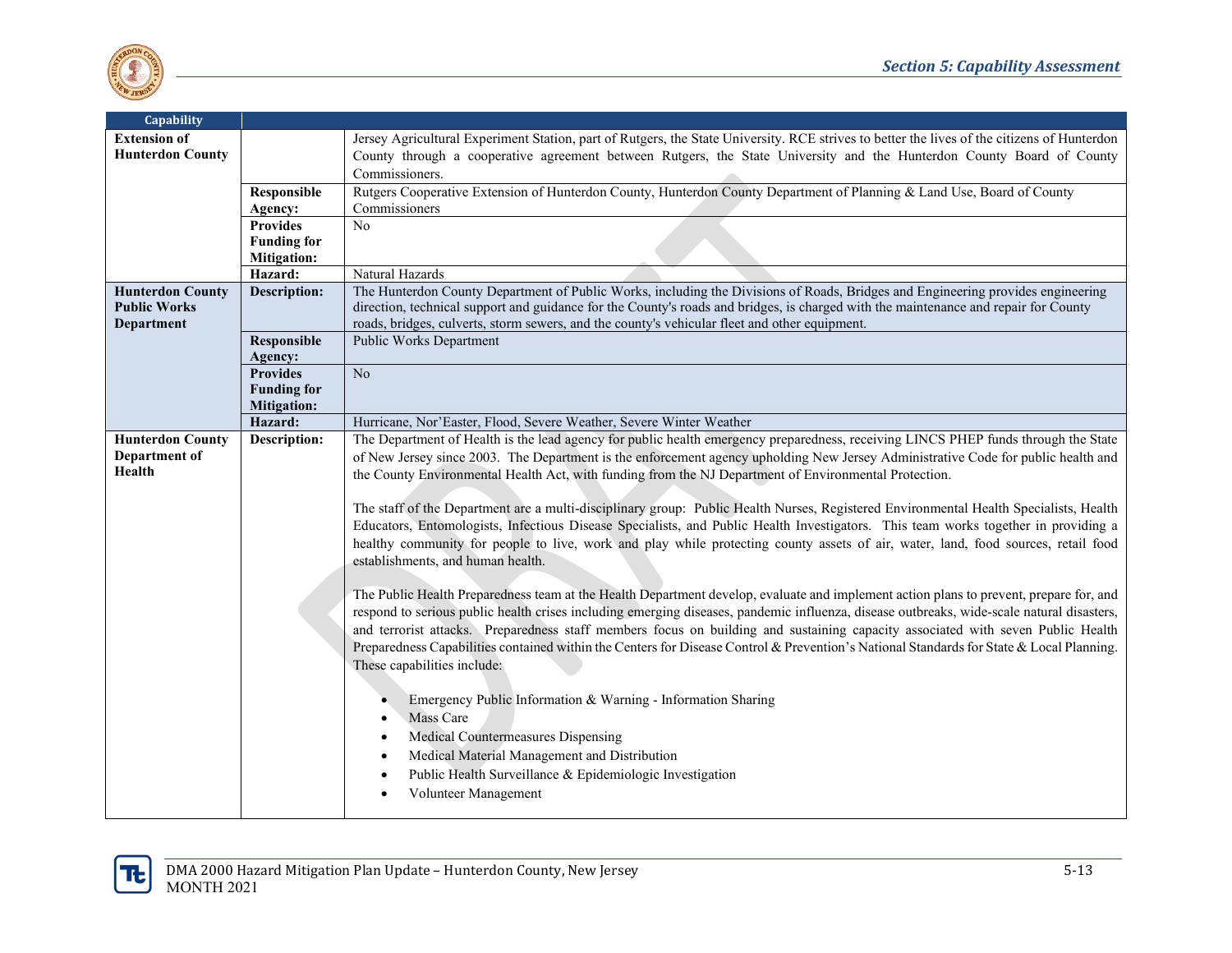

| <b>Capability</b>         |                               |                                                                                                                                       |
|---------------------------|-------------------------------|---------------------------------------------------------------------------------------------------------------------------------------|
|                           | Responsible                   | Department of Health                                                                                                                  |
|                           | Agency:                       |                                                                                                                                       |
|                           | <b>Provides</b>               | No                                                                                                                                    |
|                           | <b>Funding for</b>            |                                                                                                                                       |
|                           | <b>Mitigation:</b>            |                                                                                                                                       |
|                           | Hazard:                       | All                                                                                                                                   |
| <b>Hunterdon County</b>   | <b>Description:</b>           | The Division of Parks and Recreation, part of the Department of Planning & Land Use, oversees the County's parks and provides         |
| <b>Division of Parks</b>  |                               | education and outreach on invasive species and removal of hazardous trees.                                                            |
| and Recreation            | Responsible                   | Hunterdon County Division of Parks and Recreation, Department of Planning & Land Use                                                  |
|                           | Agency:                       |                                                                                                                                       |
|                           | <b>Provides</b>               | No                                                                                                                                    |
|                           | <b>Funding for</b>            |                                                                                                                                       |
|                           | <b>Mitigation:</b>            |                                                                                                                                       |
|                           | Hazard:                       | Hurricane, Infestation and Invasive Species, Nor'Easter Severe Weather, Severe Winter Weather                                         |
| <b>Sustainable Jersey</b> | Description:                  | Sustainable Jersey is a nonprofit organization that provides tools, training and financial incentives to support communities as they  |
|                           |                               | pursue sustainability programs. By supporting community efforts to reduce waste, cut greenhouse gas emissions, and improve            |
|                           |                               | environmental equity, Sustainable Jersey aims to empower communities to build a better world for future generations. The organization |
|                           |                               | also offers a certification program. Sustainable Jersey certification is a designation for municipal governments in New Jersey. All   |
|                           |                               | actions taken by municipalities to score points toward certification must be accompanied by documentary evidence and is reviewed. The |
|                           |                               | certification is free and completely voluntary.                                                                                       |
|                           | Responsible                   |                                                                                                                                       |
|                           | Agency:                       |                                                                                                                                       |
|                           | <b>Provides</b>               | N <sub>o</sub>                                                                                                                        |
|                           | <b>Funding for</b>            |                                                                                                                                       |
|                           | <b>Mitigation:</b><br>Hazard: | All                                                                                                                                   |
|                           |                               |                                                                                                                                       |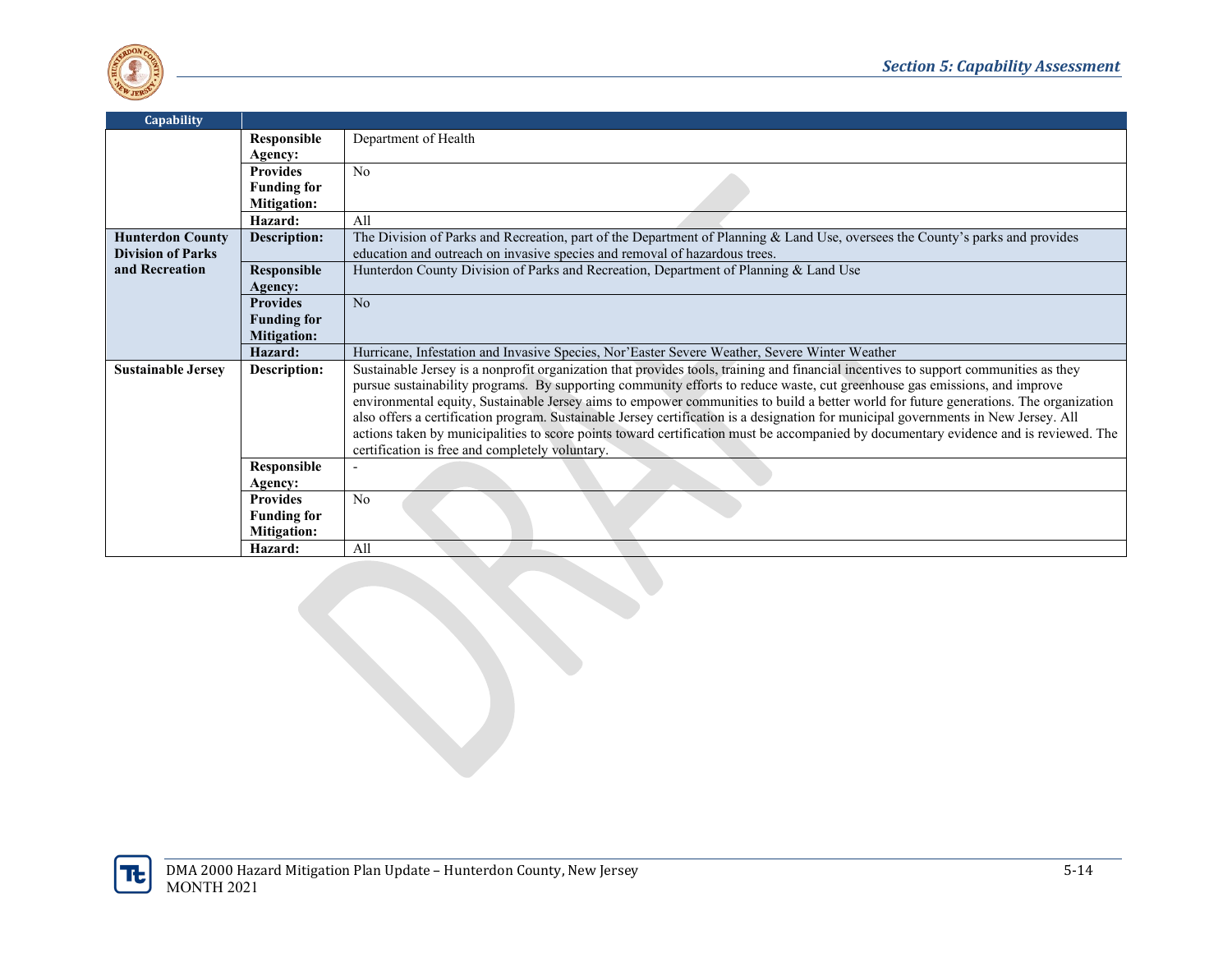

## **5.4 FISCAL CAPABILITIES**

Fiscal capabilities are the resources that a jurisdiction has access to or is eligible to use to fund mitigation actions. The table below provides a list of programs, descriptions, and links for those jurisdictions seeking funding sources. This table is not intended to be a comprehensive list, but rather a tool to help begin identifying potential sources of funding.

#### **Table 5-4. Fiscal Capabilities**

| Capability                                            |                                                             |                                                                                                                                                                                                                                                                                                                                                                                                                                                                                                                                                                                                                                                                                                                                                                                                                                                                                                                                                                                                                                                                                                                                                                                                                                                                                                                                                                                             |
|-------------------------------------------------------|-------------------------------------------------------------|---------------------------------------------------------------------------------------------------------------------------------------------------------------------------------------------------------------------------------------------------------------------------------------------------------------------------------------------------------------------------------------------------------------------------------------------------------------------------------------------------------------------------------------------------------------------------------------------------------------------------------------------------------------------------------------------------------------------------------------------------------------------------------------------------------------------------------------------------------------------------------------------------------------------------------------------------------------------------------------------------------------------------------------------------------------------------------------------------------------------------------------------------------------------------------------------------------------------------------------------------------------------------------------------------------------------------------------------------------------------------------------------|
| Federal                                               |                                                             |                                                                                                                                                                                                                                                                                                                                                                                                                                                                                                                                                                                                                                                                                                                                                                                                                                                                                                                                                                                                                                                                                                                                                                                                                                                                                                                                                                                             |
| Hazard<br><b>Mitigation</b><br><b>Grant Program</b>   | Description:                                                | The HMGP is a post-disaster mitigation program. FEMA makes these grants available<br>to states by after each federal disaster declaration. The HMGP can provide up to 75<br>percent funding for hazard mitigation measures and can be used to fund cost-effective<br>projects that will protect public or private property or that will reduce the likely<br>damage from future disasters in an area covered by a federal disaster declaration.<br>Examples of projects include acquisition and demolition of structures in hazard prone<br>areas, flood-proofing or elevation to reduce future damage, minor structural<br>improvements, and development of state or local standards. Projects must fit into an<br>overall mitigation strategy for the area identified as part of a local planning effort. All<br>applicants must have a FEMA-approved HMP (this plan).<br>Additional information regarding the HMGP is available on the FEMA website:<br>https://www.fema.gov/grants/mitigation                                                                                                                                                                                                                                                                                                                                                                                           |
|                                                       |                                                             | Hunterdon County has received HMGP funding, including funding to purchase<br>generators to provide continuity of operations during utility failures.                                                                                                                                                                                                                                                                                                                                                                                                                                                                                                                                                                                                                                                                                                                                                                                                                                                                                                                                                                                                                                                                                                                                                                                                                                        |
|                                                       | Responsible<br>Agency:                                      | <b>FEMA</b>                                                                                                                                                                                                                                                                                                                                                                                                                                                                                                                                                                                                                                                                                                                                                                                                                                                                                                                                                                                                                                                                                                                                                                                                                                                                                                                                                                                 |
|                                                       | <b>Provides</b><br><b>Funding for</b><br><b>Mitigation:</b> | Yes                                                                                                                                                                                                                                                                                                                                                                                                                                                                                                                                                                                                                                                                                                                                                                                                                                                                                                                                                                                                                                                                                                                                                                                                                                                                                                                                                                                         |
|                                                       | Hazard:                                                     | All                                                                                                                                                                                                                                                                                                                                                                                                                                                                                                                                                                                                                                                                                                                                                                                                                                                                                                                                                                                                                                                                                                                                                                                                                                                                                                                                                                                         |
| Flood<br><b>Mitigation</b><br>Assistance<br>Program   | <b>Description:</b>                                         | The FMA program combines the previous Repetitive Flood Claims and Severe<br>Repetitive Loss Grants into one grant program. The FMA provides funding to assist<br>states and communities in implementing measures to reduce or eliminate the long-<br>term risk of flood damage to buildings, manufactured homes, and other structures<br>insurable under the NFIP. The FMA is funded annually; no federal disaster declaration<br>is required. Only NFIP insured homes and businesses are eligible for mitigation in this<br>program. Funding for FMA is very limited and, as with the HMGP, individuals cannot<br>apply directly for the program. Applications must come from local governments or<br>other eligible organizations. The federal cost share for an FMA project is at least 75<br>percent. For the nom-federal share, at most 25 percent of the total eligible costs must<br>be provided by a non-federal source; of this 25 percent, no more than half can be<br>provided as in-kind contributions from third parties. At minimum, a FEMA-approved<br>local flood mitigation plan is required before a project can be approved. The FMA<br>funds are distributed from FEMA to the state. NJOEM serves as the grantee and<br>program administrator for the FMA program.<br>The FMA program is detailed on the FEMA website:<br>https://www.fema.gov/grants/mitigation/floods |
|                                                       | <b>Responsible</b><br>Agency:                               | FEMA                                                                                                                                                                                                                                                                                                                                                                                                                                                                                                                                                                                                                                                                                                                                                                                                                                                                                                                                                                                                                                                                                                                                                                                                                                                                                                                                                                                        |
|                                                       | <b>Provides</b><br><b>Funding for</b><br><b>Mitigation:</b> | Yes                                                                                                                                                                                                                                                                                                                                                                                                                                                                                                                                                                                                                                                                                                                                                                                                                                                                                                                                                                                                                                                                                                                                                                                                                                                                                                                                                                                         |
|                                                       | Hazard:                                                     | Flood, Severe Weather                                                                                                                                                                                                                                                                                                                                                                                                                                                                                                                                                                                                                                                                                                                                                                                                                                                                                                                                                                                                                                                                                                                                                                                                                                                                                                                                                                       |
| <b>Building</b><br><b>Resilient</b><br>Infrastructure | Description:                                                | Building Resilient Infrastructure and Communities (BRIC) will support states, local<br>communities, tribes and territories as they undertake hazard mitigation projects,<br>reducing the risks they face from disasters and natural hazards. BRIC is a new FEMA                                                                                                                                                                                                                                                                                                                                                                                                                                                                                                                                                                                                                                                                                                                                                                                                                                                                                                                                                                                                                                                                                                                             |

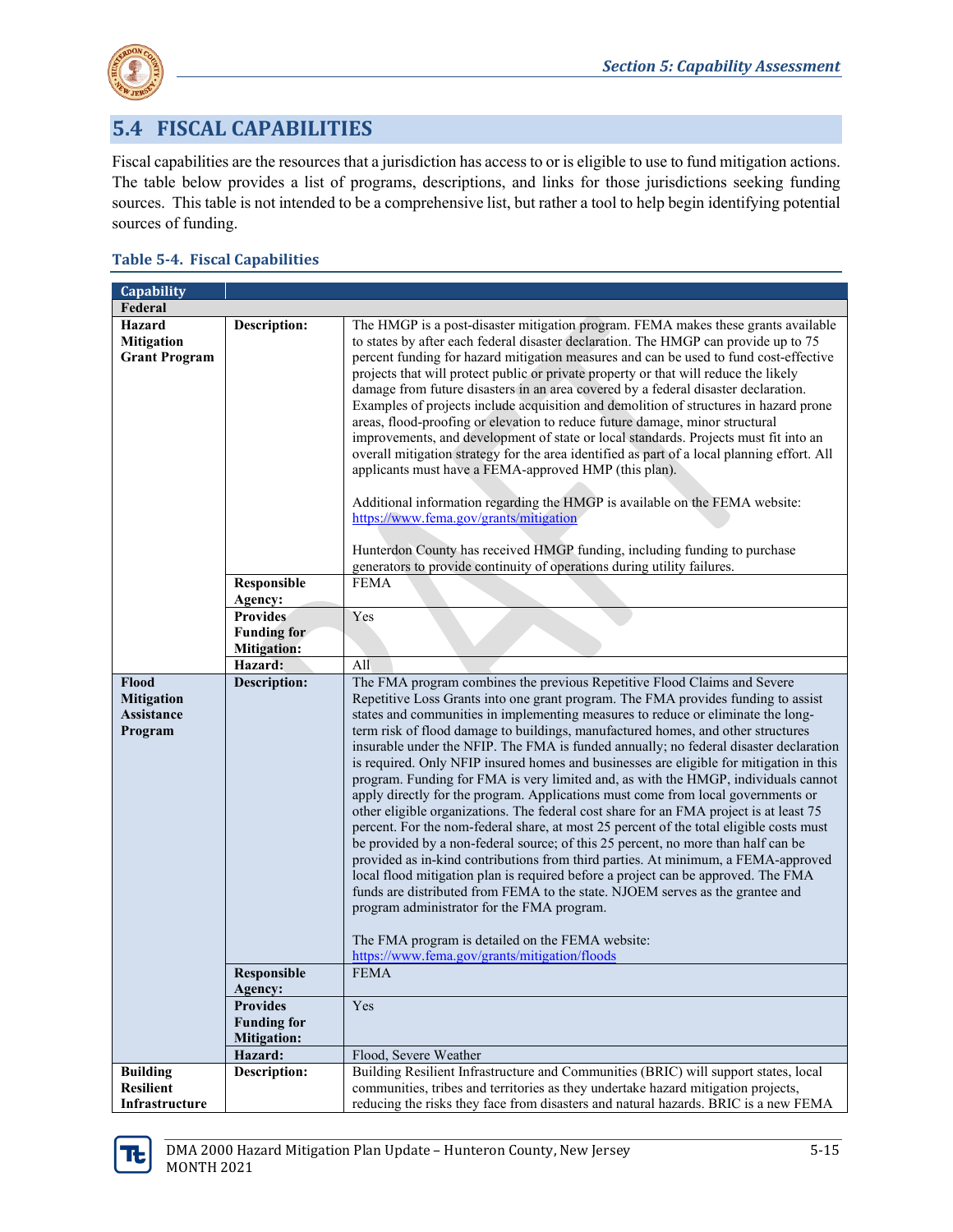

| <b>Capability</b>                                             |                                          |                                                                                                                                                                                                                                                                                                                                                                                                                                                                                                                                                                                                                                                                                                                                                                                                                                                                                                                                                                                                                                                                                                                                                                                                                     |
|---------------------------------------------------------------|------------------------------------------|---------------------------------------------------------------------------------------------------------------------------------------------------------------------------------------------------------------------------------------------------------------------------------------------------------------------------------------------------------------------------------------------------------------------------------------------------------------------------------------------------------------------------------------------------------------------------------------------------------------------------------------------------------------------------------------------------------------------------------------------------------------------------------------------------------------------------------------------------------------------------------------------------------------------------------------------------------------------------------------------------------------------------------------------------------------------------------------------------------------------------------------------------------------------------------------------------------------------|
| and<br><b>Communities</b><br>(BRIC)                           |                                          | pre-disaster hazard mitigation program that replaces the existing Pre-Disaster<br>Mitigation (PDM) program.                                                                                                                                                                                                                                                                                                                                                                                                                                                                                                                                                                                                                                                                                                                                                                                                                                                                                                                                                                                                                                                                                                         |
| Program                                                       |                                          | The BRIC program guiding principles are supporting communities through capability-<br>and capacity-building; encouraging and enabling innovation; promoting partnerships;<br>enabling large projects; maintaining flexibility; and providing consistency.<br>For additional information regarding the BRIC program, please refer to:<br>https://www.fema.gov/grants/mitigation/building-resilient-infrastructure-communities                                                                                                                                                                                                                                                                                                                                                                                                                                                                                                                                                                                                                                                                                                                                                                                        |
|                                                               | Responsible<br>Agency:                   | <b>FEMA</b>                                                                                                                                                                                                                                                                                                                                                                                                                                                                                                                                                                                                                                                                                                                                                                                                                                                                                                                                                                                                                                                                                                                                                                                                         |
|                                                               | <b>Provides</b>                          | Yes                                                                                                                                                                                                                                                                                                                                                                                                                                                                                                                                                                                                                                                                                                                                                                                                                                                                                                                                                                                                                                                                                                                                                                                                                 |
|                                                               | <b>Funding for</b><br><b>Mitigation:</b> |                                                                                                                                                                                                                                                                                                                                                                                                                                                                                                                                                                                                                                                                                                                                                                                                                                                                                                                                                                                                                                                                                                                                                                                                                     |
|                                                               | Hazard:                                  | All                                                                                                                                                                                                                                                                                                                                                                                                                                                                                                                                                                                                                                                                                                                                                                                                                                                                                                                                                                                                                                                                                                                                                                                                                 |
| Individual                                                    | <b>Description:</b>                      | Individual Assistance (IA) provides help for homeowners, renters, businesses, and                                                                                                                                                                                                                                                                                                                                                                                                                                                                                                                                                                                                                                                                                                                                                                                                                                                                                                                                                                                                                                                                                                                                   |
| Assistance                                                    |                                          | some non-profit entities after disasters occur. This program is largely funded by the<br>U.S. Small Business Administration. For homeowners and renters, those who suffered<br>uninsured or underinsured losses could be eligible for a Home Disaster Loan to repair<br>or replace damaged real estate or personal property. Renters are eligible for loans to<br>cover personal property losses. Individuals are allowed to borrow up to \$200,000 to<br>repair or replace real estate, \$40,000 to cover losses to personal property, and an<br>additional 20 percent for mitigation. For businesses, loans could be made to repair or<br>replace disaster damages to property owned by the business, including real estate,<br>machinery and equipment, inventory, and supplies. Businesses of any size are eligible.<br>Non-profit organizations, such as charities, churches, and private universities are<br>eligible. An Economic Injury Disaster Loan provides necessary working capital until<br>normal operations resume after a physical disaster but are restricted by law to small<br>businesses only.<br>IA is detailed on the FEMA website: https://www.fema.gov/individual-disaster-<br>assistance. |
|                                                               | Responsible                              | <b>FEMA</b>                                                                                                                                                                                                                                                                                                                                                                                                                                                                                                                                                                                                                                                                                                                                                                                                                                                                                                                                                                                                                                                                                                                                                                                                         |
|                                                               | Agency:                                  |                                                                                                                                                                                                                                                                                                                                                                                                                                                                                                                                                                                                                                                                                                                                                                                                                                                                                                                                                                                                                                                                                                                                                                                                                     |
|                                                               | <b>Provides</b>                          | Yes                                                                                                                                                                                                                                                                                                                                                                                                                                                                                                                                                                                                                                                                                                                                                                                                                                                                                                                                                                                                                                                                                                                                                                                                                 |
|                                                               | <b>Funding for</b>                       |                                                                                                                                                                                                                                                                                                                                                                                                                                                                                                                                                                                                                                                                                                                                                                                                                                                                                                                                                                                                                                                                                                                                                                                                                     |
|                                                               | <b>Mitigation:</b>                       |                                                                                                                                                                                                                                                                                                                                                                                                                                                                                                                                                                                                                                                                                                                                                                                                                                                                                                                                                                                                                                                                                                                                                                                                                     |
|                                                               | Hazard:                                  | All                                                                                                                                                                                                                                                                                                                                                                                                                                                                                                                                                                                                                                                                                                                                                                                                                                                                                                                                                                                                                                                                                                                                                                                                                 |
| <b>Public</b>                                                 | <b>Description:</b>                      | Public Assistance (PA) provides cost reimbursement aid to local governments (state,                                                                                                                                                                                                                                                                                                                                                                                                                                                                                                                                                                                                                                                                                                                                                                                                                                                                                                                                                                                                                                                                                                                                 |
| Assistance                                                    |                                          | county, local, municipal authorities, and school districts) and certain non-profit<br>agencies that were involved in disaster response and recovery programs or that<br>suffered loss or damage to facilities or property used to deliver government-like<br>services. This program is largely funded by FEMA with both local and state matching<br>contributions required.<br>PA is detailed on the FEMA website: https://www.fema.gov/public-assistance-local-<br>state-tribal-and-non-profit.                                                                                                                                                                                                                                                                                                                                                                                                                                                                                                                                                                                                                                                                                                                    |
|                                                               | Responsible                              | <b>FEMA</b>                                                                                                                                                                                                                                                                                                                                                                                                                                                                                                                                                                                                                                                                                                                                                                                                                                                                                                                                                                                                                                                                                                                                                                                                         |
|                                                               | Agency:                                  |                                                                                                                                                                                                                                                                                                                                                                                                                                                                                                                                                                                                                                                                                                                                                                                                                                                                                                                                                                                                                                                                                                                                                                                                                     |
|                                                               | <b>Provides</b>                          | Yes                                                                                                                                                                                                                                                                                                                                                                                                                                                                                                                                                                                                                                                                                                                                                                                                                                                                                                                                                                                                                                                                                                                                                                                                                 |
|                                                               | <b>Funding for</b>                       |                                                                                                                                                                                                                                                                                                                                                                                                                                                                                                                                                                                                                                                                                                                                                                                                                                                                                                                                                                                                                                                                                                                                                                                                                     |
|                                                               | <b>Mitigation:</b>                       |                                                                                                                                                                                                                                                                                                                                                                                                                                                                                                                                                                                                                                                                                                                                                                                                                                                                                                                                                                                                                                                                                                                                                                                                                     |
|                                                               | Hazard:                                  | All                                                                                                                                                                                                                                                                                                                                                                                                                                                                                                                                                                                                                                                                                                                                                                                                                                                                                                                                                                                                                                                                                                                                                                                                                 |
| Department of<br>Homeland<br><b>Security Grant</b><br>Program | <b>Description:</b>                      | The Homeland Security Grant Program (HSGP) plays an important role in the<br>implementation of the National Preparedness System by supporting the building,<br>sustainment, and delivery of core capabilities essential to achieving the National<br>Preparedness Goal of a secure and resilient nation. In FY 2020, the total amount of<br>funds available under HSGP was \$1.12 billion.<br>HSGP is comprised of three interconnected grant programs including the State<br>Homeland Security Program, Urban Areas Security Initiative (UASI), and the                                                                                                                                                                                                                                                                                                                                                                                                                                                                                                                                                                                                                                                            |

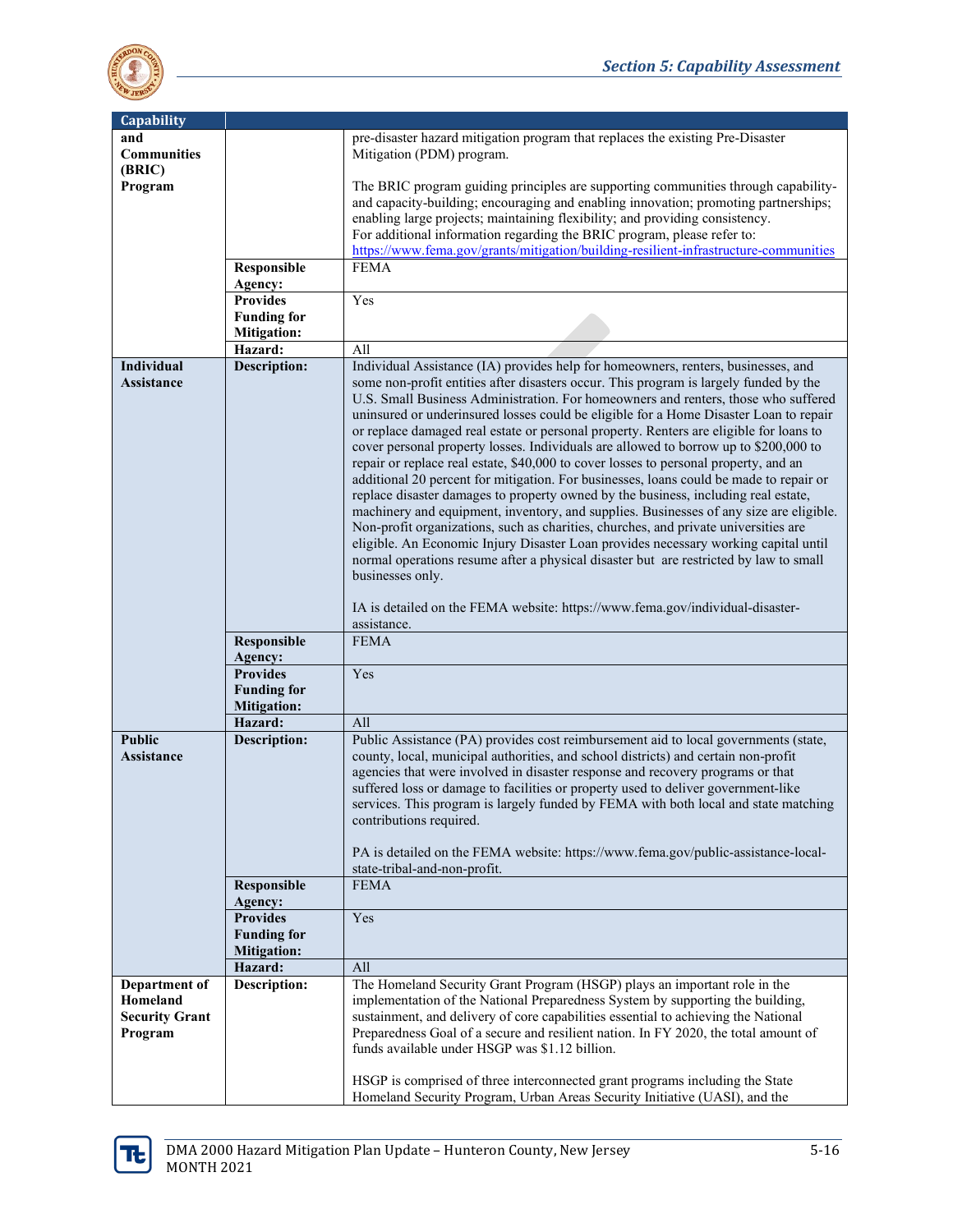

| <b>Capability</b>                           |                                          |                                                                                                                                                                               |
|---------------------------------------------|------------------------------------------|-------------------------------------------------------------------------------------------------------------------------------------------------------------------------------|
|                                             |                                          |                                                                                                                                                                               |
|                                             |                                          | Operation Stonegarden. Together, these grant programs fund a range of preparedness<br>activities, including planning, organization, equipment purchase, training, exercises,  |
|                                             |                                          | and management and administration.                                                                                                                                            |
|                                             |                                          |                                                                                                                                                                               |
|                                             |                                          | Additional information regarding HSGP is available on the website:                                                                                                            |
|                                             |                                          | https://www.fema.gov/grants/preparedness/homeland-security.                                                                                                                   |
|                                             | Responsible                              | <b>FEMA</b>                                                                                                                                                                   |
|                                             | Agency:<br><b>Provides</b>               | Yes                                                                                                                                                                           |
|                                             | <b>Funding for</b>                       |                                                                                                                                                                               |
|                                             | <b>Mitigation:</b>                       |                                                                                                                                                                               |
|                                             | Hazard:                                  | All                                                                                                                                                                           |
| <b>Fire</b>                                 | <b>Description:</b>                      | Assistance for the mitigation, management, and control of fires on publicly or                                                                                                |
| Management                                  |                                          | privately-owned forests or grasslands that threaten such destruction as would                                                                                                 |
| Assistance                                  |                                          | constitute a major disaster. Provides a 75% federal cost share and the state pays the                                                                                         |
| <b>Grant Program</b>                        |                                          | remaining 25% for actual cost.                                                                                                                                                |
|                                             |                                          |                                                                                                                                                                               |
|                                             |                                          | Information on this program is available on the website:                                                                                                                      |
|                                             |                                          | https://www.fema.gov/assistance/public/fire-management-assistance.                                                                                                            |
|                                             | <b>Responsible</b>                       | <b>FEMA</b>                                                                                                                                                                   |
|                                             | Agency:                                  |                                                                                                                                                                               |
|                                             | <b>Provides</b>                          | Yes                                                                                                                                                                           |
|                                             | <b>Funding for</b>                       |                                                                                                                                                                               |
|                                             | <b>Mitigation:</b>                       |                                                                                                                                                                               |
|                                             | Hazard:                                  | Wildfire                                                                                                                                                                      |
| <b>Assistance to</b><br><b>Firefighters</b> | Description:                             | The primary goal of the Assistance to Firefighters Grants is to enhance the safety of<br>the public and firefighters with respect to fire-related hazards by providing direct |
| <b>Grant Program</b>                        |                                          | financial assistance to eligible fire departments, nonaffiliated Emergency Medical                                                                                            |
|                                             |                                          | Services organizations, and State Fire Training Academies. This funding is for                                                                                                |
|                                             |                                          | critically needed resources to equip and train emergency personnel to recognized                                                                                              |
|                                             |                                          | standards, enhance operations efficiencies, foster interoperability, and support                                                                                              |
|                                             |                                          | community resilience.                                                                                                                                                         |
|                                             |                                          |                                                                                                                                                                               |
|                                             |                                          | Information regarding this grant program is available on the website:                                                                                                         |
|                                             |                                          | https://www.fema.gov/grants/preparedness/firefighters.                                                                                                                        |
|                                             | <b>Responsible</b>                       | <b>FEMA</b>                                                                                                                                                                   |
|                                             | Agency:                                  |                                                                                                                                                                               |
|                                             | <b>Provides</b>                          | Yes                                                                                                                                                                           |
|                                             | <b>Funding for</b><br><b>Mitigation:</b> |                                                                                                                                                                               |
|                                             | Hazard:                                  | Wildfire, Hazardous Materials                                                                                                                                                 |
| <b>High Hazard</b>                          | <b>Description:</b>                      | The Rehabilitation of High Hazard Potential Dams Grant Program provides technical,                                                                                            |
| <b>Potential Dams</b>                       |                                          | planning, design, and construction assistance in the form of grants to non-Federal                                                                                            |
| <b>Grant Program</b>                        |                                          | governmental organizations or nonprofit organizations for rehabilitation of eligible                                                                                          |
|                                             |                                          | high hazard potential dams.                                                                                                                                                   |
|                                             |                                          |                                                                                                                                                                               |
|                                             |                                          | Information regarding this program is available on the website:                                                                                                               |
|                                             |                                          | https://www.fema.gov/emergency-managers-management/dam-safety/grants/high-                                                                                                    |
|                                             |                                          | hazard-potential-dam-                                                                                                                                                         |
|                                             |                                          | awards#:~:text=The%20High%20Hazard%20Potential%20Dam%20(HHPD)%20Gra                                                                                                           |
|                                             |                                          | nt%20Awards,equivalent%20state%20agency%20is%20eligible%20for%20the%20gr                                                                                                      |
|                                             | Responsible                              | ant.<br><b>FEMA</b>                                                                                                                                                           |
|                                             | Agency:                                  |                                                                                                                                                                               |
|                                             | <b>Provides</b>                          | Yes                                                                                                                                                                           |
|                                             | <b>Funding for</b>                       |                                                                                                                                                                               |
|                                             | <b>Mitigation:</b>                       |                                                                                                                                                                               |
|                                             | Hazard:                                  | Dam Failure                                                                                                                                                                   |
|                                             | <b>Description:</b>                      | The Small Business Administration (SBA) provides low-interest disaster loans to                                                                                               |
|                                             |                                          | homeowners, renters, business of all sizes, and most private nonprofit organizations.                                                                                         |

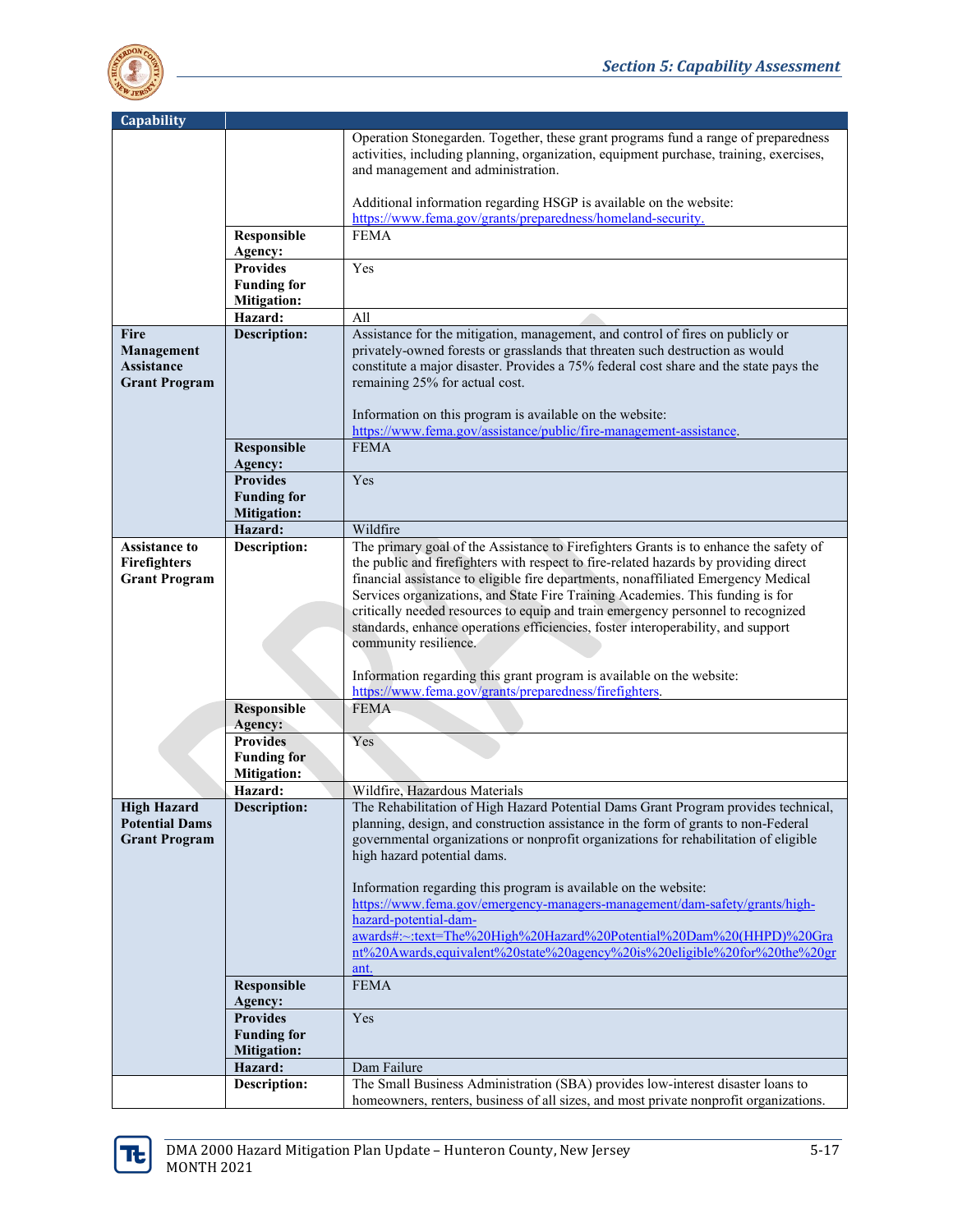

| Capability                                                |                                                             |                                                                                                                                                                                                                                                                                                                                                                                                                                                                                                                                                                                                                                                                                                                                                                                                                                                                                                                                                                                                                                                                                                                                                                                                                                                                                                                                                                                                                                                                                                                                                          |
|-----------------------------------------------------------|-------------------------------------------------------------|----------------------------------------------------------------------------------------------------------------------------------------------------------------------------------------------------------------------------------------------------------------------------------------------------------------------------------------------------------------------------------------------------------------------------------------------------------------------------------------------------------------------------------------------------------------------------------------------------------------------------------------------------------------------------------------------------------------------------------------------------------------------------------------------------------------------------------------------------------------------------------------------------------------------------------------------------------------------------------------------------------------------------------------------------------------------------------------------------------------------------------------------------------------------------------------------------------------------------------------------------------------------------------------------------------------------------------------------------------------------------------------------------------------------------------------------------------------------------------------------------------------------------------------------------------|
| <b>Small Business</b><br><b>Administration</b><br>Loan    |                                                             | SBA disaster loans can be used to repair or replace the following items damaged or<br>destroyed in a declared disaster: real estate, personal property, machinery and<br>equipment, and inventory and business assets.                                                                                                                                                                                                                                                                                                                                                                                                                                                                                                                                                                                                                                                                                                                                                                                                                                                                                                                                                                                                                                                                                                                                                                                                                                                                                                                                   |
|                                                           |                                                             | Homeowners could apply for up to \$200,000 to replace or repair their primary<br>residence. Renters and homeowners could borrow up to \$40,000 to replace or repair<br>personal property-such as clothing, furniture, cars, and appliances that were damaged<br>or destroyed in a disaster. Physical disaster loans of up to \$2 million are available to<br>qualified businesses or most private nonprofit organizations.                                                                                                                                                                                                                                                                                                                                                                                                                                                                                                                                                                                                                                                                                                                                                                                                                                                                                                                                                                                                                                                                                                                               |
|                                                           |                                                             | Additional information regarding SBA loans is available on the SBA website:<br>https://www.sba.gov/managing-business/running-business/emergency-<br>preparedness/disaster-assistance.                                                                                                                                                                                                                                                                                                                                                                                                                                                                                                                                                                                                                                                                                                                                                                                                                                                                                                                                                                                                                                                                                                                                                                                                                                                                                                                                                                    |
|                                                           | Responsible                                                 | <b>SBA</b>                                                                                                                                                                                                                                                                                                                                                                                                                                                                                                                                                                                                                                                                                                                                                                                                                                                                                                                                                                                                                                                                                                                                                                                                                                                                                                                                                                                                                                                                                                                                               |
|                                                           | Agency:                                                     |                                                                                                                                                                                                                                                                                                                                                                                                                                                                                                                                                                                                                                                                                                                                                                                                                                                                                                                                                                                                                                                                                                                                                                                                                                                                                                                                                                                                                                                                                                                                                          |
|                                                           | <b>Provides</b><br><b>Funding for</b><br><b>Mitigation:</b> | Yes                                                                                                                                                                                                                                                                                                                                                                                                                                                                                                                                                                                                                                                                                                                                                                                                                                                                                                                                                                                                                                                                                                                                                                                                                                                                                                                                                                                                                                                                                                                                                      |
|                                                           | Hazard:                                                     | All                                                                                                                                                                                                                                                                                                                                                                                                                                                                                                                                                                                                                                                                                                                                                                                                                                                                                                                                                                                                                                                                                                                                                                                                                                                                                                                                                                                                                                                                                                                                                      |
| Community<br>Development<br><b>Block Grant</b><br>Program | <b>Description:</b>                                         | CDBG are federal funds intended to provide low and moderate-income households<br>with viable communities, including decent housing, a suitable living environment, and<br>expanded economic opportunities. Eligible activities include community facilities and<br>improvements, roads and infrastructure, housing rehabilitation and preservation,<br>development activities, public services, economic development, and planning and<br>administration. Public improvements could include flood and drainage improvements.<br>In limited instances and during the times of "urgent need" (e.g., post disaster) as<br>defined by the CDBG National Objectives, CDBG funding could be used to acquire a<br>property located in a floodplain that was severely damaged by a recent flood,<br>demolish a structure severely damaged by an earthquake, or repair a public facility<br>severely damaged by a hazard event.<br>Additional information regarding CDBG is available on the website:<br>https://www.hudexchange.info/programs/cdbg-entitlement/.<br>In Hunterdon County, the following municipalities are eligible for CDBG funding:<br>Township of Alexandria<br>$\bullet$<br>Township of Bethlehem<br>$\bullet$<br>Borough of Bloomsbury<br>$\bullet$<br>Borough of Califon<br>Town of Clinton<br>Township of Clinton<br>$\bullet$<br>Township of Delaware<br>Township of East Amwell<br>$\bullet$<br>Borough of Flemington<br>$\bullet$<br>Township of Franklin<br>$\bullet$<br>Borough of Frenchtown<br>$\bullet$<br>Borough of Glen Gardner |
|                                                           |                                                             | Borough of Hampton<br>$\bullet$<br>Borough of High Bridge<br>$\bullet$<br>Township of Holland<br>$\bullet$<br>Township of Kingwood<br>$\bullet$<br>City of Lambertville<br>$\bullet$<br>Borough of Lebanon<br>Township of Lebanon<br>$\bullet$                                                                                                                                                                                                                                                                                                                                                                                                                                                                                                                                                                                                                                                                                                                                                                                                                                                                                                                                                                                                                                                                                                                                                                                                                                                                                                           |

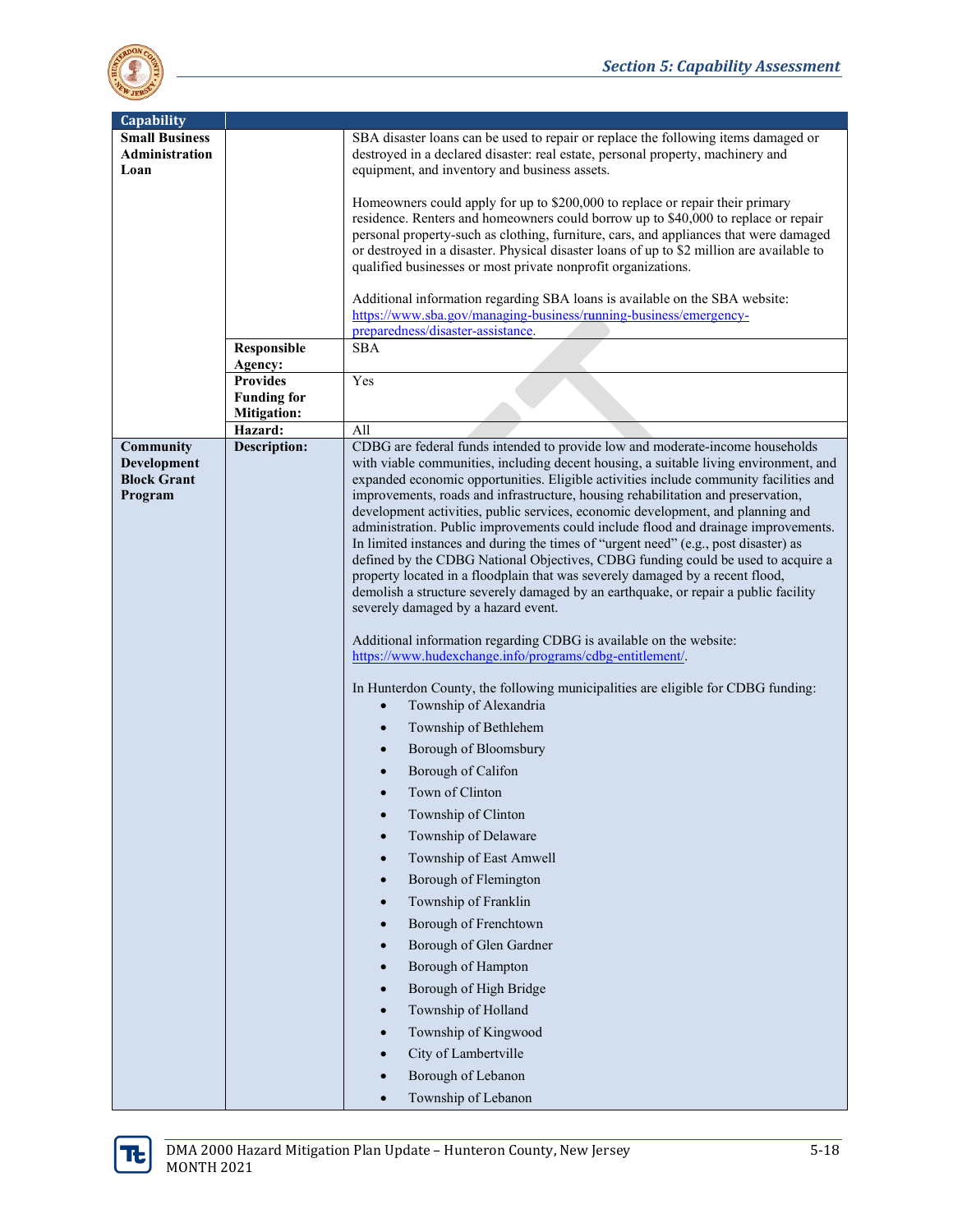

| Capability                   |                                          |                                                                                                                                                                           |
|------------------------------|------------------------------------------|---------------------------------------------------------------------------------------------------------------------------------------------------------------------------|
|                              |                                          | Borough of Milford<br>$\bullet$                                                                                                                                           |
|                              |                                          | Township of Raritan<br>$\bullet$                                                                                                                                          |
|                              |                                          | Township of Readington<br>$\bullet$                                                                                                                                       |
|                              |                                          |                                                                                                                                                                           |
|                              |                                          | Borough of Stockton<br>$\bullet$                                                                                                                                          |
|                              |                                          | Township of Tewksbury<br>$\bullet$                                                                                                                                        |
|                              |                                          | Township of Union<br>$\bullet$                                                                                                                                            |
|                              |                                          | Township of West Amwell<br>$\bullet$                                                                                                                                      |
|                              | Responsible                              | <b>HUD</b>                                                                                                                                                                |
|                              | Agency:                                  |                                                                                                                                                                           |
|                              | <b>Provides</b>                          | Yes                                                                                                                                                                       |
|                              | <b>Funding for</b>                       |                                                                                                                                                                           |
|                              | <b>Mitigation:</b>                       |                                                                                                                                                                           |
|                              | Hazard:                                  | All                                                                                                                                                                       |
| Federal                      | Description:                             | The Federal Highway Administration (FHWA) Emergency Relief is a grant program                                                                                             |
| <b>Highway</b>               |                                          | through the U.S. Department of Transportation (DOT) that can be used for repair or                                                                                        |
| Administration-<br>Emergency |                                          | reconstruction of federal-aid highways and roads on federal lands that have suffered<br>serious damage as a result of a disaster. New Jersey Department of Transportation |
| <b>Relief for</b>            |                                          | serves as the liaison between local municipalities and FHWA.                                                                                                              |
| Federally                    |                                          |                                                                                                                                                                           |
| <b>Owned Roads</b>           |                                          | Additional information regarding the FHWA Emergency Relief Program is available                                                                                           |
|                              |                                          | on the website: https://highways.dot.gov/federal-lands/programs/erfo                                                                                                      |
|                              | Responsible                              | U.S. DOT                                                                                                                                                                  |
|                              | Agency:                                  |                                                                                                                                                                           |
|                              | <b>Provides</b>                          | Yes                                                                                                                                                                       |
|                              | <b>Funding for</b><br><b>Mitigation:</b> |                                                                                                                                                                           |
|                              | Hazard:                                  | All                                                                                                                                                                       |
| <b>Federal Transit</b>       | <b>Description:</b>                      | The Federal Transit Authority (FTA) Emergency Relief is a grant program that funds                                                                                        |
| <b>Administration</b>        |                                          | capital projects to protect, repair, reconstruct, or replace equipment and facilities of                                                                                  |
| - Emergency                  |                                          | public transportation systems. Administered by the Federal Transit Authority at the                                                                                       |
| <b>Relief</b>                |                                          | U.S. DOT and directly allocated to Metropolitan Transit Authority (MTA) and Port                                                                                          |
|                              |                                          | Authority, this transportation-specific fund was created as an alternative to FEMA PA.                                                                                    |
|                              |                                          | Additional information regarding the FTA Emergency Relief Program is available on                                                                                         |
|                              |                                          | the website: https://www.transit.dot.gov/funding/grant-programs/emergency-relief-                                                                                         |
|                              |                                          | program/emergency-relief-program.                                                                                                                                         |
|                              | Responsible                              | U.S. DOT                                                                                                                                                                  |
|                              | Agency:                                  |                                                                                                                                                                           |
|                              | <b>Provides</b>                          | Yes                                                                                                                                                                       |
|                              | <b>Funding for</b>                       |                                                                                                                                                                           |
|                              | <b>Mitigation:</b>                       |                                                                                                                                                                           |
| <b>Disaster</b>              | Hazard:<br><b>Description:</b>           | All<br>Emergency assistance for housing, including minor repair of home to establish livable                                                                              |
| <b>Housing</b>               |                                          | conditions, mortgage and rental assistance available through the U.S. Department of                                                                                       |
| Program                      |                                          | Housing and Urban Development (HUD).                                                                                                                                      |
|                              |                                          |                                                                                                                                                                           |
|                              |                                          | Information on this program is available on the website:                                                                                                                  |
|                              |                                          | https://www.hud.gov/program offices/public indian housing/publications/dhap.                                                                                              |
|                              | Responsible                              | HUD                                                                                                                                                                       |
|                              | Agency:<br><b>Provides</b>               | Yes                                                                                                                                                                       |
|                              | <b>Funding for</b>                       |                                                                                                                                                                           |
|                              | <b>Mitigation:</b>                       |                                                                                                                                                                           |
|                              | Hazard:                                  | All                                                                                                                                                                       |
| <b>HOME</b>                  | Description:                             | Grants to local and state government and consortia for permanent and transitional                                                                                         |
| Investment                   |                                          | housing, (including financial support for property acquisition and rehabilitation for                                                                                     |
| <b>Partnerships</b>          |                                          | low income persons).                                                                                                                                                      |
| Program                      |                                          |                                                                                                                                                                           |

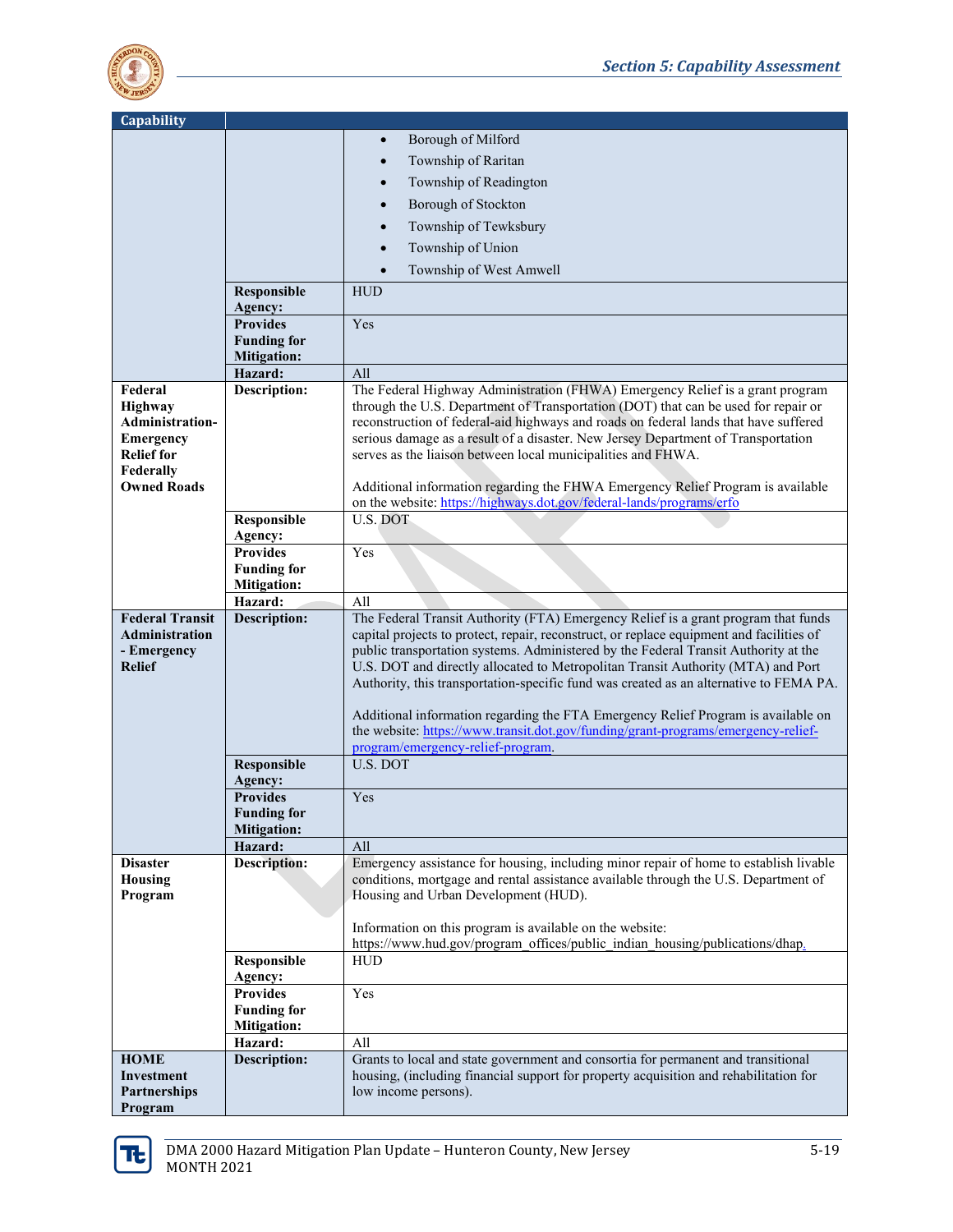

| <b>Capability</b>   |                               |                                                                                                                                                                            |
|---------------------|-------------------------------|----------------------------------------------------------------------------------------------------------------------------------------------------------------------------|
|                     |                               | Information on this program is available on the website:                                                                                                                   |
|                     |                               | https://www.hud.gov/hudprograms/home-program.                                                                                                                              |
|                     | Responsible                   | <b>HUD</b>                                                                                                                                                                 |
|                     | Agency:                       |                                                                                                                                                                            |
|                     | <b>Provides</b>               | Yes                                                                                                                                                                        |
|                     | <b>Funding for</b>            |                                                                                                                                                                            |
|                     | <b>Mitigation:</b>            |                                                                                                                                                                            |
|                     | Hazard:                       |                                                                                                                                                                            |
| <b>HUD Disaster</b> | <b>Description:</b>           | Grants to fund gaps in available recovery assistance after disasters (including                                                                                            |
| <b>Recovery</b>     |                               | mitigation).                                                                                                                                                               |
| Assistance          |                               |                                                                                                                                                                            |
|                     |                               | Information on this program is available on the website:                                                                                                                   |
|                     |                               | https://www.hud.gov/info/disasterresources.                                                                                                                                |
|                     | Responsible                   | <b>HUD</b>                                                                                                                                                                 |
|                     | Agency:                       |                                                                                                                                                                            |
|                     | <b>Provides</b>               | Yes                                                                                                                                                                        |
|                     | <b>Funding for</b>            |                                                                                                                                                                            |
|                     | <b>Mitigation:</b>            |                                                                                                                                                                            |
|                     | Hazard:                       | All                                                                                                                                                                        |
| <b>Section 108</b>  | <b>Description:</b>           | Enables states and local governments participating in the CDBG program to obtain                                                                                           |
| Loan                |                               | federally guaranteed loans for disaster-distressed areas.                                                                                                                  |
| Guarantee           |                               |                                                                                                                                                                            |
|                     |                               | Information on this program is available on the website:<br>https://www.hudexchange.info/programs/section-108/.                                                            |
|                     | Responsible                   | <b>HUD</b>                                                                                                                                                                 |
|                     |                               |                                                                                                                                                                            |
|                     | Agency:<br><b>Provides</b>    | Yes                                                                                                                                                                        |
|                     | <b>Funding for</b>            |                                                                                                                                                                            |
|                     | <b>Mitigation:</b>            |                                                                                                                                                                            |
|                     | Hazard:                       | All                                                                                                                                                                        |
|                     |                               |                                                                                                                                                                            |
|                     |                               |                                                                                                                                                                            |
| <b>Smart Growth</b> | Description:                  | The Smart Growth Implementation Assistance (SGIA) program through the U.S.                                                                                                 |
| Implementation      |                               | Environmental Protection Agency (EPA) focuses on complex or cutting-edge issues,                                                                                           |
| Assistance          |                               | such as stormwater management, code revision, transit-oriented development,                                                                                                |
| program             |                               | affordable housing, infill development, corridor planning, green building, and climate                                                                                     |
|                     |                               | change. Applicants can submit proposals under 4 categories: community resilience to<br>disasters, job creation, the role of manufactured homes in sustainable neighborhood |
|                     |                               | design, or medical and social service facilities siting.                                                                                                                   |
|                     |                               |                                                                                                                                                                            |
|                     |                               | Information on this program is available on the website:                                                                                                                   |
|                     |                               | https://www.epa.gov/smartgrowth.                                                                                                                                           |
|                     | Responsible                   | EPA                                                                                                                                                                        |
|                     | Agency:                       |                                                                                                                                                                            |
|                     | <b>Provides</b>               | Yes                                                                                                                                                                        |
|                     | <b>Funding for</b>            |                                                                                                                                                                            |
|                     | <b>Mitigation:</b>            |                                                                                                                                                                            |
|                     | Hazard:                       |                                                                                                                                                                            |
| Partners for        | Description:                  | Financial and technical assistance to private landowners interested in pursuing                                                                                            |
| <b>Fish and</b>     |                               | restoration projects affecting wetlands and riparian habitats.                                                                                                             |
| Wildlife            |                               |                                                                                                                                                                            |
|                     |                               | Information on this program is available on the website:                                                                                                                   |
|                     |                               | https://www.fws.gov/partners/.                                                                                                                                             |
|                     | Responsible                   | U.S. Fish and Wildlife Service                                                                                                                                             |
|                     | Agency:                       |                                                                                                                                                                            |
|                     | <b>Provides</b>               | Yes                                                                                                                                                                        |
|                     | <b>Funding for</b>            |                                                                                                                                                                            |
|                     | <b>Mitigation:</b><br>Hazard: |                                                                                                                                                                            |
| Transportation      | Description:                  | Investing in critical road, rail, transit and port projects across the nation.                                                                                             |

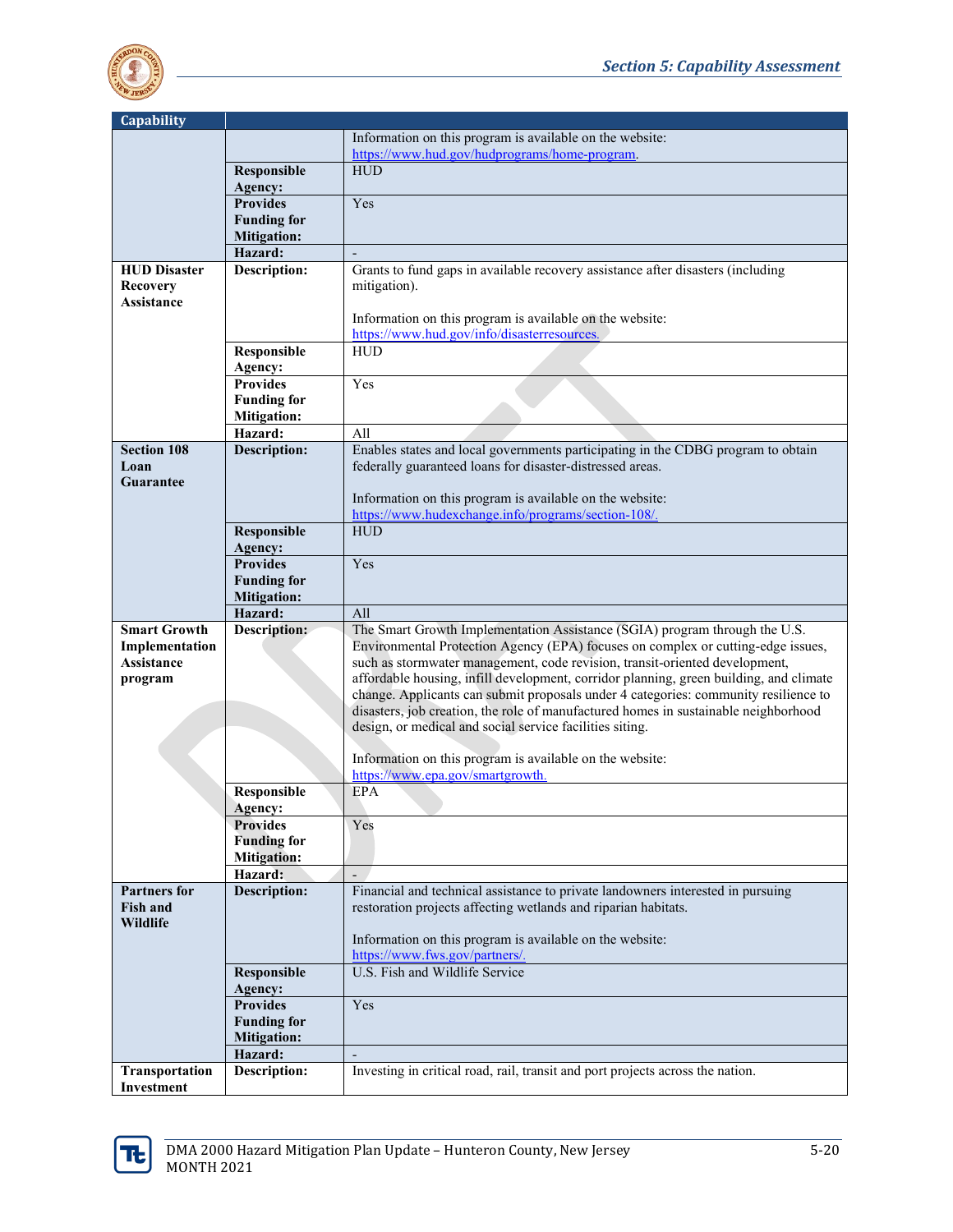

| Capability                       |                                          |                                                                                                                                               |
|----------------------------------|------------------------------------------|-----------------------------------------------------------------------------------------------------------------------------------------------|
| Generating                       |                                          | Information on this program is available on the website:                                                                                      |
| Economic                         |                                          | https://www.transportation.gov/tags/tiger-grants.                                                                                             |
| <b>Recovery</b>                  | Responsible                              | <b>U.S. DOT</b>                                                                                                                               |
| (TIGER)                          | Agency:                                  |                                                                                                                                               |
|                                  | <b>Provides</b>                          | Yes                                                                                                                                           |
|                                  | <b>Funding for</b>                       |                                                                                                                                               |
|                                  | <b>Mitigation:</b><br>Hazard:            |                                                                                                                                               |
| Community                        | <b>Description:</b>                      | This program provides affordable funding to develop essential community facilities in                                                         |
| <b>Facilities Direct</b>         |                                          | rural areas. An essential community facility is defined as a facility that provides an                                                        |
| Loan & Grant                     |                                          | essential service to the local community for the orderly development of the                                                                   |
| Program                          |                                          | community in a primarily rural area, and does not include private, commercial or                                                              |
|                                  |                                          | business undertakings.                                                                                                                        |
|                                  |                                          |                                                                                                                                               |
|                                  |                                          | Information on this program is available on the website:<br>https://www.rd.usda.gov/programs-services/community-facilities-direct-loan-grant- |
|                                  |                                          | program.                                                                                                                                      |
|                                  | Responsible                              | <b>USDA</b>                                                                                                                                   |
|                                  | Agency:                                  |                                                                                                                                               |
|                                  | <b>Provides</b>                          | Yes                                                                                                                                           |
|                                  | <b>Funding for</b>                       |                                                                                                                                               |
|                                  | <b>Mitigation:</b>                       |                                                                                                                                               |
|                                  | Hazard:                                  | USDA's Farm Service Agency provides emergency loans to help producers recover                                                                 |
| Emergency<br><b>Loan Program</b> | Description:                             | from production and physical losses due to drought, flooding, other natural disasters                                                         |
|                                  |                                          | or quarantine.                                                                                                                                |
|                                  |                                          |                                                                                                                                               |
|                                  |                                          | Information on this program is available on the website:                                                                                      |
|                                  |                                          | https://www.fsa.usda.gov/programs-and-services/farm-loan-programs/emergency-                                                                  |
|                                  |                                          | farm-loans/index.                                                                                                                             |
|                                  | <b>Responsible</b><br>Agency:            | <b>USDA</b>                                                                                                                                   |
|                                  | <b>Provides</b>                          | Yes                                                                                                                                           |
|                                  | <b>Funding for</b>                       |                                                                                                                                               |
|                                  | <b>Mitigation:</b>                       |                                                                                                                                               |
|                                  | Hazard:                                  | All natural hazards                                                                                                                           |
| <b>Emergency</b>                 | Description:                             | The Emergency Watershed Protection (EWP) program provides assistance to relieve                                                               |
| Watershed                        |                                          | imminent hazards to life and property caused by floods, fires, drought, windstorms,                                                           |
| <b>Protection</b><br>program     |                                          | and other natural occurrences through the Natural Resources Conservation Service.                                                             |
|                                  |                                          | Information on this program is available on the website:                                                                                      |
|                                  |                                          | https://www.nrcs.usda.gov/wps/portal/nrcs/main/national/programs/landscape/ewpp/.                                                             |
|                                  | Responsible                              | <b>USDA</b>                                                                                                                                   |
|                                  | Agency:                                  |                                                                                                                                               |
|                                  | <b>Provides</b>                          | Yes                                                                                                                                           |
|                                  | <b>Funding for</b><br><b>Mitigation:</b> |                                                                                                                                               |
|                                  | Hazard:                                  | All-natural hazards                                                                                                                           |
| Financial                        | <b>Description:</b>                      | Financial assistance to help plan and implement conservation practices that address                                                           |
| Assistance                       |                                          | natural resource concerns or opportunities to help save energy, improve soil, water,                                                          |
|                                  |                                          | plant, air, animal and related resources on agricultural lands and non-industrial private                                                     |
|                                  |                                          | forest land.                                                                                                                                  |
|                                  |                                          | Information on this program is available on the website:                                                                                      |
|                                  |                                          | https://www.nrcs.usda.gov/wps/portal/nrcs/main/national/programs/financial/.                                                                  |
|                                  | Responsible                              | <b>NRCS</b>                                                                                                                                   |
|                                  | Agency:                                  |                                                                                                                                               |
|                                  | <b>Provides</b>                          | Yes                                                                                                                                           |
|                                  | <b>Funding for</b>                       |                                                                                                                                               |
|                                  | <b>Mitigation:</b>                       |                                                                                                                                               |

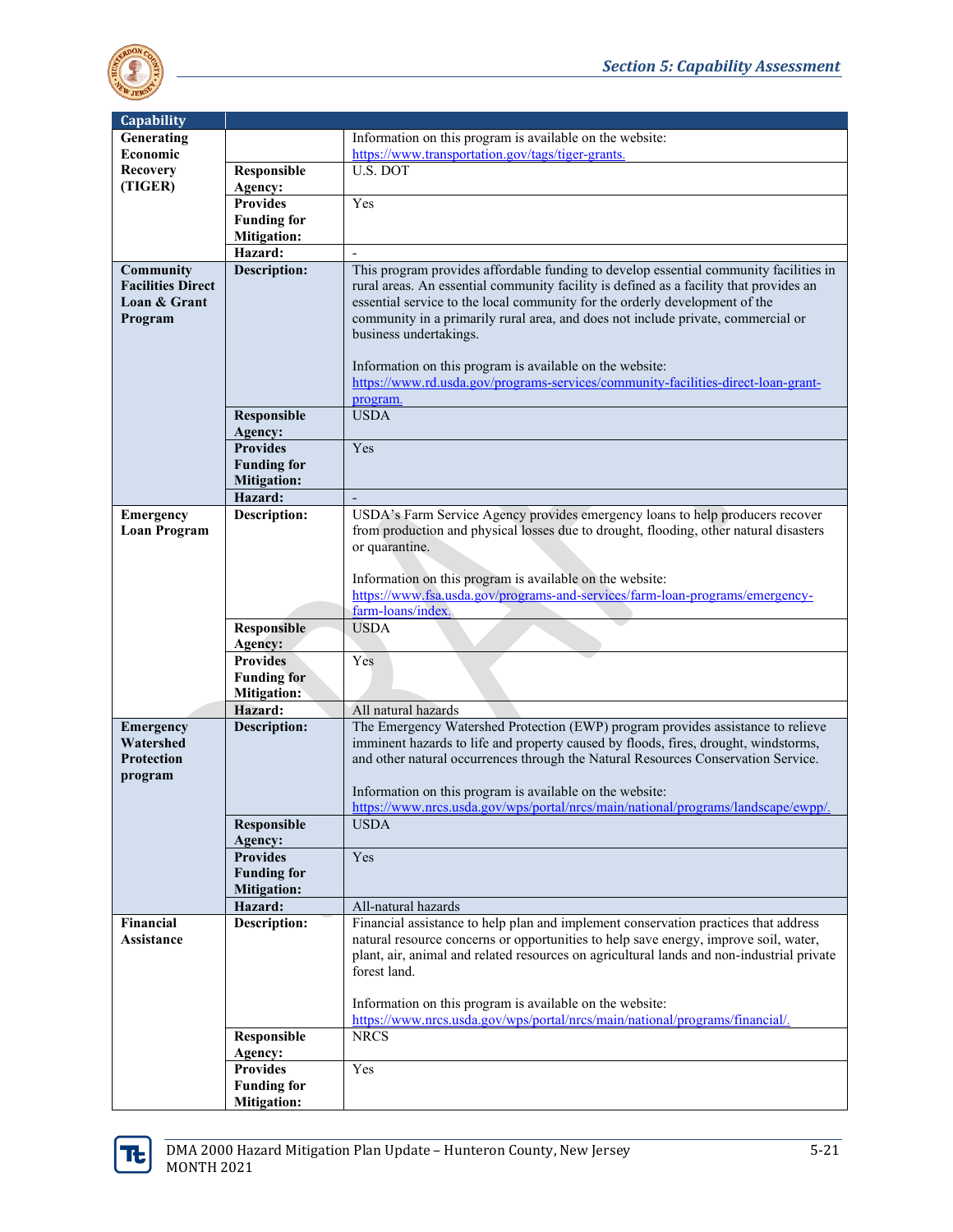

| Capability                                                                                                                                                                                         |  |
|----------------------------------------------------------------------------------------------------------------------------------------------------------------------------------------------------|--|
| Hazard:                                                                                                                                                                                            |  |
| <b>Description:</b><br>Assist local, tribal, territorial, and state governments in enhancing and sustaining all-<br><b>Emergency</b>                                                               |  |
| Management<br>hazards emergency management capabilities.                                                                                                                                           |  |
| Performance                                                                                                                                                                                        |  |
| Information on this program is available on the website:<br><b>Grants</b>                                                                                                                          |  |
| https://www.fema.gov/grants/preparedness/emergency-management-performance.<br>(EMPG)                                                                                                               |  |
| <b>U.S. DHS</b><br>Program<br>Responsible                                                                                                                                                          |  |
| Agency:                                                                                                                                                                                            |  |
| <b>Provides</b><br>Yes                                                                                                                                                                             |  |
| <b>Funding for</b>                                                                                                                                                                                 |  |
|                                                                                                                                                                                                    |  |
| <b>Mitigation:</b>                                                                                                                                                                                 |  |
| Hazard:<br>All                                                                                                                                                                                     |  |
| <b>Description:</b><br>Provides reimbursement only for direct costs and losses over and above normal<br><b>Reimbursement</b>                                                                       |  |
| for Firefighting<br>operating costs.                                                                                                                                                               |  |
| on Federal                                                                                                                                                                                         |  |
| Information on this program is available on the website:<br><b>Property</b>                                                                                                                        |  |
| https://www.usfa.fema.gov/grants/firefighting federal property.html.                                                                                                                               |  |
| <b>U.S. DHS</b><br>Responsible                                                                                                                                                                     |  |
| Agency:                                                                                                                                                                                            |  |
| <b>Provides</b><br>Yes                                                                                                                                                                             |  |
| <b>Funding for</b>                                                                                                                                                                                 |  |
| <b>Mitigation:</b>                                                                                                                                                                                 |  |
| Hazard:<br>Fire                                                                                                                                                                                    |  |
| <b>Description:</b><br>Matching grants to states and local governments for the acquisition and development<br>Land & Water                                                                         |  |
| <b>Conservation</b><br>of public outdoor recreation areas and facilities (as well as funding for shared federal                                                                                    |  |
| land acquisition and conservation strategies).<br>Fund                                                                                                                                             |  |
|                                                                                                                                                                                                    |  |
|                                                                                                                                                                                                    |  |
|                                                                                                                                                                                                    |  |
| Information on this program is available on the website:                                                                                                                                           |  |
| https://www.nps.gov/subjects/lwcf/index.htm.                                                                                                                                                       |  |
| National Park Service<br>Responsible                                                                                                                                                               |  |
| Agency:                                                                                                                                                                                            |  |
| <b>Provides</b><br>Yes                                                                                                                                                                             |  |
| <b>Funding for</b>                                                                                                                                                                                 |  |
| <b>Mitigation:</b>                                                                                                                                                                                 |  |
| Hazard:<br>$\qquad \qquad -$                                                                                                                                                                       |  |
| <b>State</b>                                                                                                                                                                                       |  |
| New Jersey's Clean Energy Program (NJCEP) promotes increased energy efficiency<br><b>New Jersey</b><br>Description:                                                                                |  |
| <b>Clean Energy</b><br>and the use of clean, renewable sources of energy including solar, wind, geothermal,                                                                                        |  |
| and sustainable biomass. The results for New Jersey are a stronger economy, less<br>Program                                                                                                        |  |
| pollution, lower costs, and reduced demand for electricity. NJCEP offers financial                                                                                                                 |  |
| incentives, programs, and services for residential, commercial, and municipal                                                                                                                      |  |
| customers. Refer to https://www.njcleanenergy.com/main/about-njcep/about-njcep                                                                                                                     |  |
| for additional details on NJCEP.                                                                                                                                                                   |  |
|                                                                                                                                                                                                    |  |
| The program also offers a Community Energy Plan Grant for government entities (e.g.                                                                                                                |  |
| municipality, county, Green Team or environmental commission, or other Sustainable                                                                                                                 |  |
| Jersey organization within a community or county). The grant will provide funding                                                                                                                  |  |
| for an entity to create a Community Energy Master Plan to align local communities                                                                                                                  |  |
| with the State Energy Master Plan                                                                                                                                                                  |  |
| Responsible<br>New Jersey Board of Public Utilities                                                                                                                                                |  |
| Agency:                                                                                                                                                                                            |  |
| <b>Provides</b><br>Yes                                                                                                                                                                             |  |
| <b>Funding for</b>                                                                                                                                                                                 |  |
|                                                                                                                                                                                                    |  |
| <b>Mitigation:</b><br>Hazard:                                                                                                                                                                      |  |
| Hazards impacted by climate change                                                                                                                                                                 |  |
| NJDEP offers a wide variety of funding opportunities for local governments and other<br><b>Grant</b> and<br><b>Description:</b>                                                                    |  |
| types of organizations to fund numerous environmentally based projects. This includes<br><b>Loan Programs</b><br>funding for: air quality, energy, and sustainability; compliance and enforcement; |  |

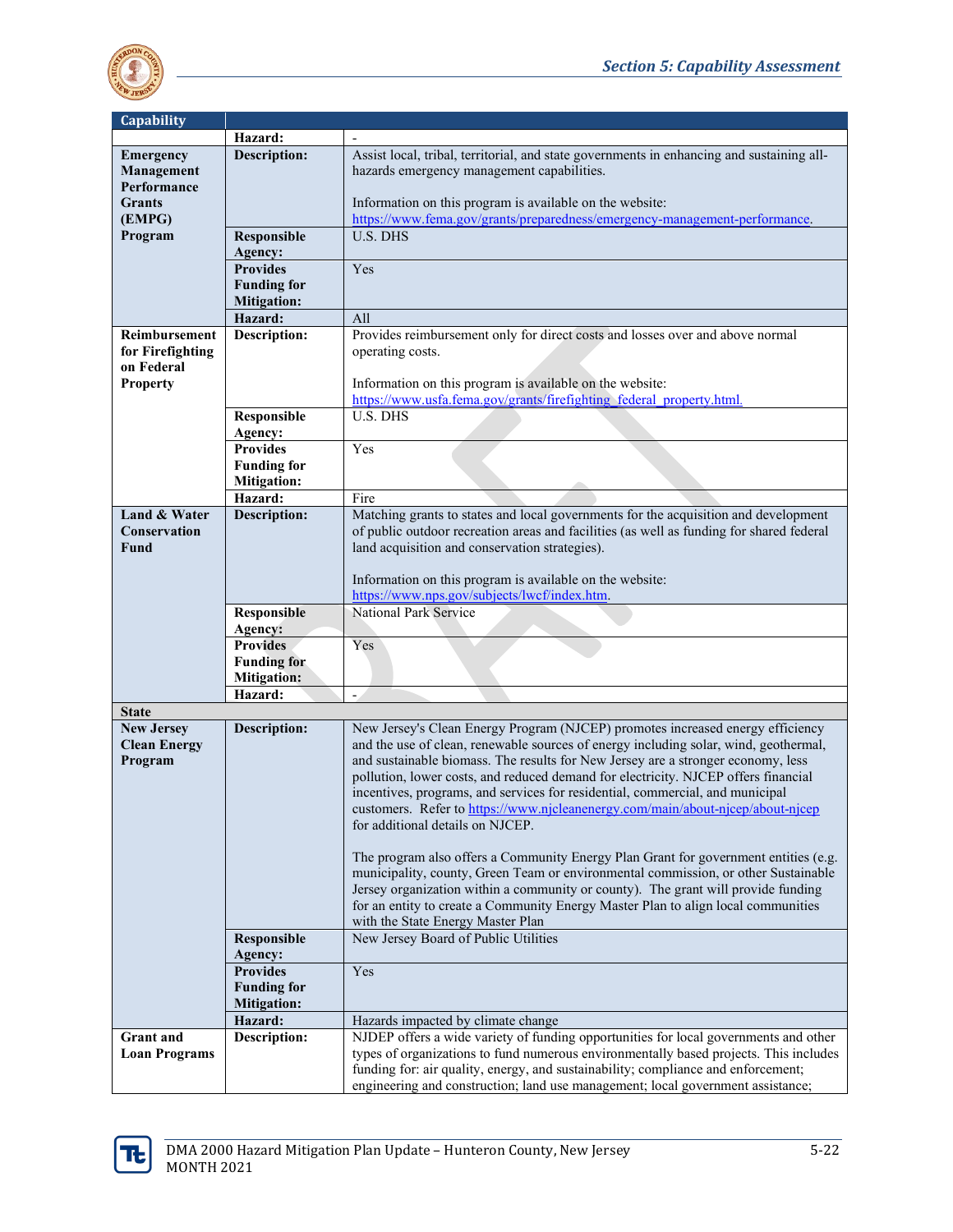

| <b>Capability</b>  |                               |                                                                                        |
|--------------------|-------------------------------|----------------------------------------------------------------------------------------|
|                    |                               | natural and historic resources; site remediation and waste management programs; and    |
|                    |                               | water resource management.                                                             |
|                    |                               |                                                                                        |
|                    |                               | Information on each of the programs can be found on the NJDEP website:                 |
|                    |                               | https://www.ni.gov/dep/grantandloanprograms/.                                          |
|                    | Responsible                   | <b>NJDEP</b>                                                                           |
|                    | Agency:                       |                                                                                        |
|                    | <b>Provides</b>               | Yes                                                                                    |
|                    | <b>Funding for</b>            |                                                                                        |
|                    | <b>Mitigation:</b>            |                                                                                        |
|                    | Hazard:                       | All                                                                                    |
| <b>Green Acres</b> | <b>Description:</b>           | Green Acres was created to meet New Jersey's growing recreation and conservation       |
| Program            |                               | needs. This program has helped preserve over 1.2 million acres of land in New Jersey.  |
|                    | Responsible                   | <b>NJDEP</b>                                                                           |
|                    | Agency:                       |                                                                                        |
|                    | <b>Provides</b>               | Yes                                                                                    |
|                    | <b>Funding for</b>            |                                                                                        |
|                    | <b>Mitigation:</b>            |                                                                                        |
|                    | Hazard:                       |                                                                                        |
| <b>Blue Acres</b>  | <b>Description:</b>           | Blue Acres provides funding for acquisition of land in floodways of the Delaware       |
| Program            |                               | River, Hunterdon River, and Raritan River and their respective tributaries, for        |
|                    |                               | recreation and conservation purposes. Properties (including structures) that have been |
|                    |                               | damaged by, or may be prone to incurring damage caused by, storms or storm-related     |
|                    |                               | flooding, or that may buffer or protect other lands from such damage, are eligible for |
|                    |                               | acquisition.                                                                           |
|                    | Responsible                   | <b>NJDEP</b>                                                                           |
|                    | Agency:                       |                                                                                        |
|                    | <b>Provides</b>               | Yes                                                                                    |
|                    | <b>Funding for</b>            |                                                                                        |
|                    |                               |                                                                                        |
|                    | <b>Mitigation:</b>            |                                                                                        |
|                    | Hazard:                       | Flood, Severe Weather                                                                  |
| <b>New Jersey</b>  | <b>Description:</b>           | The New Jersey Water Bank (NJWB) is a partnership between the NJDEP and the            |
| <b>Water Bank</b>  |                               | NJEIT to provide low cost financing for the design, construction, and implementation   |
|                    |                               | of projects that help protect and improve water quality and help ensure safe and       |
|                    |                               | adequate drinking water.                                                               |
|                    |                               |                                                                                        |
|                    |                               | The NJWB finances projects by utilizing two funding sources. The Trust issues          |
|                    |                               | revenue bonds which are used in combination with zero percent interest funds to        |
|                    |                               | provide very low interest loans for water infrastructure improvements. The NJDEP       |
|                    |                               | administers a combination of Federal State Revolving Fund capitalization grants, as    |
|                    |                               | well as the State's matching funds, loan repayments, State appropriations and interest |
|                    |                               | earned on such funds.                                                                  |
|                    | Responsible<br>Agency:        | NJDEP and New Jersey Environmental Infrastructure Trust                                |
|                    | <b>Provides</b>               | Yes                                                                                    |
|                    | <b>Funding for</b>            |                                                                                        |
|                    | <b>Mitigation:</b>            |                                                                                        |
|                    | Hazard:                       | Flood, Severe Weather                                                                  |
| <b>New Jersey</b>  | <b>Description:</b>           | The New Jersey Redevelopment Authority (NJRA) is an independent state financing        |
| Redevelopment      |                               | authority committed exclusively to the redevelopment of New Jersey's urban areas.      |
| <b>Authority</b>   |                               | NJRA offers several financing resources including site acquisition funding,            |
|                    |                               | predevelopment assistance, several development assistance resources, and technical     |
|                    |                               | assistance.                                                                            |
|                    | Responsible                   |                                                                                        |
|                    | Agency:                       |                                                                                        |
|                    | <b>Provides</b>               | Yes                                                                                    |
|                    | <b>Funding for</b>            |                                                                                        |
|                    | <b>Mitigation:</b><br>Hazard: |                                                                                        |

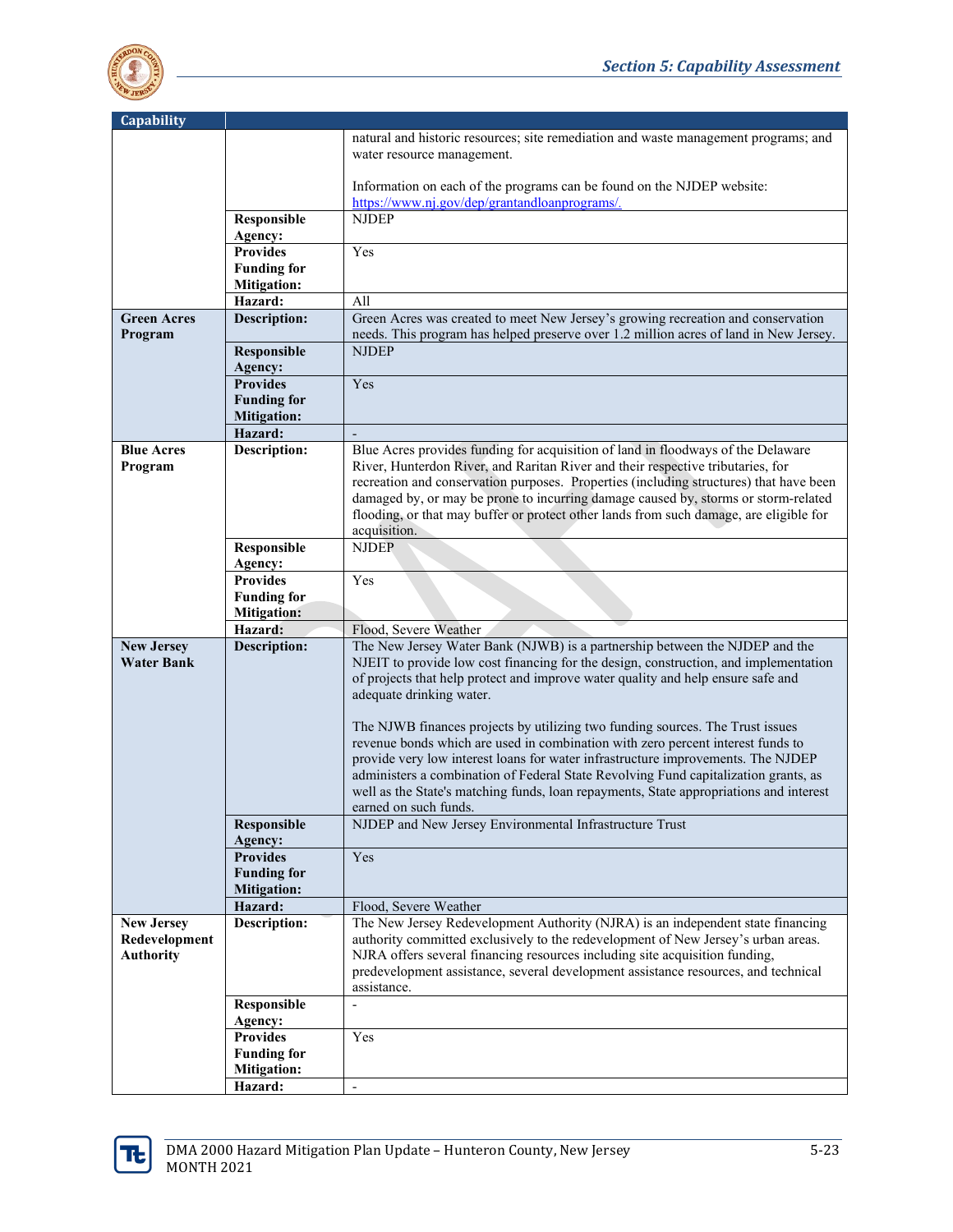

| Capability             |                                          |                                                                                                                |
|------------------------|------------------------------------------|----------------------------------------------------------------------------------------------------------------|
| <b>New Jersey</b>      | <b>Description:</b>                      | The New Jersey Department of Community Affairs (NJDCA) is a state agency created                               |
| Department of          |                                          | to provide administrative guidance, financial support, and technical assistance to local                       |
| <b>Community</b>       |                                          | governments, community development organizations, businesses, and individuals to                               |
| <b>Affairs</b>         |                                          | improve the quality of life in New Jersey. NJDCA offers a wide range of programs,                              |
|                        |                                          | funding, and services that respond to issues of public concern including fire and                              |
|                        |                                          | building safety, housing production, community planning and development, and local                             |
|                        |                                          | government management and finance. Among other funding sources, NJDCA                                          |
|                        |                                          | administers CDBG funding and is typically the CDBG-Disaster Relief funding                                     |
|                        |                                          | recipient for the State of New Jersey.                                                                         |
|                        | Responsible                              |                                                                                                                |
|                        | Agency:                                  |                                                                                                                |
|                        | <b>Provides</b>                          | Yes                                                                                                            |
|                        | <b>Funding for</b>                       |                                                                                                                |
|                        | <b>Mitigation:</b>                       |                                                                                                                |
|                        | Hazard:                                  |                                                                                                                |
| <b>New Jersey</b>      | Description:                             | The New Jersey Board of Public Utilities (BPU) works with private utility companies                            |
| <b>Board of Public</b> |                                          | to provide analysis of natural hazard information affecting the provision of electric                          |
| <b>Utilities</b>       |                                          | power, telecommunications, public water, sewage collection and treatment, and other                            |
|                        |                                          | regulated public utilities. The data are used during response and recovery efforts in the                      |
|                        |                                          | event of emergency or disaster and is also used to analyze impact of mitigation plans                          |
|                        |                                          | and projects. BPU also provides technical assistance for the Energy Resiliency                                 |
|                        |                                          | Program                                                                                                        |
|                        | Responsible                              | <b>BPU</b>                                                                                                     |
|                        | Agency:                                  |                                                                                                                |
|                        | <b>Provides</b>                          | Yes                                                                                                            |
|                        | <b>Funding for</b>                       |                                                                                                                |
|                        | <b>Mitigation:</b>                       |                                                                                                                |
|                        | Hazard:                                  | All                                                                                                            |
| <b>Environmental</b>   | <b>Description:</b>                      | Qualified borrowers receive loans in two equal parts: Approximately one half to three                          |
| Infrastructure         |                                          | quarters comes from a 0-interest State Revolving Fund maintained by the NJDEP. The                             |
| Financing              |                                          | other portion comes from proceeds of highly rated tax-exempt revenue bonds sold by                             |
| Program                |                                          | the Trust. Combining these two funds results in a loan that is 50 to 75% lower than<br>traditional loan rates. |
|                        | <b>Responsible</b>                       | <b>NJDEP</b>                                                                                                   |
|                        | Agency:                                  |                                                                                                                |
|                        | <b>Provides</b>                          | Yes                                                                                                            |
|                        | <b>Funding for</b>                       |                                                                                                                |
|                        | <b>Mitigation:</b>                       |                                                                                                                |
|                        | Hazard:                                  |                                                                                                                |
| <b>New Jersey</b>      | Description:                             | The New Jersey Small Cities Communities Development Block Grants provide funds                                 |
| <b>Small Cities</b>    |                                          | for economic development, housing rehabilitation, community revitalization, and                                |
| <b>Communities</b>     |                                          | public facilities designated to benefit people with low and moderate incomes, or to                            |
| Development            |                                          | address recent local needs for which no other source of funding is available to non-                           |
| <b>Block Grants</b>    |                                          | entitlement counties and municipalities.                                                                       |
|                        |                                          |                                                                                                                |
|                        |                                          | Information on the program is available on the website:                                                        |
|                        |                                          | https://www.nj.gov/dca/divisions/dhcr/offices/neighborhood.html.                                               |
|                        | Responsible                              | <b>NJDCA</b>                                                                                                   |
|                        | Agency:<br><b>Provides</b>               | Yes                                                                                                            |
|                        |                                          |                                                                                                                |
|                        | <b>Funding for</b><br><b>Mitigation:</b> |                                                                                                                |
|                        | Hazard:                                  |                                                                                                                |
| <b>New Jersey</b>      | <b>Description:</b>                      | The New Jersey Conservation Foundation (NJCF) is a private, not-for-profit                                     |
| Conservation           |                                          | organization. Through acquisition and stewardship, NJCF protects strategic lands,                              |
| <b>Foundation</b>      |                                          | promotes strong land use policies, and forges partnerships to achieve conservation                             |
|                        |                                          | goals. Grants to help fund preservation activities.                                                            |
|                        |                                          |                                                                                                                |
|                        |                                          | Information on the program is available on the website:                                                        |
|                        |                                          | https://www.njconservation.org/what-we-do/.                                                                    |

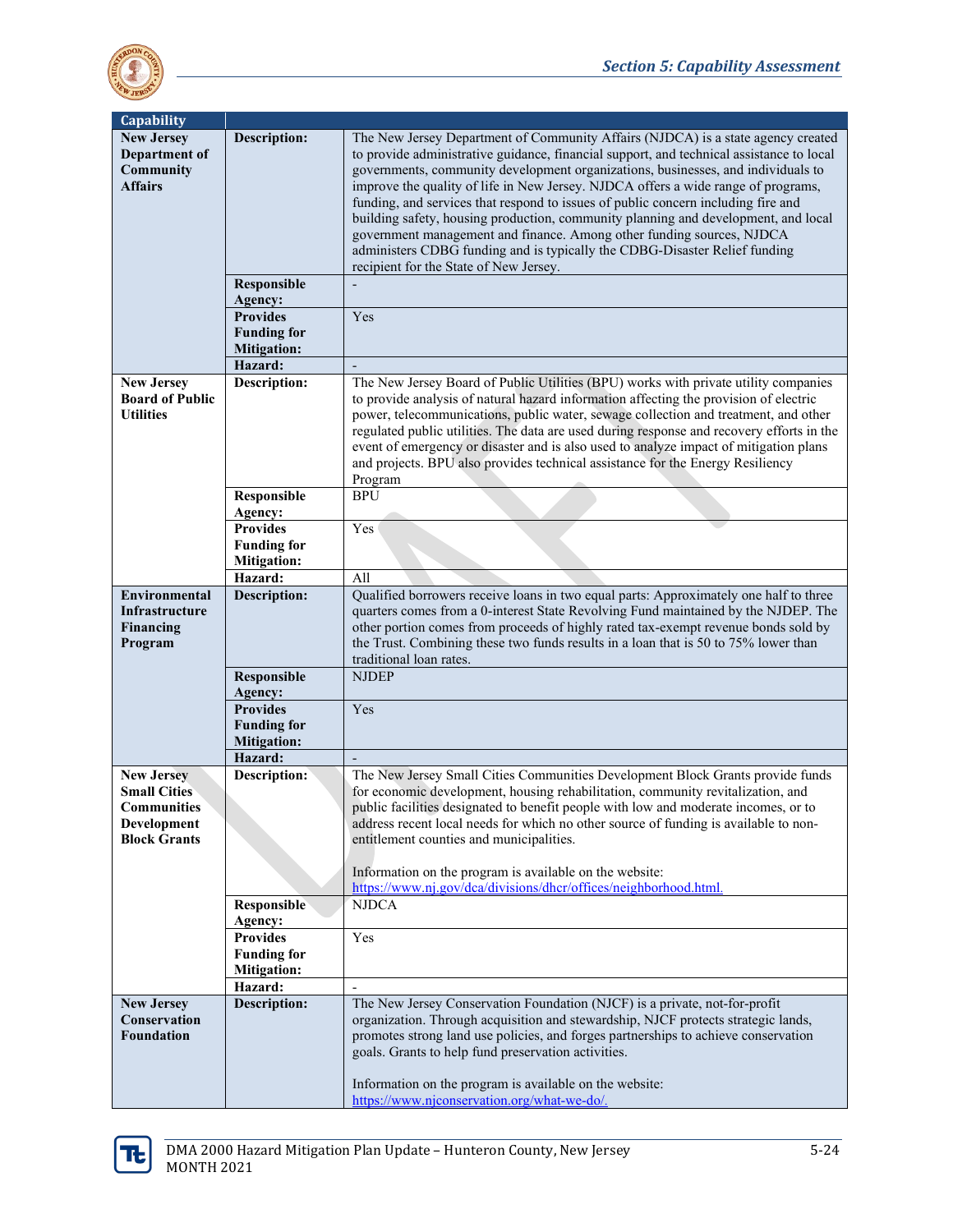

| <b>Capability</b>      |                               |                                                                                                            |
|------------------------|-------------------------------|------------------------------------------------------------------------------------------------------------|
|                        | Responsible                   | <b>NJCF</b>                                                                                                |
|                        | Agency:                       |                                                                                                            |
|                        | <b>Provides</b>               | Yes                                                                                                        |
|                        | <b>Funding for</b>            |                                                                                                            |
|                        | <b>Mitigation:</b>            |                                                                                                            |
|                        | Hazard:                       |                                                                                                            |
| The New Jersey         | <b>Description:</b>           | Two programs provide and administer low interest rate loans to qualified                                   |
| Infrastructure         |                               | municipalities, counties, regional authorities, and water purveyors in New Jersey.                         |
| Bank                   |                               | Approximately \$350 million is awarded annually.                                                           |
|                        |                               | 1. NJEIT for the purpose of financing water quality infrastructure projects that                           |
|                        |                               | enhance ground and surface water resources, ensure the safety of drinking water                            |
|                        |                               | supplies, protect the public health and make possible responsible and sustainable<br>economic development. |
|                        |                               | 2. The New Jersey Transportation Infrastructure Bank (NJTIB) is an independent                             |
|                        |                               | State Financing Authority responsible for providing and administering low interest                         |
|                        |                               | rate loans to qualified municipalities, counties, and regional authorities in New Jersey                   |
|                        |                               | for the purpose of financing transportation quality infrastructure projects.                               |
|                        |                               |                                                                                                            |
|                        |                               | Information on the program is available on the website: https://www.njib.gov/.                             |
|                        | Responsible                   | <b>NJDEP</b>                                                                                               |
|                        | Agency:                       |                                                                                                            |
|                        | <b>Provides</b>               | Yes                                                                                                        |
|                        | <b>Funding for</b>            |                                                                                                            |
|                        | <b>Mitigation:</b>            |                                                                                                            |
|                        | Hazard:                       |                                                                                                            |
| <b>Drinking Water</b>  | <b>Description:</b>           | The DWSRF program assists water systems in financing the cost of infrastructure                            |
| <b>State Revolving</b> |                               | through the use of federal and New Jersey Infrastructure Trust funds. Additionally, the                    |
| Fund                   |                               | Water Supply program provides operator licensing and training support as well as                           |
|                        |                               | financial assistance through the DWSRF program.                                                            |
|                        |                               | Information on the program is available on the website:                                                    |
|                        |                               | https://www.state.nj.us/dep/watersupply/dws loans.html.                                                    |
|                        | Responsible                   | <b>NJDEP</b>                                                                                               |
|                        | Agency:                       |                                                                                                            |
|                        | <b>Provides</b>               | Yes                                                                                                        |
|                        | <b>Funding for</b>            |                                                                                                            |
|                        | <b>Mitigation:</b>            |                                                                                                            |
|                        | Hazard:                       |                                                                                                            |
| New Jersey             | <b>Description:</b>           | Funding of the Program is typically federal through the Federal Highway                                    |
| Department of          |                               | Administration or State through the Transportation Trust Fund.                                             |
| <b>Transportation</b>  |                               |                                                                                                            |
| (NJDOT)                |                               | Information on the program is available on the website:                                                    |
|                        |                               | https://www.state.nj.us/transportation/business/localaid/funding.shtm.<br><b>NJDOT</b>                     |
|                        | <b>Responsible</b><br>Agency: |                                                                                                            |
|                        | <b>Provides</b>               | Yes                                                                                                        |
|                        | <b>Funding for</b>            |                                                                                                            |
|                        | <b>Mitigation:</b>            |                                                                                                            |
|                        | Hazard:                       |                                                                                                            |
| <b>NJ Highlands</b>    | <b>Description:</b>           | The Highlands Open Space Partnership Funding program is a matching grant program                           |
| Council – Open         |                               | designed to support the acquisition of property for the protection of resources within                     |
| <b>Space</b>           |                               | the Highlands Region, and to further the goals of landowner equity as specified in the                     |
| Partnership            |                               | Highlands Water Protection and Planning Act of 2004 and the Highlands Regional                             |
|                        |                               | Master Plan.                                                                                               |
|                        |                               |                                                                                                            |
|                        |                               | The Highlands Council shall provide a maximum grant award of 50% of the total                              |
|                        |                               | purchase price of the property. Applications will be considered for acquisition of                         |
|                        |                               | property in fee simple or through conservation easements for any passive recreation or                     |
|                        |                               | conservation purposes. See program details below for complete information.                                 |

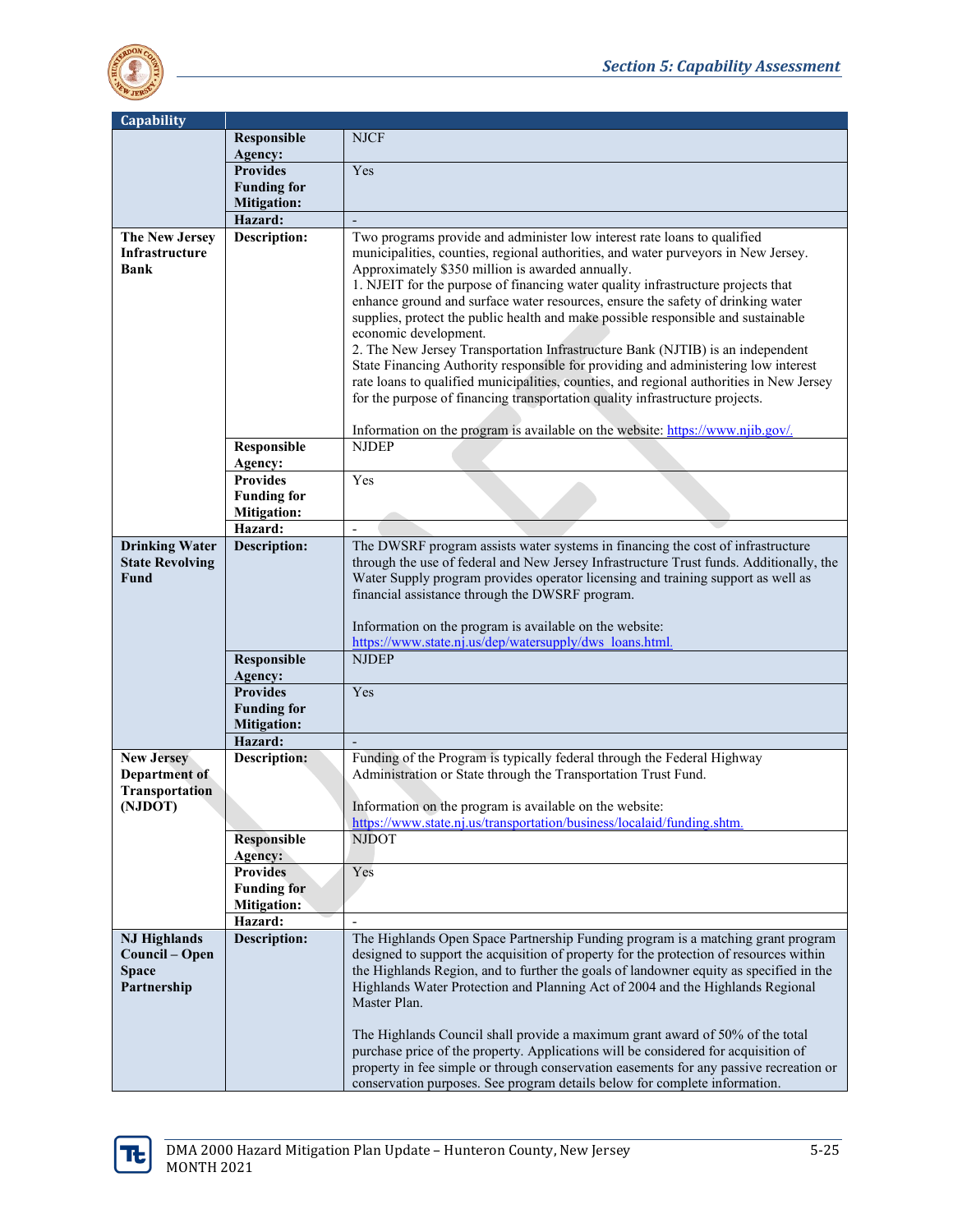

| <b>Capability</b>                                                            |                     |                                                                                                                                                                                                                                                                                                                                                                                                                                                                                                                                                                                                                                                                                                                                  |
|------------------------------------------------------------------------------|---------------------|----------------------------------------------------------------------------------------------------------------------------------------------------------------------------------------------------------------------------------------------------------------------------------------------------------------------------------------------------------------------------------------------------------------------------------------------------------------------------------------------------------------------------------------------------------------------------------------------------------------------------------------------------------------------------------------------------------------------------------|
|                                                                              | Responsible         | NJ Highlands Council. State agencies, Highlands county or municipal governments,                                                                                                                                                                                                                                                                                                                                                                                                                                                                                                                                                                                                                                                 |
|                                                                              | Agency:             | and charitable conservancies are eligible to apply.                                                                                                                                                                                                                                                                                                                                                                                                                                                                                                                                                                                                                                                                              |
|                                                                              | <b>Provides</b>     | $Yes - open space$                                                                                                                                                                                                                                                                                                                                                                                                                                                                                                                                                                                                                                                                                                               |
|                                                                              | <b>Funding for</b>  |                                                                                                                                                                                                                                                                                                                                                                                                                                                                                                                                                                                                                                                                                                                                  |
|                                                                              | <b>Mitigation:</b>  |                                                                                                                                                                                                                                                                                                                                                                                                                                                                                                                                                                                                                                                                                                                                  |
|                                                                              | Hazard:             |                                                                                                                                                                                                                                                                                                                                                                                                                                                                                                                                                                                                                                                                                                                                  |
| <b>NJ Highlands</b>                                                          | Description:        | Plan Conformance Grants provide funding to support costs associated with Plan                                                                                                                                                                                                                                                                                                                                                                                                                                                                                                                                                                                                                                                    |
| Council - Plan                                                               |                     | Conformance activities (i.e. engagement of professionals and staff in the development                                                                                                                                                                                                                                                                                                                                                                                                                                                                                                                                                                                                                                            |
| Conformance                                                                  |                     | of required Plan Conformance components).                                                                                                                                                                                                                                                                                                                                                                                                                                                                                                                                                                                                                                                                                        |
| <b>Grants</b>                                                                | Responsible         | Municipalities in the Highlands Region, as defined by the Highlands Act (Planning or                                                                                                                                                                                                                                                                                                                                                                                                                                                                                                                                                                                                                                             |
|                                                                              | Agency:             | Preservation Area), that have submitted a duly-adopted Notice of Intent to petition                                                                                                                                                                                                                                                                                                                                                                                                                                                                                                                                                                                                                                              |
|                                                                              | <b>Provides</b>     | Highlands Council in accordance with the Council's Plan Conformance Guidelines.<br>Yes                                                                                                                                                                                                                                                                                                                                                                                                                                                                                                                                                                                                                                           |
|                                                                              | <b>Funding for</b>  |                                                                                                                                                                                                                                                                                                                                                                                                                                                                                                                                                                                                                                                                                                                                  |
|                                                                              | <b>Mitigation:</b>  |                                                                                                                                                                                                                                                                                                                                                                                                                                                                                                                                                                                                                                                                                                                                  |
|                                                                              | Hazard:             | Harmful Algal Bloom                                                                                                                                                                                                                                                                                                                                                                                                                                                                                                                                                                                                                                                                                                              |
| NJ Highlands-                                                                | <b>Description:</b> | Transfer of Development Rights (TDR) is a land-use tool that encourages transfer of                                                                                                                                                                                                                                                                                                                                                                                                                                                                                                                                                                                                                                              |
| <b>Transfer of</b>                                                           |                     | development potential from areas a community wants to preserve (Sending Zones) to                                                                                                                                                                                                                                                                                                                                                                                                                                                                                                                                                                                                                                                |
| Development                                                                  |                     | areas where growth is desired (Receiving Zones). The Highlands Act mandated the                                                                                                                                                                                                                                                                                                                                                                                                                                                                                                                                                                                                                                                  |
| <b>Rights</b>                                                                |                     | creation of a TDR program as an effective means of addressing landowner equity                                                                                                                                                                                                                                                                                                                                                                                                                                                                                                                                                                                                                                                   |
|                                                                              |                     | while advancing planning goals of the Act.                                                                                                                                                                                                                                                                                                                                                                                                                                                                                                                                                                                                                                                                                       |
|                                                                              | Responsible         | Any municipality in New Jersey can apply for funding.                                                                                                                                                                                                                                                                                                                                                                                                                                                                                                                                                                                                                                                                            |
|                                                                              | Agency:             |                                                                                                                                                                                                                                                                                                                                                                                                                                                                                                                                                                                                                                                                                                                                  |
|                                                                              | <b>Provides</b>     | Yes                                                                                                                                                                                                                                                                                                                                                                                                                                                                                                                                                                                                                                                                                                                              |
|                                                                              | <b>Funding for</b>  |                                                                                                                                                                                                                                                                                                                                                                                                                                                                                                                                                                                                                                                                                                                                  |
|                                                                              | <b>Mitigation:</b>  |                                                                                                                                                                                                                                                                                                                                                                                                                                                                                                                                                                                                                                                                                                                                  |
|                                                                              | Hazard:             | $\overline{a}$                                                                                                                                                                                                                                                                                                                                                                                                                                                                                                                                                                                                                                                                                                                   |
| <b>County and Local</b>                                                      |                     |                                                                                                                                                                                                                                                                                                                                                                                                                                                                                                                                                                                                                                                                                                                                  |
| Hunterdon<br><b>County Open</b><br><b>Space Trust</b><br><b>Fund Program</b> | Description:        | Hunterdon County voters have overwhelmingly approved three (3) County Questions<br>(November 1999, 2004, and 2008) authorizing the Board of Chosen Freeholders to<br>implement and continue an Open Space, Recreation, Farmland and Historic<br>Preservation Trust Fund pursuant to P.L. 1997, c. 24. (N.J.S.A. 40:12-15.1 et seq.)<br>The proposition authorizes the County of Hunterdon to impose an annual levy for an<br>amount or at a rate deemed appropriate for any or all of the following purposes, or any<br>combination thereof, as determined by the Hunterdon County Board of Chosen<br>Commissioners;                                                                                                             |
|                                                                              |                     | A. acquisition of lands for recreation and conservation purposes;<br>B. development of lands acquired for recreation and conservation purposes;<br>C. maintenance of land acquired for recreation and conservation purposes;<br>D. acquisition of farmland for farmland preservation purposes;<br>E. historic preservation of historic properties, structures, facilities, sites,<br>areas, or objects, and the acquisition of such properties, structures, facilities,<br>sites, areas, or objects for historic preservation purposes; or<br>payment of debt service or indebtedness issued or incurred by the County of<br>$\bullet$<br>Hunterdon for any of the purposes set forth in $(a)$ , $(b)$ , $(d)$ , or $(e)$ above. |
|                                                                              |                     | The 2008 referendum was approved by the voters and authorized Hunterdon County<br>to collect an open space tax on real estate of up to \$0.03 per \$100 value. The Board of<br>Chosen Freeholders have followed the goals and recommendations of the Open Space<br>Trust Fund Plan to develop and implement various grant programs and allocate<br>specific percentages of the Trust Fund to these purposes.<br>Trust Fund allocations include the following programs:<br>Farmland Preservation Grant Program<br>Open Space Acquisition Grant Program<br>٠<br>Municipal Grant Program<br>$\bullet$<br>Historic Preservation Grant Program<br>$\bullet$                                                                           |
|                                                                              |                     | County Historic Preservation                                                                                                                                                                                                                                                                                                                                                                                                                                                                                                                                                                                                                                                                                                     |